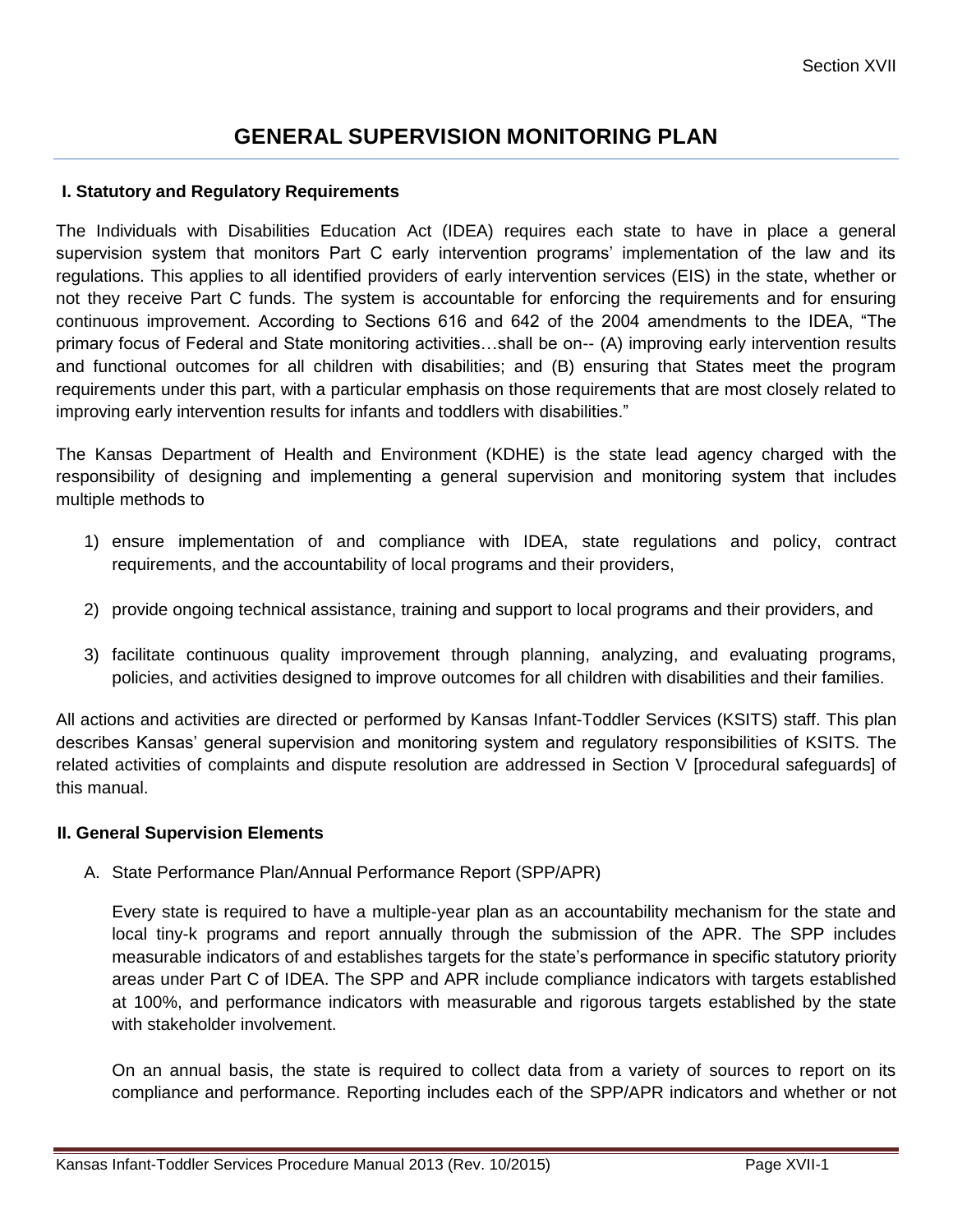the state met the targets established. If targets are not met, the APR identifies reasons, outlines correction steps, and lists improvement activities planned or implemented by the state.

B. Grant Application Process: Community Service Plan (CSP) and Continuous Improvement Plan (CIP)

KSITS requires each contracted local tiny-k program to provide a CSP on a periodic basis and a CIP annually as part of the grant funding application. The CSP describes how the local tiny-k program will follow the key principles of early intervention and provides the regulatory required services outlined under IDEA. The CIP includes narrative descriptions of local processes used to show compliance and performance of the local provider as reported to KSITS through the data system and other reporting mechanisms. Information provided through the CIP identifies strengths, concerns, local goals, and improvement activities, especially for those areas identified as below compliance requirements or state performance targets through previous monitoring actions and communications. CSPs and CIPs are submitted with annual grant applications in the Spring of each year, and the annual grant award is dependent upon KSITS approval of the local plans.

C. Semi-Annual Reports (SAR)

KSITS requires each local tiny-k program to submit a SAR for the reporting periods January through June (due July 31) and July through December (due January 31). These reports include both a data and narrative section and monitor database accuracy, child-find activities, referral sources, evaluation/ eligibility data, services provided, cumulative child counts, parental concerns and complaints resolved at the local level, local interagency coordinating council (LICC) membership and activities, and staff training. The state provides comparative feedback to the local tiny-k programs on the analysis of the SAR data, showing current performance versus prior performance, results from Federal Data Table submissions, and specific local tiny-k program performance versus statewide performance. The reports from the first half of the fiscal year (July to December) can be used to provide a pre-finding notice to local tiny-k program providers prior to the annual compliance review. The reports from both halves of the fiscal year are part of the annual compliance review consideration.

D. Random IFSP Reviews

One time in each fiscal year, a list of all active Part C cases by local provider and case identifier is generated. The KDHE Program Analyst will determine a random sample of these cases. Sample size will be based on size of the program. The case numbers are sent via e-mail to the local coordinators on a date selected by the KSITS coordinator.

The local tiny-k coordinator will review the IFSP's from this random sample by using the Quality Indicator Rubric (QIR). The local tiny-k program will have 10 business days to review the IFSP's and submit an IFSP Review Summary and a letter of response on their internal reviews to KDHE. Local programs should address each self-identified instance of non-compliance, and quality concerns, in their return responses, along with a plan for a system of improvement. Improvement activities identified by the local program will be monitored to ensure that such activities occur.

In addition to the IFSP's that will be self-reviewed, one randomly-sampled IFSP will be selected, and a hard copy sent to KDHE with all related documents. The local tiny-k program will have two days (48 hours) to fax, email, or postmark this IFSP to KDHE. Case records received are reviewed for compliance, completeness, and for evidence-based practice quality standards using the QIR.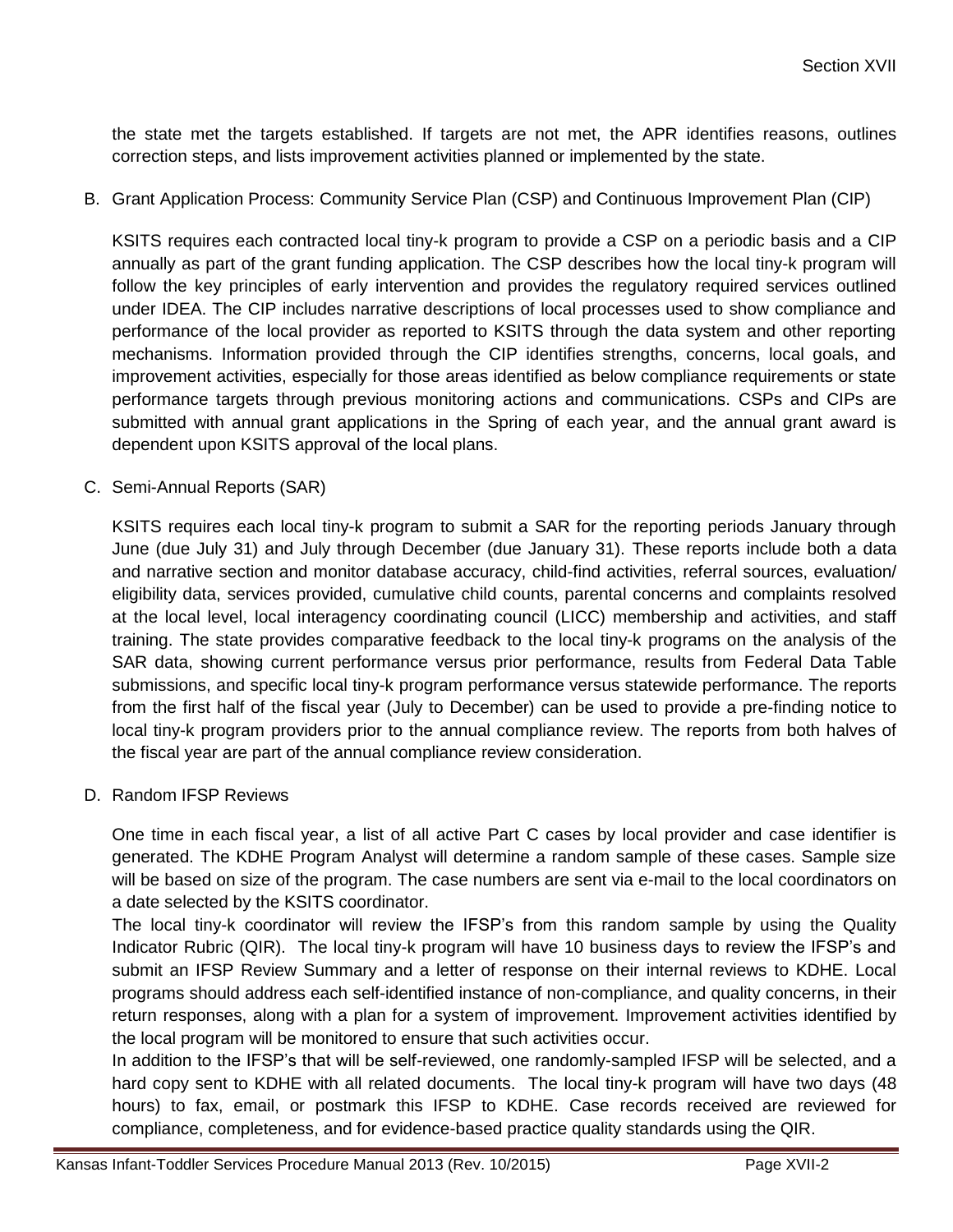E. Kansas Part C Statutes and Regulations

The Kansas state statutes and regulations codify provisions of Part C requirements to ensure state authority for enforcing implementation of IDEA and associated regulations by KSITS.

F. Kansas Infant-Toddler Services Procedure Manual

Local provider activities directly impact compliance with IDEA requirements and outcomes for children with disabilities and their families. As a result, KSITS has developed a general procedure manual describing how the Part C statute and regulations are expected to be implemented by local tiny-k programs and their service providers. The manual: (1) is aligned with Part C of the IDEA, (2) is in effect statewide, and (3) ensures appropriate early intervention services, based on peer-reviewed research, are available for infants and toddlers with disabilities and their families.

In addition, data from various sources (e.g., monitoring, complaints/disputes, and surveys) is reviewed annually to form a basis for decisions about the content of the procedure manual and operating standards, and any needed revisions to ensure ongoing compliance and correct instruction for implementation of requirements.

G. Interagency Agreements

KSITS has in place several interagency agreements (memorandums of agreement [MOA] or memorandums of understanding [MOU]) identifying the responsibilities of the various state agencies in the coordination and implementation of Part C requirements and the interaction of these agencies with KSITS and local providers. These agreements also include financial obligations and procedures if disputes arise. Data from various sources (e.g., monitoring, complaints/disputes, and interagency meetings) is reviewed annually to form a basis for decisions about which interagency agreements to continue, amend, or create, and the effect of these agreements on service delivery at the local level.

H. Contracts with Local tiny-k Programs

As part of the annual grant process, KSITS contracts with individual local lead and fiscal agencies identified by the Local Interagency Coordinating Council (LICC) for the provision of early intervention services. The terms of the individual contracts are designed to ensure the accountability of local tiny-k programs in implementing Part C requirements, and include a variety of assurances. Each local lead agency and tiny-k program is responsible for hiring or contracting with sufficient, qualified personnel to provide necessary services to infants and toddlers and their families. KSITS provides oversight and management of the contract with each local lead agency and also uses this information in monitoring local tiny-k program performance. Data from various sources (e.g., monitoring, complaints/disputes) is reviewed annually to make informed decisions about contracts with and grant awards to local tiny-k programs.

I. Audit Reviews

As part of the annual grant process, KSITS requires the local fiscal agencies to either provide a recent (within the last twelve months) agency audit or assure the audit will be provided shortly after the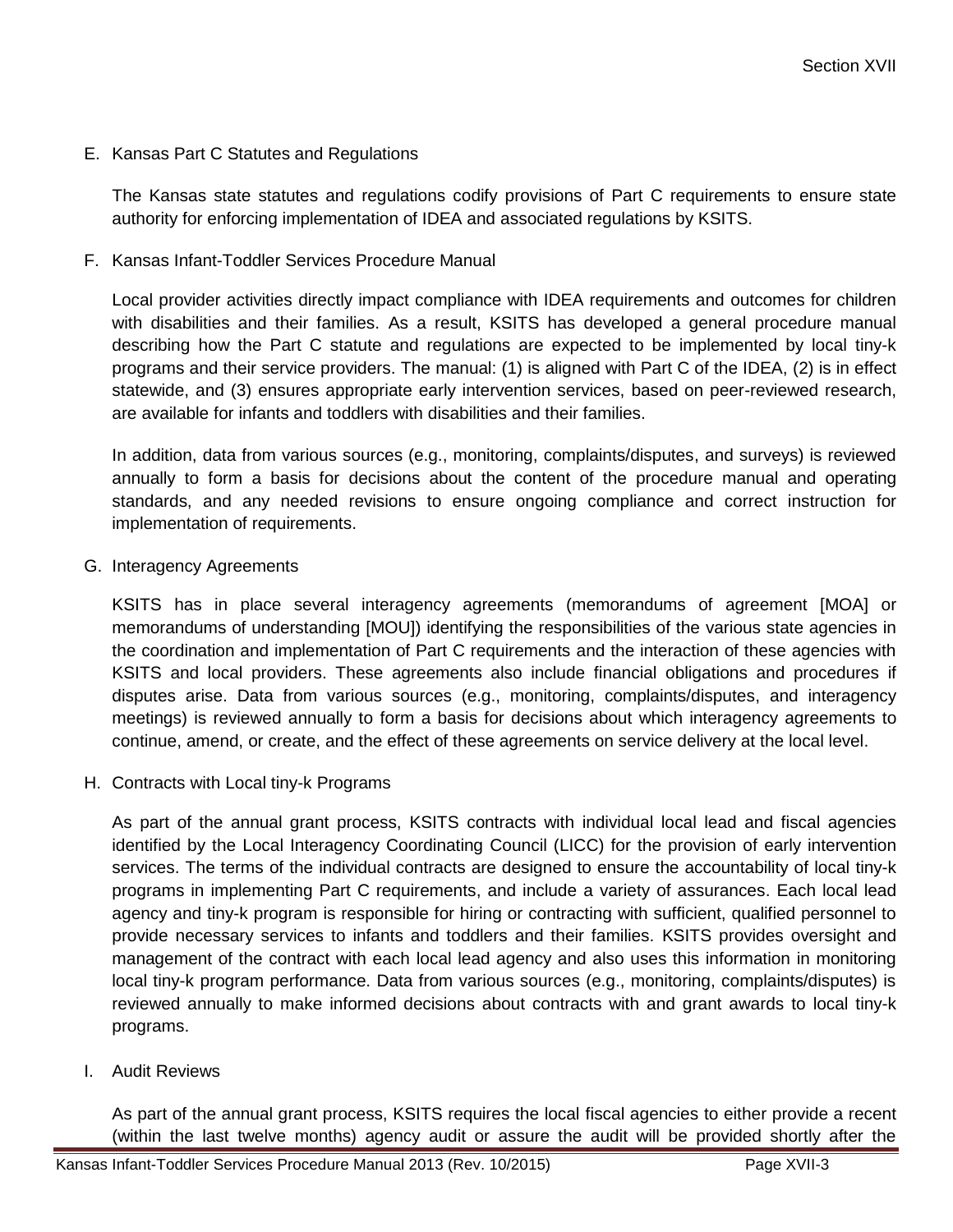completion of the local fiscal agency's fiscal year. Audits are monitored and reviewed for any findings or comments on the Part C portion of the local fiscal agency's operations. Specific procedures for how the Audit Reviews are conducted are located in the document templates of this manual.

J. Lead Agency Monitoring Activities

KSITS uses centralized monitoring activities (desk audits) to develop a comprehensive picture of each local tiny-k program's level of compliance and performance results. The activities as described in this document

- 1) are implemented fairly and consistently across local programs,
- 2) identify areas of noncompliance,
- 3) trigger effective corrective actions, technical assistance, improvement strategies, fiscal decisions, sanctions and/or incentives that ensure timely correction,
- 4) contribute to annual status determinations of local programs, and
- 5) assist in determining which local programs may receive a focused on-site monitoring visit.
- K. Training and Technical Assistance (TA) System

Training and TA are critical for ensuring implementation of IDEA requirements and distributing evidence-based practices to local tiny-k programs. KSITS contracts with the Kansas Inservice Training System (KITS), affiliated with the University of Kansas, to provide technical assistance and training that is directly linked to the SPP/APR indicators, and to state monitoring requirements. These activities help local programs: 1) understand the requirements related to these indicators, and 2) develop and implement meaningful improvement plans to correct noncompliance, enhance their performance, and improve results for children and families.

L. Focused On-Site Visits

See subsections IX, X and XI of this procedure manual section for a framework for focused monitoring visits to local tiny-k programs.

M. Corrective Action Plans (CAPs) or Service Enhancement Plans (SEPs)

Kansas has chosen the first two weeks of September as the annual time period for database monitoring of the previous full fiscal year (July 1 to June 30) for identifying issues of noncompliance and reporting in the APR. Once noncompliance has been identified for a compliance indicator (#1, 7, 8, 9, and 14) and confirmed by the state, a written letter of findings will be issued. However, if the local tiny-k program can provide documentation of correction of noncompliance prior to issuance of a state finding, or state staff can determine correction of noncompliance based upon administrative records, and the provider has no further instances of noncompliance in a review of a sample set of subsequent data, the Part C Coordinator may choose to issue a finding and release letter simultaneously. Information received through non-database sources (complaints, surveys, SARs, audit findings, etc.) may also be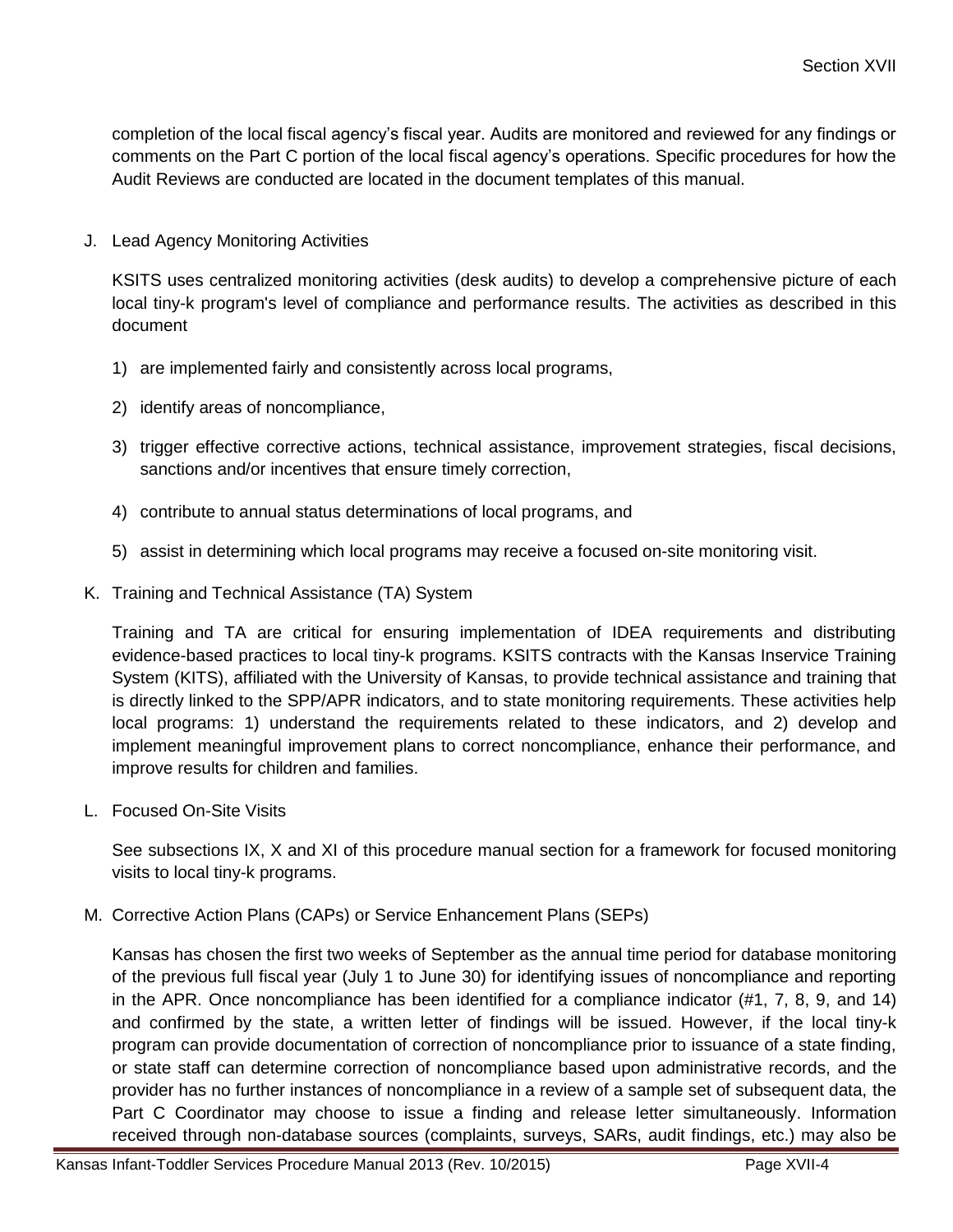used outside the annual review time period to issue a finding or pre-finding notice, depending on if the nature or level of noncompliance merits issuance of a finding and imposition of a CAP requirement outside of the annual review.

Local tiny-k programs receiving a written letter of findings are required to work jointly with KSITS to develop a CAP to ensure correction of noncompliance in a timely manner, but no later than one year from written notification, and to demonstrate ongoing compliance with the IDEA requirements. KSITS, in partnership with the Kansas Inservice Training System (KITS), provides follow-up and tracks improvement and correction of noncompliance on an ongoing basis. Programs are released from CAPs when KSITS verifies both the child-specific correction of noncompliance and that each EIS program or provider is correctly implementing the specific regulatory requirements based on a review of updated data reflecting 100% compliance.

Local tiny-k programs with chronic low performance on a performance indicator (# 2, 3, 4, 5, 6, 12, and 13) may also be placed on a SEP or have modifications made to their CIP when the program is not meeting performance targets. SEPs related to low performance will be individualized depending on the performance issues or other root causes determined through investigation, and will generally include mandatory directed TA. Chronic low performance for a local tiny-k program is defined as observation of three sequential semi-annual data reviews with local percentages below the state's SPP/APR targets, or observed low performance continuing one semi-annual period beyond timeframes for improvement accepted as part of the CIP. Exceptions for programs with small enrollments will be considered as permitted by federal guidelines. SEPs for chronic low performance will be removed when subsequent semi-annual data demonstrates achievement of performance targets.

#### N. Complaints/Dispute Resolution Process

KSITS uses the Part C procedural safeguards (Section V of this procedure manual), and complaints and dispute resolutions submitted, to identify and correct noncompliance in the implementation of IDEA requirements and to identify components of the state supervision system needing improvement, such as policies, procedures, or written agreements. Formal dispute resolution data will be used to identify local performance issues and plan focused on-site visits.

#### O. Incentives and Sanctions

KSITS recognizes local tiny-k programs when they have met or exceeded the established compliance standards and targets. Programs meeting all requirements on the annual determinations are provided a letter to document their performance. The letter is to be shared with the local provider's LICC, board, and local partners.

When performance targets or compliance standards are not met, improvement is not seen, and/or noncompliance is not corrected in a timely manner, KSITS has in place a range of formalized strategies and/or sanctions for enforcement, along with a CAP/SEP template incorporating written timelines and options for meeting compliance.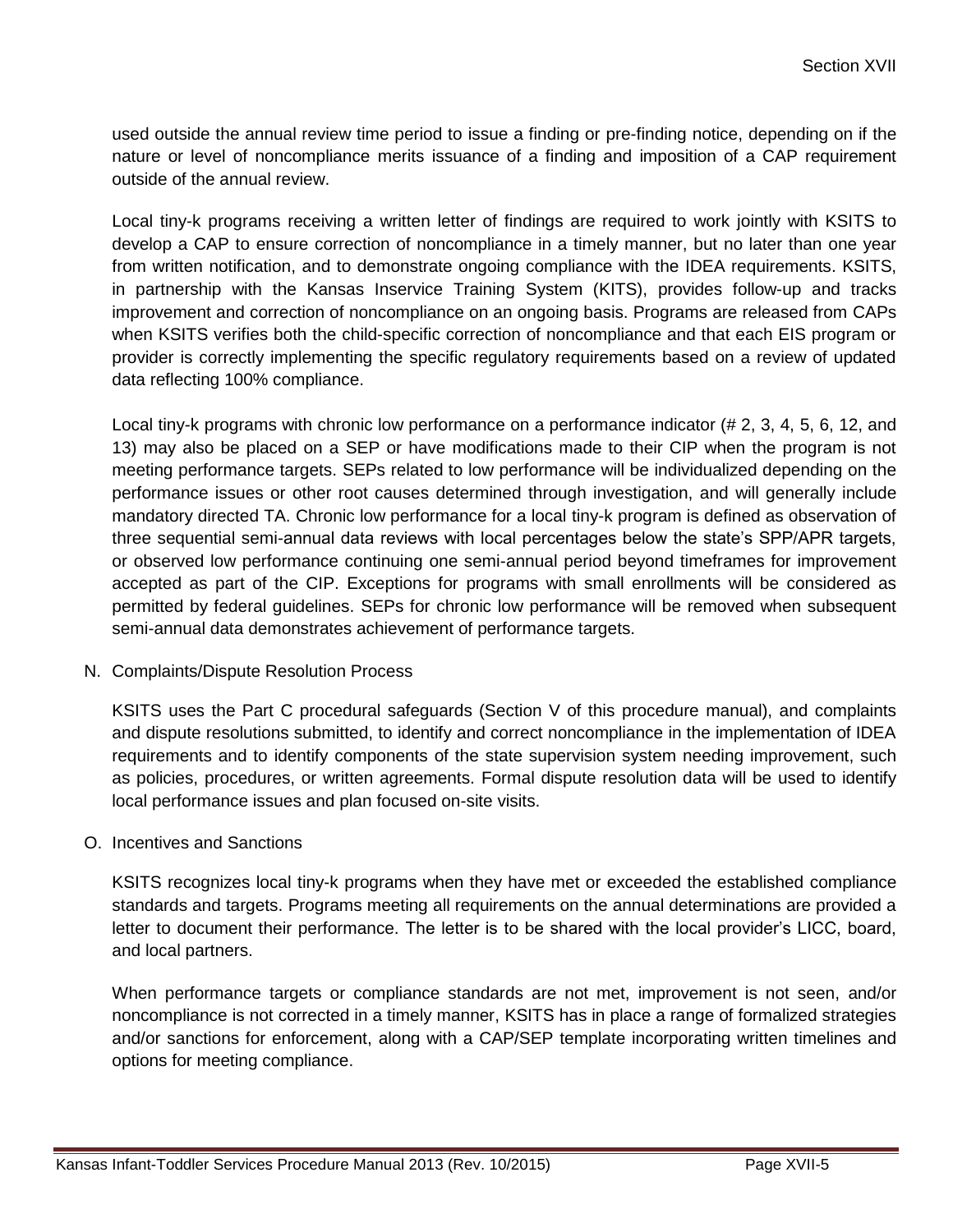#### **III. Overview of the General Supervision and Monitoring Process**

KSITS has developed a process to facilitate general supervision activities and monitor local tiny-k programs based on the following key principles:

- 1) A limited number of statistics and measures are consistently used to monitor each local tiny-k program's level of performance, including compliance. In accordance with IDEA, the measures are those that most closely align with improving results for children and families. These include the required SPP/APR indicators and other critical priority areas identified by the state with the assistance of a stakeholder group. In addition, the state ensures implementation of all IDEA requirements through the components of the state's general supervision system.
- 2) Data are reviewed and analyzed throughout the year to:
	- (a) identify emerging issues, and
	- (b) initiate preventative actions including developing and/or modifying planned training and TA (statewide and program-specific).
- 3) A select number of data sources are used to respond to the monitoring indicators. The data system produces data for as many indicators as are quantifiable, while other data collected through reports or surveys outlined by this plan are limited in scope and are used to capture indicator data not collected by other means.
- 4) Centralized analysis of data (desk audit) is used to:
	- (a) monitor all programs once annually on their performance with the SPP/APR required indicators and other state priority indicators,
	- (b) track progress in the correction of noncompliance on an ongoing basis, and
	- (c) identify targeted training and technical assistance needs to ensure improvement.
- 5) Monitoring data are used annually to address SPP indicators and develop the APR, including improvement activities.
- 6) Focused site visits are conducted to provide issue-specific monitoring and are performed when indicated by need according to compliance data and/or other sources, such as parental complaint. Although the targeted on-site monitoring visits are designed to uncover the underlying issues that contribute to programs' low performance and/or noncompliance, areas of strength are also identified to support programs in building on their assets*.*
- 7) Steps to ensure timely and accurate data are incorporated into monthly and quarterly grant management and database review activities at the state and program levels.

KSITS monitoring process is structured to manage the various activities requiring completion throughout the year within specific time frames for both the state office and local tiny-k programs.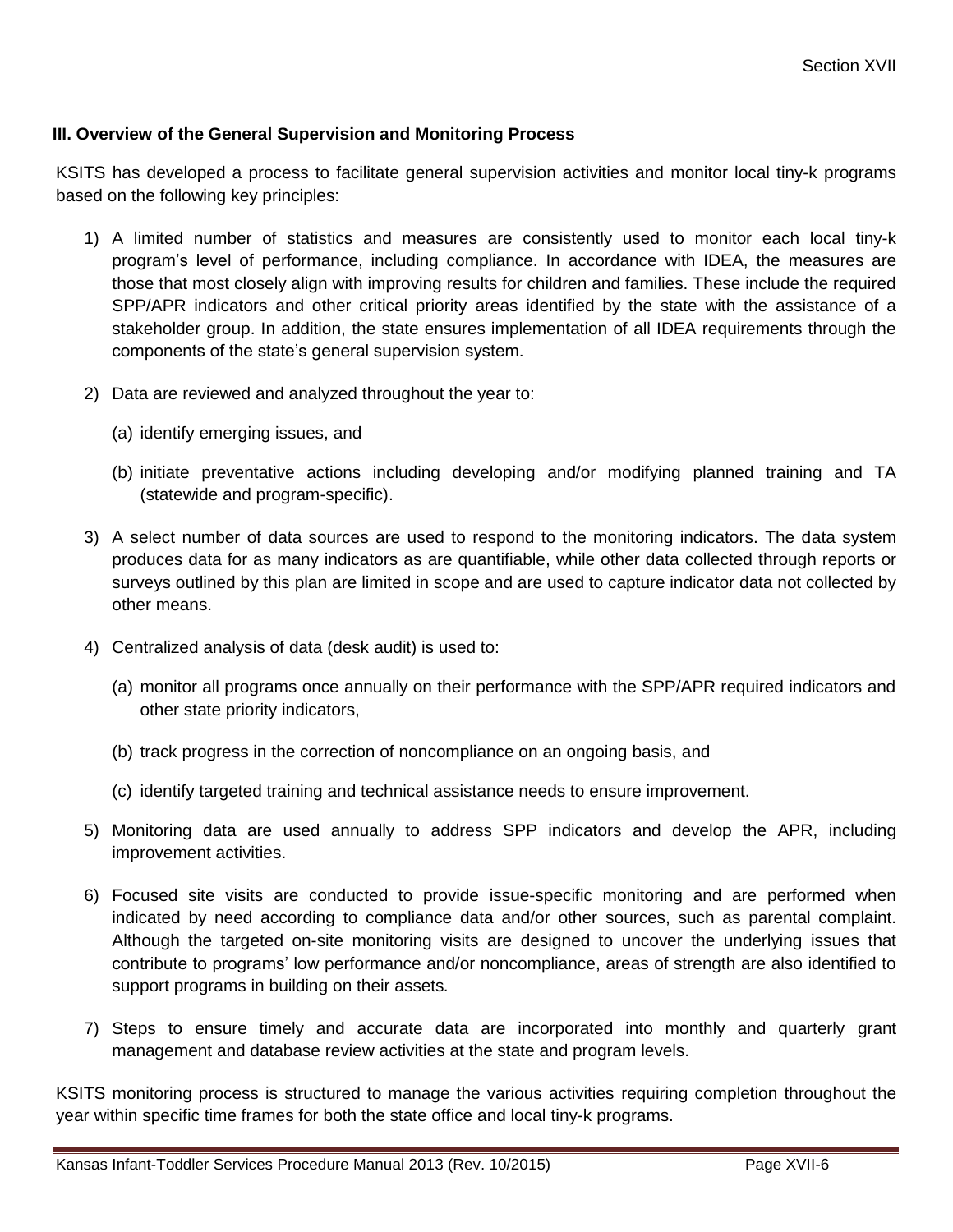#### **IV. Collecting and Reviewing Local tiny-k Program Data**

During the March/April period and at the Spring Local tiny-k Program Coordinators Meeting, KSITS prepares and presents data summarized from the KSITS database and other submitted reports to highlight and report statewide data, local comparisons to statewide data, and any positive or negative trends identified. During this period and at this meeting, local tiny-k program administrators and staff are provided information regarding changes in regulatory guidance, the general supervision of the program, establish of common expectations, and review procedures and tools that will be used for:

- A. collecting data,
- B. monitoring programs,
- C. issuing local determinations,
- D. finding and correcting noncompliance,
- E. reviewing grant applications, and
- F. providing technical assistance during the next fiscal year.

The timelines for general supervision activities are found in the following table.

| Time<br><b>Frame</b> | <b>State Monitoring Activities</b>                                                                                                                                                                                                                                                                                                                                                      | <b>Local Program Activities</b>                                                                                                                                                                                                                                                                                                                          |
|----------------------|-----------------------------------------------------------------------------------------------------------------------------------------------------------------------------------------------------------------------------------------------------------------------------------------------------------------------------------------------------------------------------------------|----------------------------------------------------------------------------------------------------------------------------------------------------------------------------------------------------------------------------------------------------------------------------------------------------------------------------------------------------------|
| April                | Provide data to local tiny-k programs at Spring<br>coordinators meeting about past performance, initial<br>determinations, changes to the monitoring process,<br>database modifications, and survey results, as<br>appropriate.<br>Address any data errors, queries, and appeals of initial<br>determinations.<br>Local Program grant applications due, along with<br>budgets and CIPs. | Submit questions or determinations appeal to<br>KSITS, if necessary.<br>Discuss areas of needed improvement with LICC<br>and determine needed activities or changes to<br>practices to improve performance.<br>Prepare grant applications, budgets, and CIPs<br>and submit by April 20th. Review data for<br>completeness and mark 3rd quarter as final. |
| May                  | Review information for compliance, and any needed<br>assurances and corrections. Summarize annual<br>Entrance/Exit parent surveys.<br>Prepare for next year of entrance/exit survey<br>collection.<br>Finalize grant reviews.                                                                                                                                                           | Review program data and plan process for<br>completing and verifying data entry for 4 <sup>th</sup> quarter<br>by deadline.                                                                                                                                                                                                                              |

# **Kansas Infant-Toddler Services Monitoring Process Activities**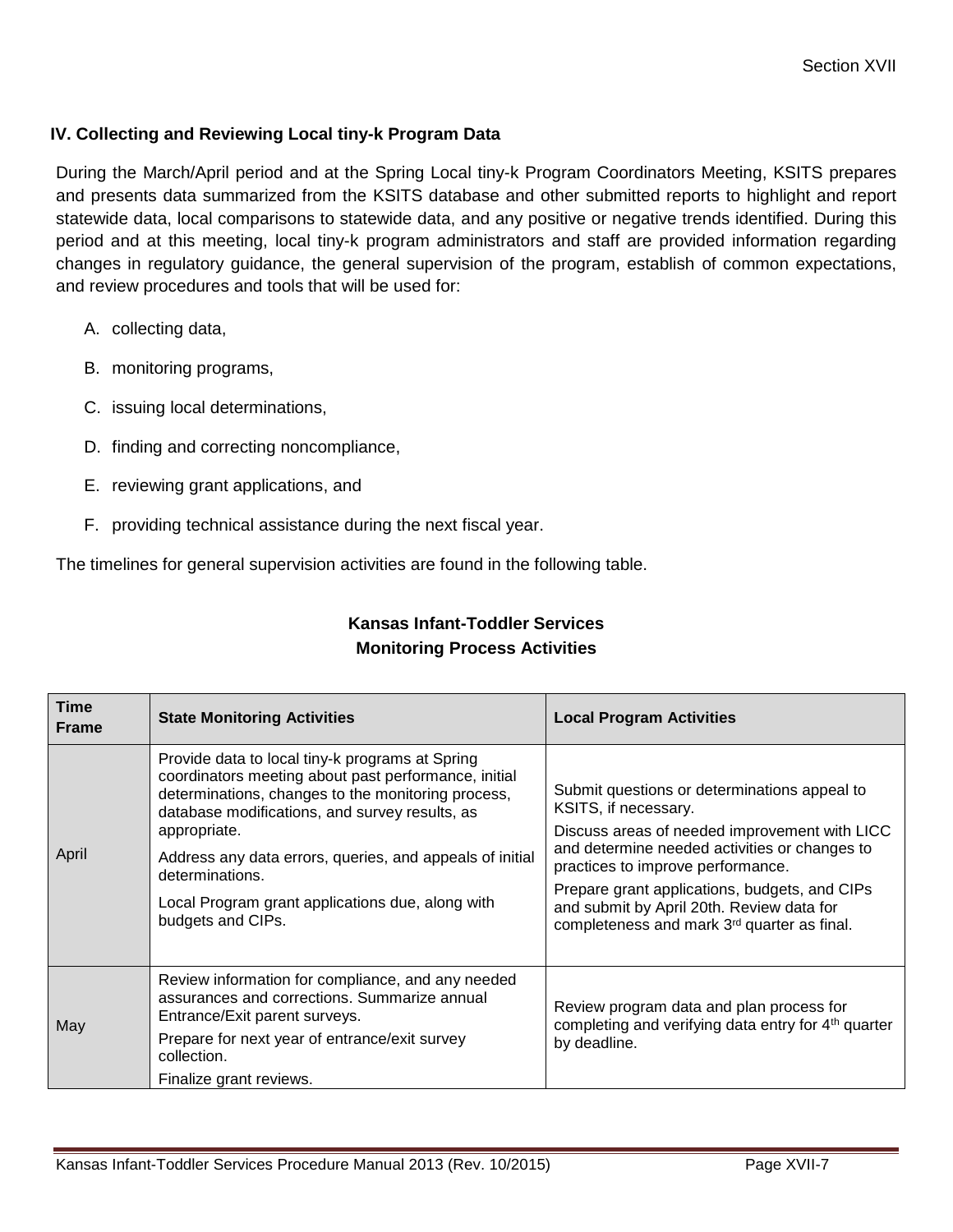| <b>Time</b><br><b>Frame</b> | <b>State Monitoring Activities</b>                                                                                                                                                                                                                                                                                                                                                                                                                     | <b>Local Program Activities</b>                                                                                                                                                                                                                                                                                           |
|-----------------------------|--------------------------------------------------------------------------------------------------------------------------------------------------------------------------------------------------------------------------------------------------------------------------------------------------------------------------------------------------------------------------------------------------------------------------------------------------------|---------------------------------------------------------------------------------------------------------------------------------------------------------------------------------------------------------------------------------------------------------------------------------------------------------------------------|
| June                        | Issue grant awards and send response letters, along<br>with final provider determinations.                                                                                                                                                                                                                                                                                                                                                             | Address points presented in CIP response letter<br>from the state.                                                                                                                                                                                                                                                        |
| July - Aug                  | Semi-annual reports (SAR) due (Jan - June period) at<br>end of July.<br>Send reminder to programs to verify all 4 <sup>th</sup> quarter data<br>entry by the end of July for sharing transition data with<br>Part B.                                                                                                                                                                                                                                   | Submit SARs.<br>Review data for completeness and mark<br>database as complete for 4th quarter and for<br>SAR components.<br>Ensure all exit data is accurate and entered into<br>the KSITS database.<br>Ensure accuracy and completeness of database<br>information for the July-June reporting period by<br>end of July. |
| Aug                         | Prepare and send Semi-annual data sheet updates to<br>local tiny-k programs.                                                                                                                                                                                                                                                                                                                                                                           | Work with KSITS to develop CAP/SEP, if findings<br>letter is received.                                                                                                                                                                                                                                                    |
|                             | Run ECO test data from ITS Database.                                                                                                                                                                                                                                                                                                                                                                                                                   | Review SAR data sheets for possible errors and<br>areas of needed improvement.                                                                                                                                                                                                                                            |
| Sept - Oct                  | Annual database monitoring for compliance<br>purposes is done in September (see Annual row).<br>Letters of findings are sent to local providers in<br>noncompliance.<br>CAPS/SEPs are developed with local providers with<br>findings.<br>Update and prepare either Random Parent Survey or<br>Provider Survey for mailing (alternative years),<br>including in accordance with the sampling plan.<br>Begin statewide analysis for SPP/APR submission. | Return provider surveys in biennial year.                                                                                                                                                                                                                                                                                 |
| Oct - Nov                   | Collect and submit 618 data by Nov. 1 (Tables 3 and<br>4).<br>Continue collection and summarization of survey data.                                                                                                                                                                                                                                                                                                                                    | Review data for completeness and mark 1st<br>quarter data complete for budget and data review<br>purposes.                                                                                                                                                                                                                |
| Nov - Dec                   | Continue preparation of SPP/APR.<br>Finalize collection of biennial survey data.                                                                                                                                                                                                                                                                                                                                                                       | Respond to any questions from KSITS on<br>collected data, correct any missing or erroneous<br>entries.                                                                                                                                                                                                                    |
| Dec - Jan                   | Finalize draft SPP/APR.<br>Ensure internal and external review of APR. Obtain<br>ICC concurrence/certification.                                                                                                                                                                                                                                                                                                                                        | Plan any needed policy or procedure changes.<br>Arrange for any needed TA.                                                                                                                                                                                                                                                |
| Jan                         | Finalize APR and SPP and submit to OSEP by<br>February 1.<br>Collect 618 data (Tables 1 and 2).<br>SARs due (July - Dec period) at end of January.<br>Run ECO test data, as needed.                                                                                                                                                                                                                                                                    | Submit SARs.<br>Mark database as complete for 2 <sup>nd</sup> quarter for<br>budget, SAR components, and Federal Data<br>Tables.                                                                                                                                                                                          |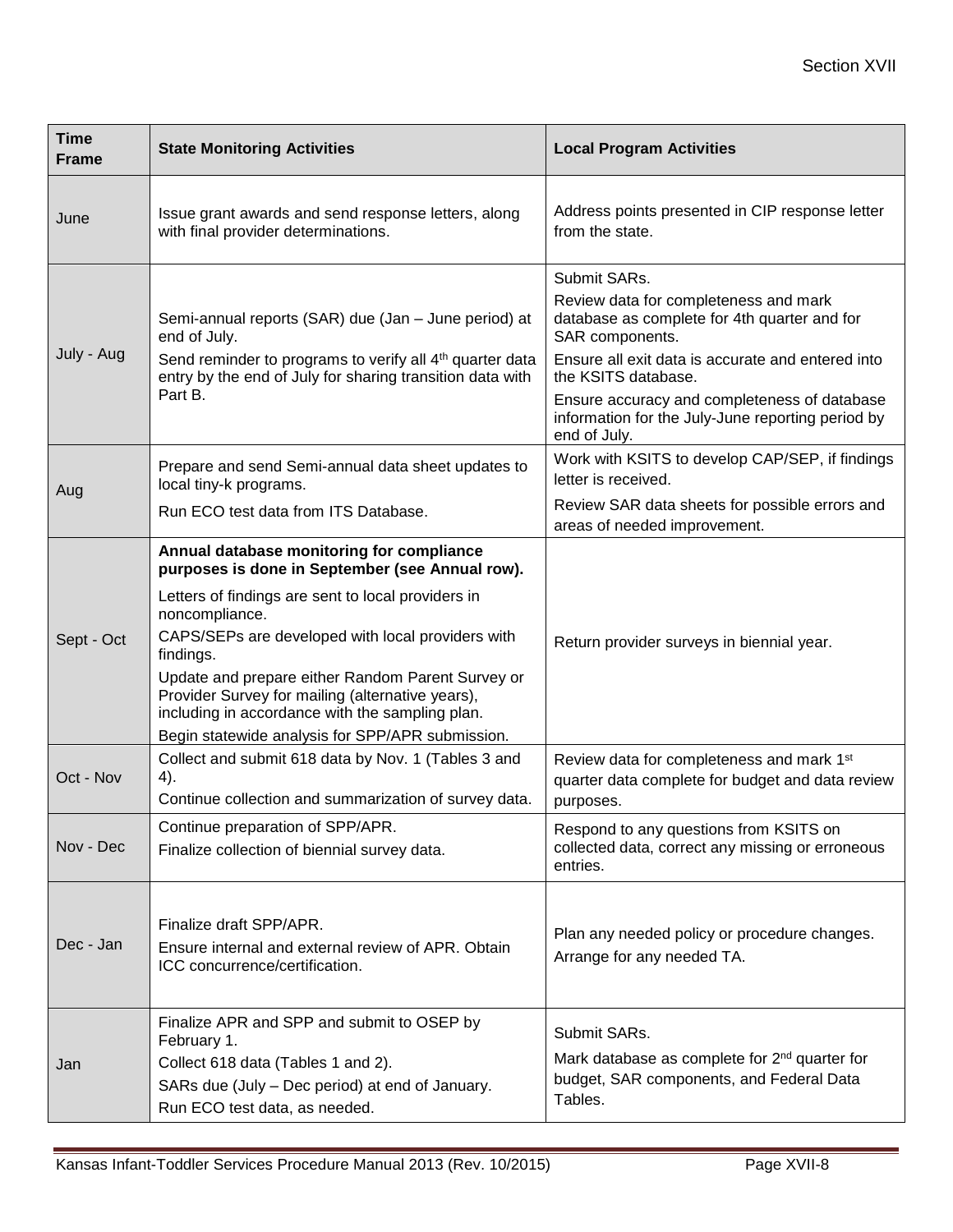| <b>Time</b><br><b>Frame</b> | <b>State Monitoring Activities</b>                                                                                                                                                         | <b>Local Program Activities</b>                                                                                                 |  |  |  |
|-----------------------------|--------------------------------------------------------------------------------------------------------------------------------------------------------------------------------------------|---------------------------------------------------------------------------------------------------------------------------------|--|--|--|
|                             | Insure APR and SPP are sent to OSEP by February 1.<br>Post SPP/APR on web.                                                                                                                 |                                                                                                                                 |  |  |  |
|                             | Prepare and publically report program performance<br>data.                                                                                                                                 |                                                                                                                                 |  |  |  |
| Feb                         | Prepare and send Semi-annual data sheet updates to<br>local tiny-k programs.                                                                                                               | Begin working on grant application, budget and<br>CIP.                                                                          |  |  |  |
|                             | Send out local program grant application and CIP<br>forms by February 14.                                                                                                                  |                                                                                                                                 |  |  |  |
|                             | Finish analysis of SAR data.                                                                                                                                                               | Submit questions to KSITS on grant and CIP                                                                                      |  |  |  |
| March                       | Prepare initial program determinations, survey results,<br>and other information for local program coordinators                                                                            | process, as needed.                                                                                                             |  |  |  |
|                             | meeting in April.<br>Submit Federal Data Tables 1 and 2 by April 1.                                                                                                                        | Continue working on grant application, budget<br>and CIP.                                                                       |  |  |  |
| Monthly or<br>Quarterly     | Review and track submissions from providers<br>concerning corrective action plans, make<br>recommendations to Coordinator on additional actions<br>or release from corrective action plan. | Submit documentation of activities addressed in                                                                                 |  |  |  |
|                             | Propose any needed changes to data collection efforts<br>or policy guidance. Collect and track parent entrance/<br>exit surveys.                                                           | corrective action plans. Remind families to<br>complete surveys.                                                                |  |  |  |
|                             | Monitor and review the submission of audits for local<br>lead agencies, as received.                                                                                                       |                                                                                                                                 |  |  |  |
|                             | Database reports are run for program improvement<br>activities, data accuracy reviews, and noncompliance<br>monitoring.                                                                    |                                                                                                                                 |  |  |  |
| Quarterly                   | Recommendations for actions based on monitoring<br>results are made to KSITS management.                                                                                                   | Respond to quarterly reports provided, make any<br>needed database corrections, address any<br>questions or findings presented. |  |  |  |
|                             | Verify receipt of SEA transition referrals for prior<br>quarterly period with Part B.                                                                                                      |                                                                                                                                 |  |  |  |
|                             | In September, the database is reviewed for the annual<br>assessment of compliance and potential corrective<br>action.                                                                      | Send requested IFSPs and related forms within<br>the time frame outlined by the State.                                          |  |  |  |
| Annually                    | Sample and Select random IFSPs and related forms<br>for submission by local tiny-k programs and review by<br>state staff.                                                                  | Internal review of requested IFSPs and submit a<br>plan for IFSP quality improvement.                                           |  |  |  |
|                             | Audit Reviews.                                                                                                                                                                             | Submit Fiscal Agency Audits Annually.                                                                                           |  |  |  |
|                             | Write directives or findings, prepare and issue<br>CAPs/SEPs, enter information into tracking<br>spreadsheets.                                                                             | Respond to letters or directives from KSITS<br>regarding compliance or issuance of corrective<br>action plan.                   |  |  |  |

ī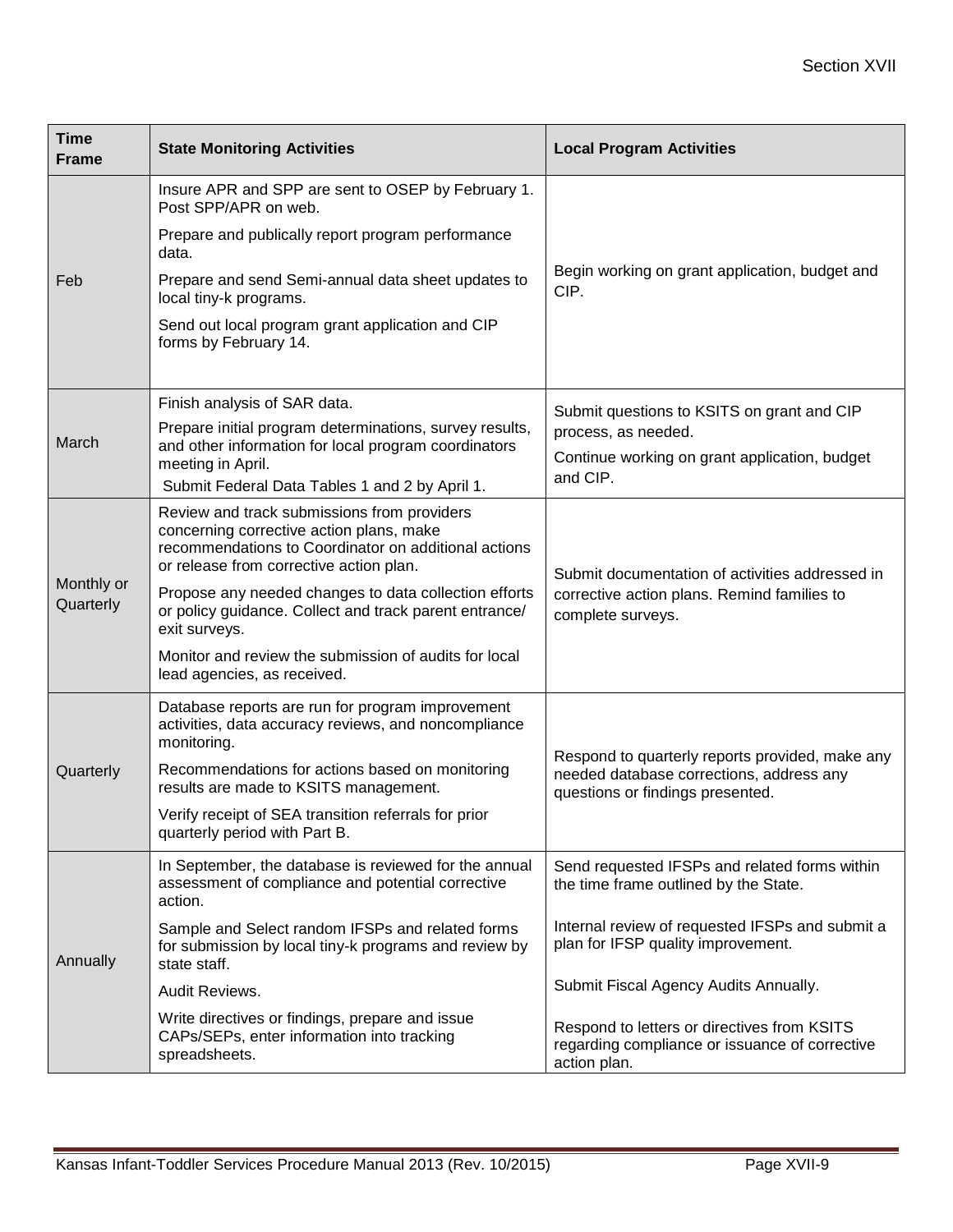#### **V. Lead Agency Procedures for Identification of Noncompliance**

Kansas Department of Health and Environment (KDHE) is the state lead agency charged with the responsibility of:

- 1) identifying, investigating, and confirming instances of noncompliance,
- 2) issuing written letters of findings of noncompliance,
- 3) issuing corrective action plans, and insuring timely completion of corrective actions,
- 4) verifying timely correction of individual instances of noncompliance, and
- 5) reviewing subsequent data to ensure the federal statutes and regulations for Part C of the Individuals with Disabilities Education Act (IDEA) (Federal Public Law 108-446) are being implemented.
- A. Identification of Noncompliance

In accordance with the monitoring plan outlined previously, all sources of data will be reviewed and all identified instances of suspected noncompliance will be documented. Data sources include:

- 1) Site visits
- 2) Audit finding
- 3) Desk reviews
- 4) Self-assessment surveys or reviews
- 5) State data system
- 6) State informal or formal complaint system
- 7) State due process hearing system
- 8) Semi-annual reports [Kansas-specific requirement for all local tiny-k programs submitted in July (for January to June reporting period) and January (for July to December reporting period)]
- 9) Continuous Improvement Plans (CIPs submitted with grant filings)
- 10) Federal data tables
- 11) Parent entrance-exit surveys, and random parent and provider surveys (biennial, in alternate years)

All suspected instances of noncompliance identified by KSITS staff must be reported to the State Part C Coordinator (Coordinator) upon discovery. A Report of Noncompliance checklist (for individual instances) or other similar documentation for a more global review will be provided to the Coordinator with dates and the source of suspected noncompliance for further investigation, if needed. The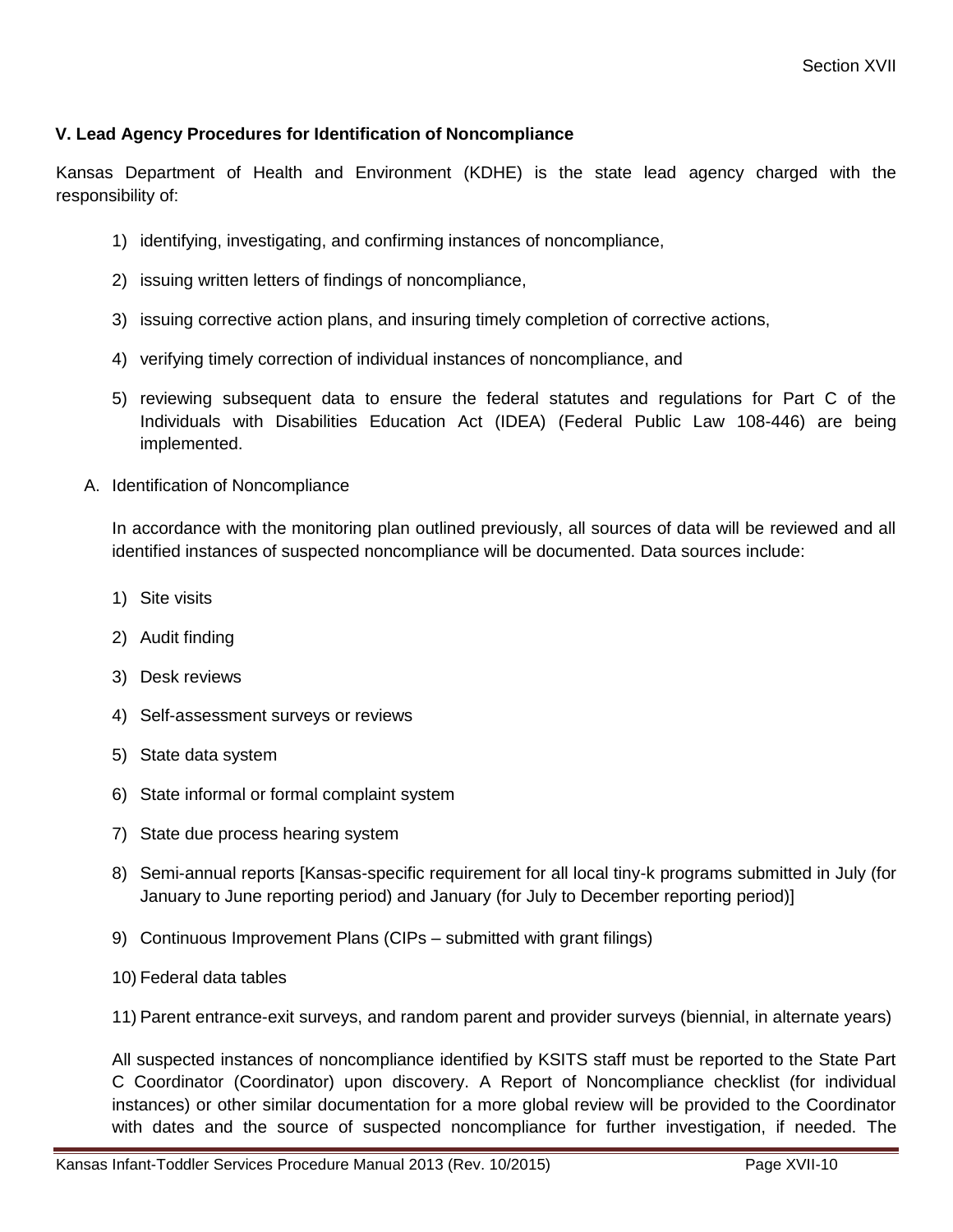documentation will be maintained on the KSITS file, and electronic copies will be stored on the unit's confidential shared site. An electronic folder will be created for each local tiny-k program's suspected noncompliance correspondence, checklist, and evidence on the confidential shared site. A KSITS internal tracking spreadsheet will be maintained.

The state database will be reviewed on an annual basis, at minimum, to identify possible noncompliant programs based on an administrative review of records. The date of the annual review will be the first two weeks of September, and will include records for the prior federal reporting period of July 1 to June 30. Instances of potential noncompliance identified during the review of the January Semi-annual reports are used to issue pre-finding notices of possible data accuracy issues.

B. Confirmation of Noncompliance (for compliance indicators or basic rights under IDEA)

All suspected cases of noncompliance from sources outside of the KSITS database will be investigated to confirm if noncompliance has occurred. The Coordinator and any designated staff will discuss preliminary data with the local tiny-k program to determine if just cause for the perceived noncompliance exists. Noncompliance determined through KSITS database administrative records will be presumed to be valid, unless the local tiny-k program can find and correct any noncompliant records.

All instances of confirmed noncompliance identified during the data review every September will result in a written letter of findings. A finding is a written notification from the State to an early intervention services (EIS) program that contains the State's conclusion that the EIS program is in noncompliance, and includes the citation of the statute or regulation and a description of the quantitative and/or qualitative data supporting the State's conclusion that there is noncompliance with that statute or regulation.

If a review of records subsequent to the time period of noncompliance shows the local tiny-k program is correctly implementing the regulatory requirements, and shows that each instance of child-specific noncompliance has been corrected, a finding and release from finding will be issued in the same correspondence.

Unconfirmed or dismissed instances of noncompliance will be documented as such by the Report of Noncompliance checklist or other equivalent documentation and filed in the subject local tiny-k program's file.

C. Notification of Findings/Corrective Action Plan or Service Enhancement Plan

A written notification of findings will be issued as soon as possible, but no later than three months, after a confirmed determination of noncompliance or low performance is made by the Coordinator, but no later than three months from initial discovery. Written findings should include information regarding the level of noncompliance for each local tiny-k program, and the root cause or causes for the noncompliance.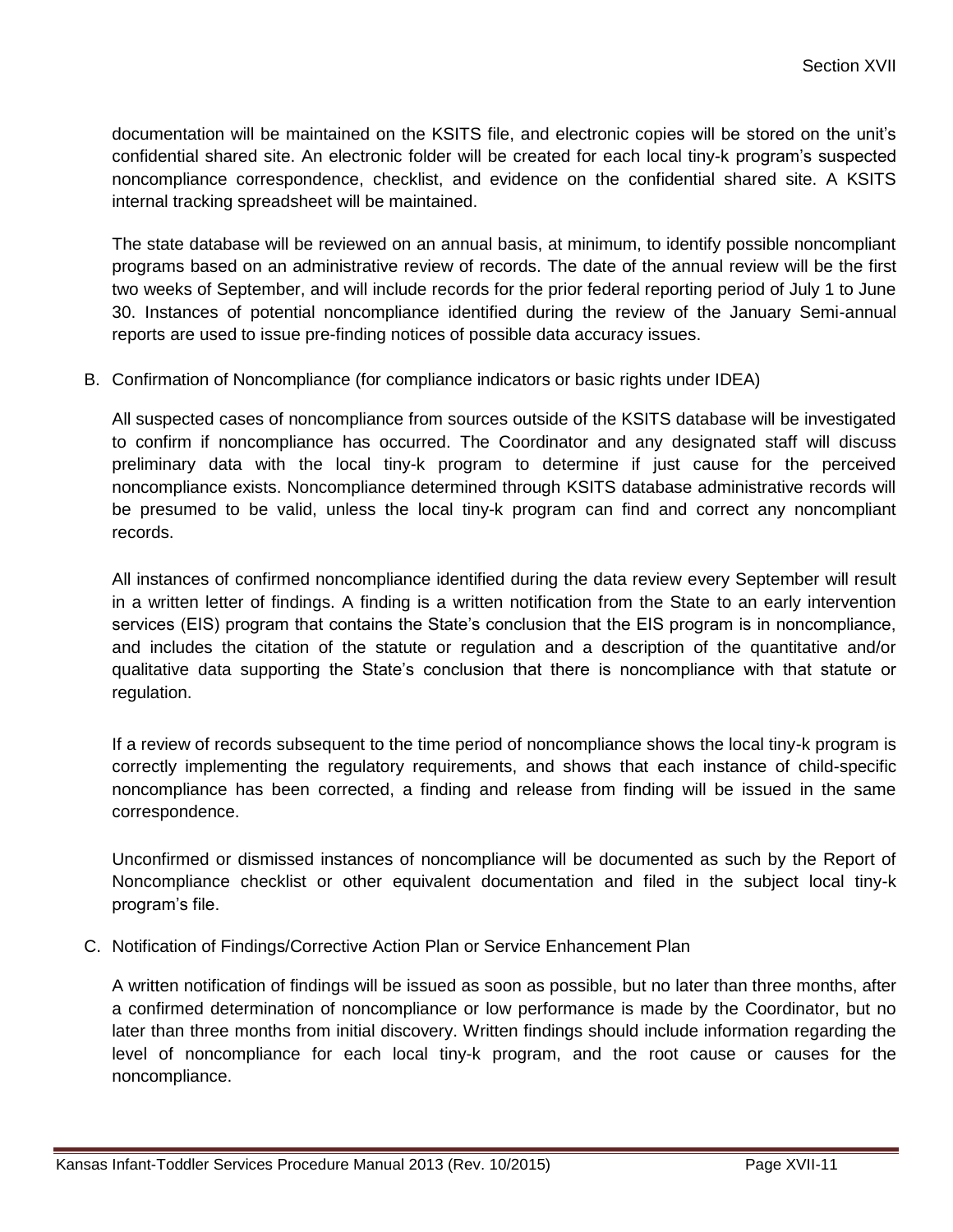A discussion and description of a history of low performance should accompany any service enhancement plan. Chronic low performance for a local tiny-k program is defined as observation of three sequential semi-annual data reviews with local percentages below the state's SPP/APR targets, or observed low performance continuing one semi-annual period beyond timeframes for improvement accepted as part of the CIP. Exceptions for programs with small enrollments will be considered as permitted by federal guidelines.

A corrective action plan should accompany or follow shortly after the written letter of findings. The plan will include a description of the noncompliance, supporting evidence, compliance actions proposed or agreed to by the local tiny-k program, technical assistance recommendations, expected outcomes and any interim steps toward compliance, and all necessary completion dates for each element. When determining the extent of the corrective plan, the Coordinator will consider whether the noncompliance:

- 1) was extensive or found in only a small percentage of files,
- 2) resulted in the denial of a basic right under the IDEA,
- 3) represented an isolated incident in the program, or
- 4) reflected a long-standing failure to meet the IDEA requirements.

The local tiny-k program will complete the compliance action section, as needed, and return the signed plan to KSITS within 14 days of the date of the letter of findings. KSITS will review the action steps to determine adequacy of corrective action or level of technical assistance needed. Once corrective actions are agreed upon between KSITS and the local tiny-k program, a final signed corrective action plan will be sent to the local tiny-k program. The corrective action plan process should be finalized within 30 days of the written letter of findings.

Copies of the written notification of findings and corrective action plan or service enhancement plan will be kept in the local tiny-k program's electronic folder of documents related to the specific instance or instances of noncompliance. Signed copies will be kept in the local tiny-k program's compliance file. Scanned signed copies will be returned to the local tiny-k program.

In instances where a finding is issued and concurrently released, such as late correction of noncompliance prior to issuance of a state finding with subsequent records found to be in compliance, the local tiny-k program will be notified in writing of the specific noncompliance issues, local tiny-k program plans for policy or procedure changes may be requested.

- D. Timeline for Actions and Correction
	- 1) Identification of noncompliance **(Day 1)**

Investigation of noncompliance **(within 90 days)**

Issuance of finding for confirmed noncompliance (no later than **three months** from date of confirmation)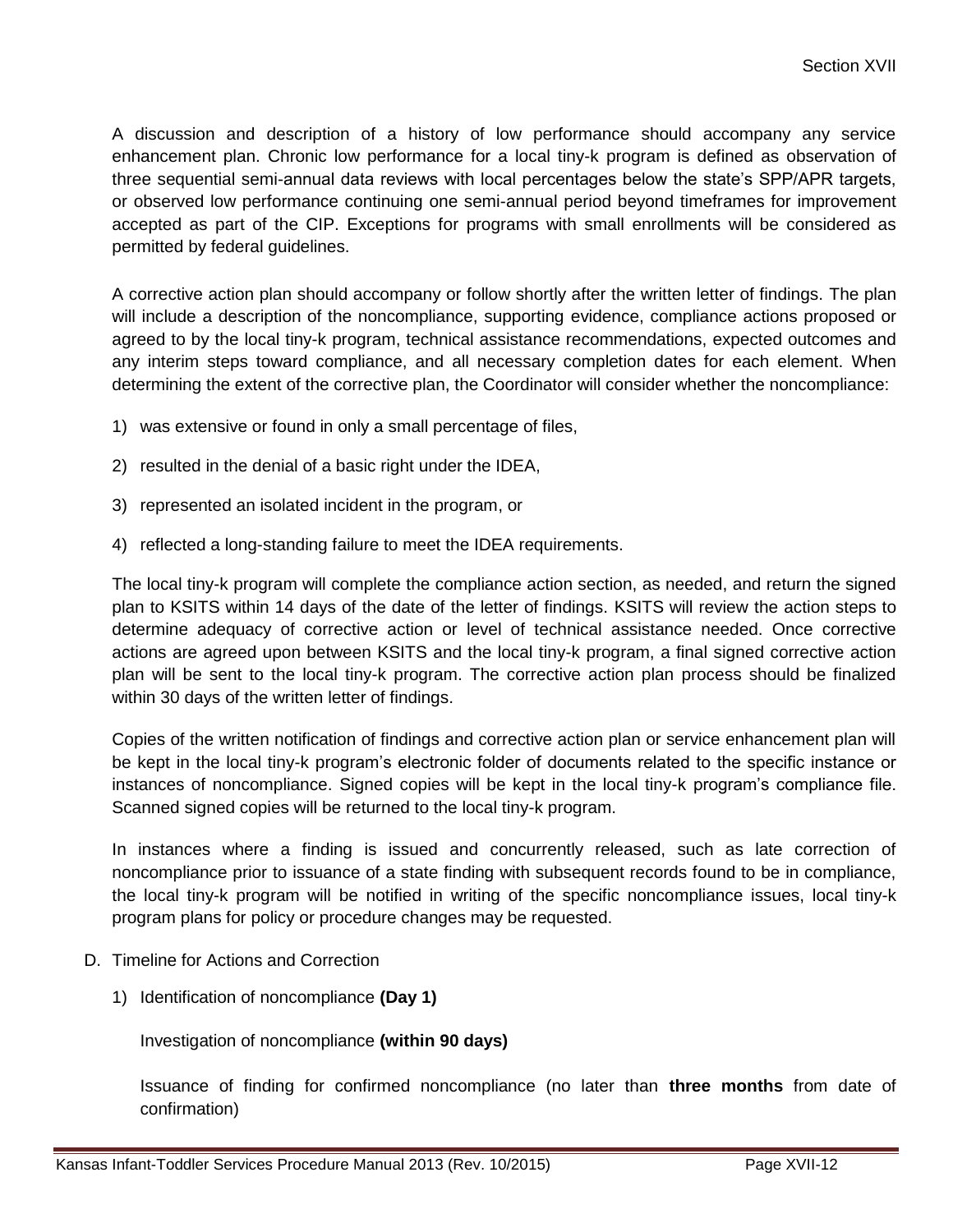Signed Corrective Action Plans (within **30 days** of issuance of finding)

Correction - within **one year** of issuance of finding, or additional sanctions applied

2) Identification of late correction of noncompliance, with review of subsequent data to determine correct implementation of regulatory requirements **(Day 1)**

Recommendation of action to Part C Coordinator (within **90 days**)

Findings letters to local tiny-k program(s) (within **30 days** of recommendation)

Corrective Action Plan and/or local tiny-k program plans for policy and procedure changes due (within **30 days** of notice letter, if needed)

Correction - within **one year** of issuance of finding, or additional sanctions applied, unless finding is released due to review of subsequent data.

The timeline for correction of noncompliance begins on the date KSITS informs the local tiny-k program **in writing** that the program has been determined noncompliant. Correction must occur as soon as possible, but no later than one year after the date of the written finding. All dates of corrective documentation submission and interim monitoring actions agreed upon in the corrective action plan will be included on the noncompliance tracking spreadsheet. Any delays in receipt of documentation or concerns about timely correction will be reported to the Coordinator. The tracking spreadsheet will be used to create reported elements on the OSEP Annual Performance Report (APR).

If correction of noncompliance does not occur within one year from identification, KSITS must track and report on any subsequent tardy correction or additional sanctions taken against any local tiny-k program continuing to show noncompliance.

E. Corrective Action Plans/Service Enhancement Plans

As stated in the KSITS noncompliance procedure CAPS and SEPs are jointly developed by the local tiny-k program and KSITS when noncompliance or chronic low performance has been identified and a finding issued. As appropriate, the CAP/SEP must include strategies related to the root cause(s) of the noncompliance. Strategies may include improving policies and procedures, improving provider knowledge and skills, receiving assistance from KSITS staff, mandating training and technical assistance from KITS, and addressing personnel issues. KSITS identifies the required evidence of change and the timelines in which local tiny-k programs are expected to make progress toward correcting noncompliance or meeting performance targets*.*

KSITS is responsible for providing any needed technical assistance, for either development of the CAP/SEP or for meeting progress expectations, in conjunction with its contract with KITS. Technical assistance may include support in identifying underlying causes of noncompliance and in developing appropriate strategies for improvement.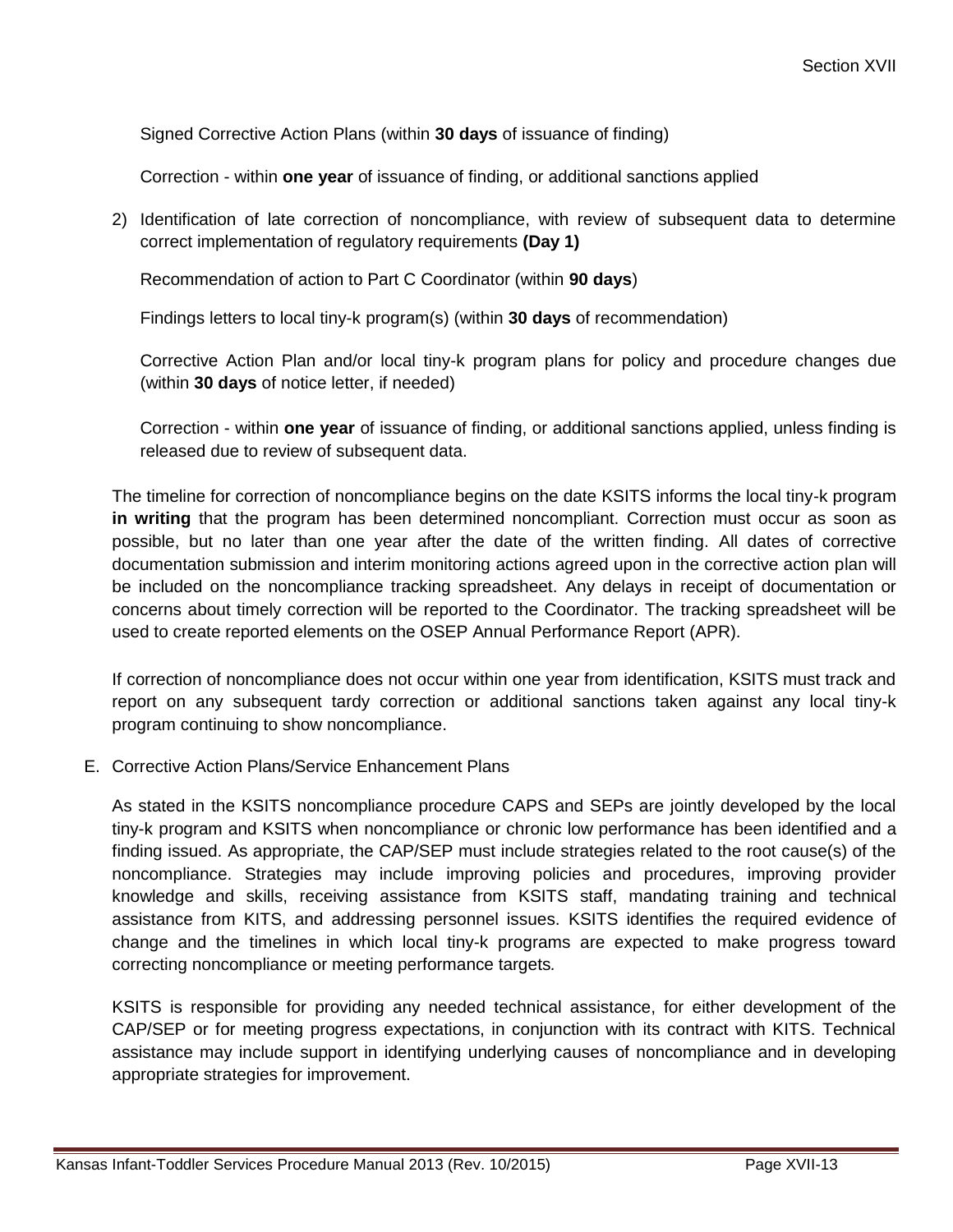CAPs must be complete within 30 days of the notice of finding. Progress reports from the local tiny-k program are generally required as part of the CAP, and are used to verify correction of noncompliance and to help determine when a local tiny-k program can be released from a CAP. SEPs may take longer to develop and implement, depending on the issues and the plan developed.

F. Verification of Correction of Compliance

In determining correction of noncompliance, KSITS must have verification of both correction of each individual case of noncompliance, and correct implementation of regulatory requirements, by the local tiny-k program. If the noncompliance was related to a child-specific timeline requirement, documentation of any late correction must be received, unless the child representing a singular instance of noncompliance is no longer within the jurisdiction of the local tiny-k program. In addition, and even if the child no longer lives in the area served by the local tiny-k program, KSITS must verify the correct implementation of all regulatory requirements and achievement of 100% compliance by the local tiny-k program.

To demonstrate both the correction of individual cases of noncompliance, and the correct implementation of regulatory requirements, KSITS will review a subsequent set of data for the local tiny-k program previously found in noncompliance. Data selected is generally for a minimum of two months, but that timeline may be extended depending on the extent of the noncompliance. Compliance monitoring reviews of data demonstrating post-corrective actions is based on a reasonable and representative sample of records.

G. Document Templates

KSITS will maintain templates for the following documents on the confidential shared site:

- 1) Reports of Noncompliance checklist
- 2) Internal tracking spreadsheet
- 3) Written notification/sample findings letters
- 4) Corrective action plan

An electronic folder for final documents concerning instances of noncompliance will be maintained for each local tiny-k program on the confidential shared site.

H. Potential Sanctions

Chronic or uncorrected noncompliance may be addressed by additional sanctions and consequences, as outlined in "Network Accountability Guidelines" (ICC committee, 1998). These include:

- 1) News releases to the service community regarding noncompliance
- 2) Public meeting regarding noncompliance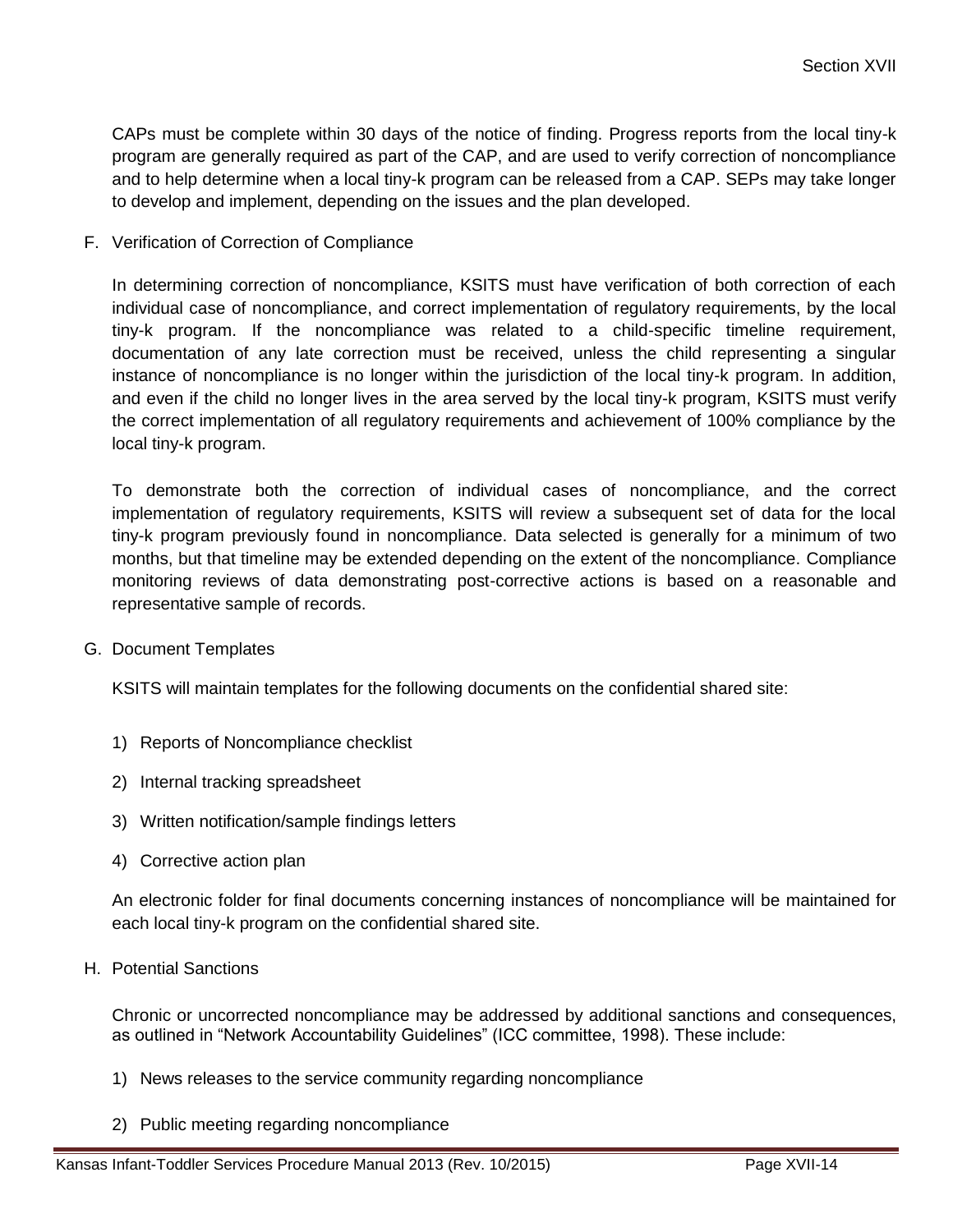- 3) Assignment of "interim" providers or local tiny-k program coordinators
- 4) Recoupment of materials
- 5) Withholding of grant
- 6) Provisional contract
- 7) Dissolution of contract

#### **VI. Data System and Local tiny-k Program Responsibilities**

KSITS has in place an electronic data system, which all local tiny-k programs are required to use. The data system is designed to capture data for federal data reporting (e.g., Federal Data Tables and APR indicators), as well as individualized child data related to the IFSP and service delivery. The data system is flexible and adaptable enough to quickly respond to changes in the regulatory and service environments. Automatic searches and formatted reports are available to each local tiny-k program, enabling them to monitor their data entry, timeliness, compliance with transition requirements, timely service provision, and IFSP time frame requirements. The data system provides a variety of data entry alerts and edits to assist in the collection of mandatory data elements. Each local tiny-k program is required to review and electronically mark its data in the KSITS data system as complete on a quarterly basis. As a part of the grant funding and annual contract process, the responsibility of the local tiny-k programs to provide accurate, timely, and reliable data is reinforced. Funding is tied to the review and affirmative acknowledgement of the data status.

A. Status Determinations

Annually, the state uses compliance and performance data for each local tiny-k program from all available sources to make determinations, including:

- 1) Performance on federal compliance and performance indicators
- 2) Uncorrected noncompliance from other sources
- 3) The history, nature, and length of time of any low performance or noncompliance
- 4) Evidence of correction, including progress toward performance targets or full compliance
- 5) Information regarding a local tiny-k program's valid, reliable, and timely data entry or provision
- 6) Any audit findings
- 7) Whether data submitted by EIS programs are valid, reliable, and timely
- 8) Verification of other monitoring findings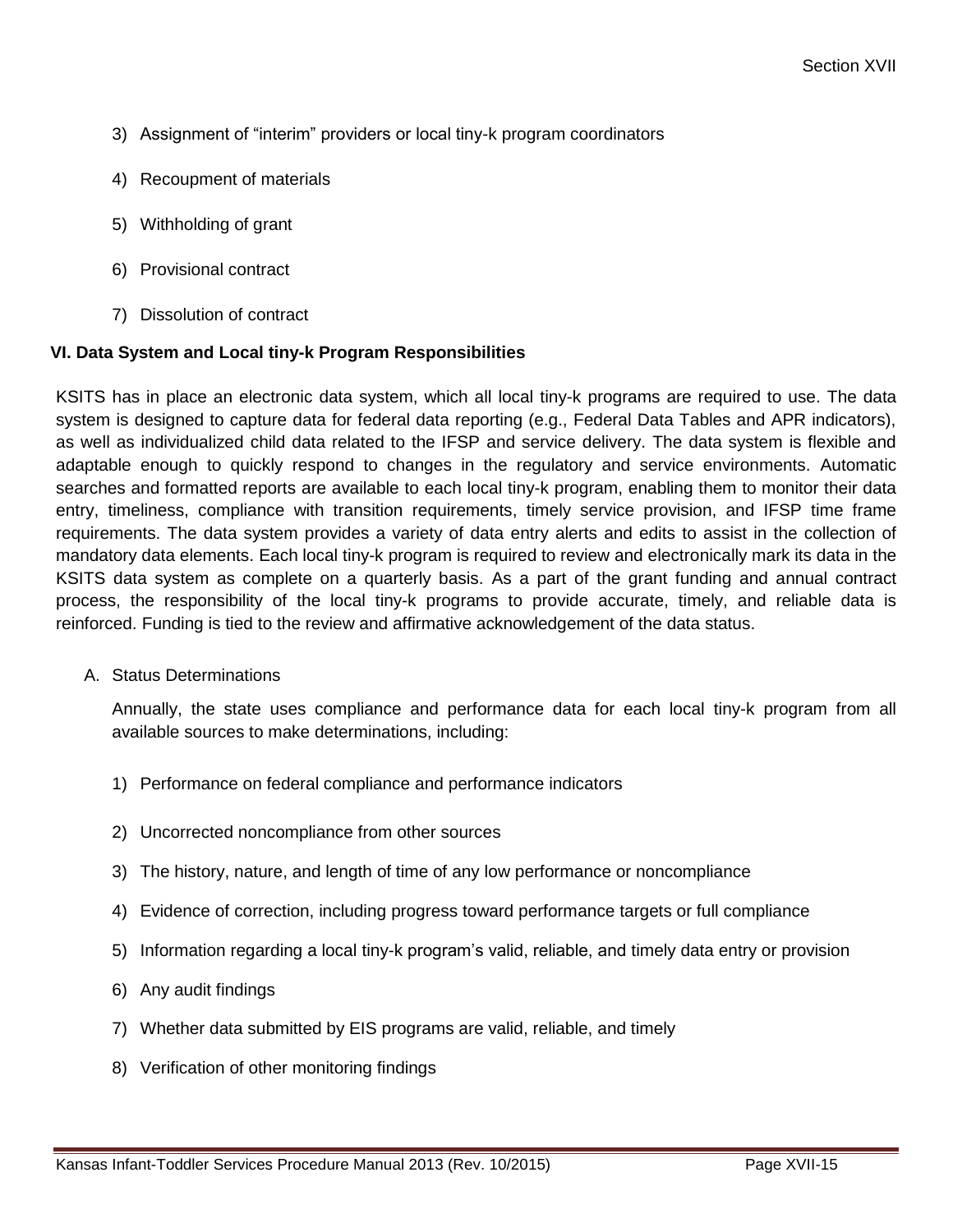Based on these sources, KSITS will make one of the following determinations on each local tiny-k program:

- 1) Meets Requirements
- 2) Needs Assistance
- 3) Needs Intervention
- 4) Needs Substantial Intervention

Performance indicators will be reviewed for achieving targets, or not achieving targets.

- B. Definition for Determination Categories (by indicator compliance indicators, only):
	- 1) *Meets Requirements:* Local performance is at or above the target percentage for the given indicator. (0 points)
	- 2) *Needs Assistance:* Local performance on a given indicator is below the target percentage for *one or two consecutive years*. (1 point)
	- 3) *Needs Intervention:* Local performance on a given indicator is below the target percentage for *three consecutive years*. (2 points)
	- 4) *Needs Substantial Intervention:* Local performance on a given indicator is below the target percentage for *four consecutive years*. (3 points)

C. Local tiny-k Program Determination Composite Scoring:

| 1) Meets Requirements             | 0 points       |
|-----------------------------------|----------------|
| 2) Needs Assistance               | $1 - 2$ points |
| 3) Needs Intervention             | $3 - 4$ points |
| 4) Needs Substantial Intervention | > 5 points     |

Local tiny-k programs are required to address any individual area with a determination less than or equal to "Needs Assistance" as part of the CIP. Grant funding is dependent upon KSITS' acceptance of the CIP.

#### **VII. Reporting Data to the Public**

In accordance with federal requirements, KSITS annually reports both state and local tiny-k program performance data to the public. The data appears on KSITS' website to ensure broad distribution, and includes the SPP/APR submissions, SAR data sheets (which includes performance and performance comparisons on most federal indicators), and the status determinations (which compare to state targets). KSITS makes every effort to ensure the data are understandable to a wide variety of audiences, including parents, advocates, administrators, service providers, and state policy makers.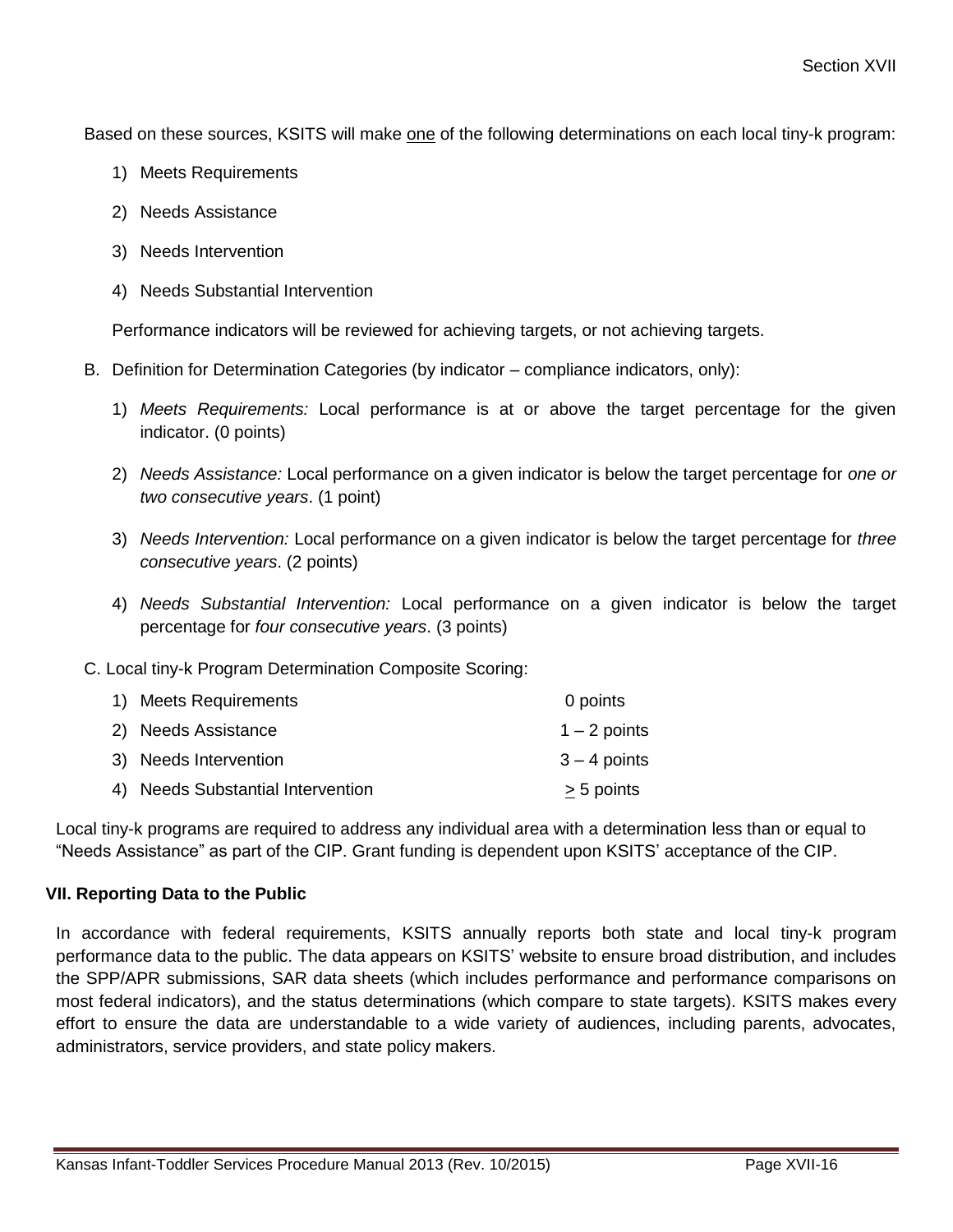#### **VIII. Staff Training Related to Monitoring**

Training of ITS staff will be structured to ensure the following:

- 1) Reliable and valid decisions across reviewers
- 2) Transparency
- 3) Full understanding of program staff

#### **IX. Focused Site Visits and On-site Collaborations (framework)**

Data intended to support the monitoring process is collected in a variety of ways from stakeholders throughout the year, as outlined in this document. In addition to electronic data collection and periodic reporting, KSITS and KITS staff has multiple opportunities to interact with local tiny-k program leaders, providers and family members/parent training organization in person and through other communication methods throughout the year. These opportunities are conducted, at a minimum, through on-site technical assistance visits, a minimum of two Coordinator meetings, two regional meetings, and one Families Services Coordination meeting per year. Staff from KSITS and KITS also encourages consistent communication with local tiny-k programs by telephone, email, newsletters, and information provided on the KSITS <http://www.ksits.org/index.html> and KITS <http://www.kskits.org/> websites. These planned and consistent opportunities to interact with local tiny-k program and direct service providers are intended to be a part of the overall monitoring/system improvement process. These opportunities provide multiple paths for communication, relationship building, training, and technical assistance.

The on-site visit component is integral to the overall system of review designed to support the supervision process and the local tiny-k programs by providing a planned and directed face-to-face program review based upon observed need, level of local issues, severity of any deficiencies noted, or progress on any CAP outstanding.

The goals of the on-site visit/face-to-face opportunity are to accomplish the following:

- 1) Promote collaboration and communication between local tiny-k programs and KSITS and KITS in order to gain an understanding of the local provider philosophy. Provide a link between local tiny-k programs, service providers, family members, the LICC, and others in Part C services across the state.
- 2) Assist local tiny-k programs in identifying community strengths, setting and prioritizing goals for service delivery, and accomplishing these goals.
- 3) Ensure that Part C services in Kansas meet the needs of infants and toddlers with disabilities and their families in an appropriate, effective, and time manner.
- 4) Verify local information processing and reporting protocols regarding the ITS database, and confirm reported compliance, performance, and timeliness activities. This includes a random records check, licensure review, and verification of written local policies on data entry and record keeping.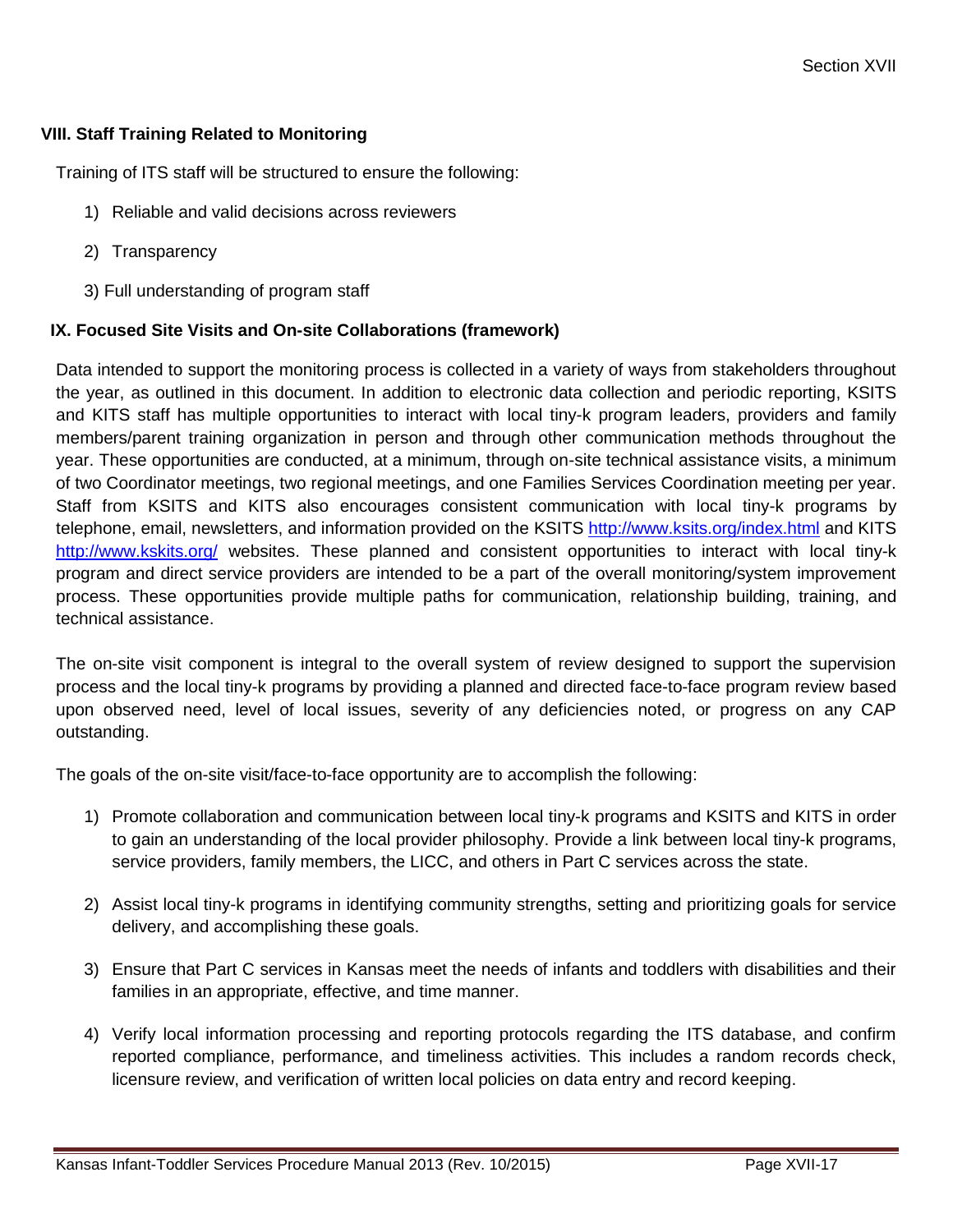Outcomes generally expected from an on-site visit will be related to the circumstances prompting the focused visit. Those will be outlined by KSITS staff and discussed with the local tiny-k program as part of the preparation for the focused on-site visit.

#### **X. Data Analyses Prior to On-site Visit**

KSITS staff is responsible for reviewing data and information analyzed during the annual determinations process in preparation for a focused on-site visit to: determine if additional data and information is needed prior to the focused site visit, and determine the focal point of the review based on the local tiny-k program's performance in each of the monitoring indicators or other performance measures leading to its selection. If additional data and information is requested from the local tiny-k program, this information is reviewed as part of the preparation process. Local tiny-k programs are responsible for providing additionally-requested data and information. A sample of random records will be selected for review at the on-site visit prior to the visit.

#### **XI. Focused Site Visits**

Specific processes related to site visits will be developed and added to this portion of the procedural manual in the future.

#### **XII. Document Template: See Following Pages**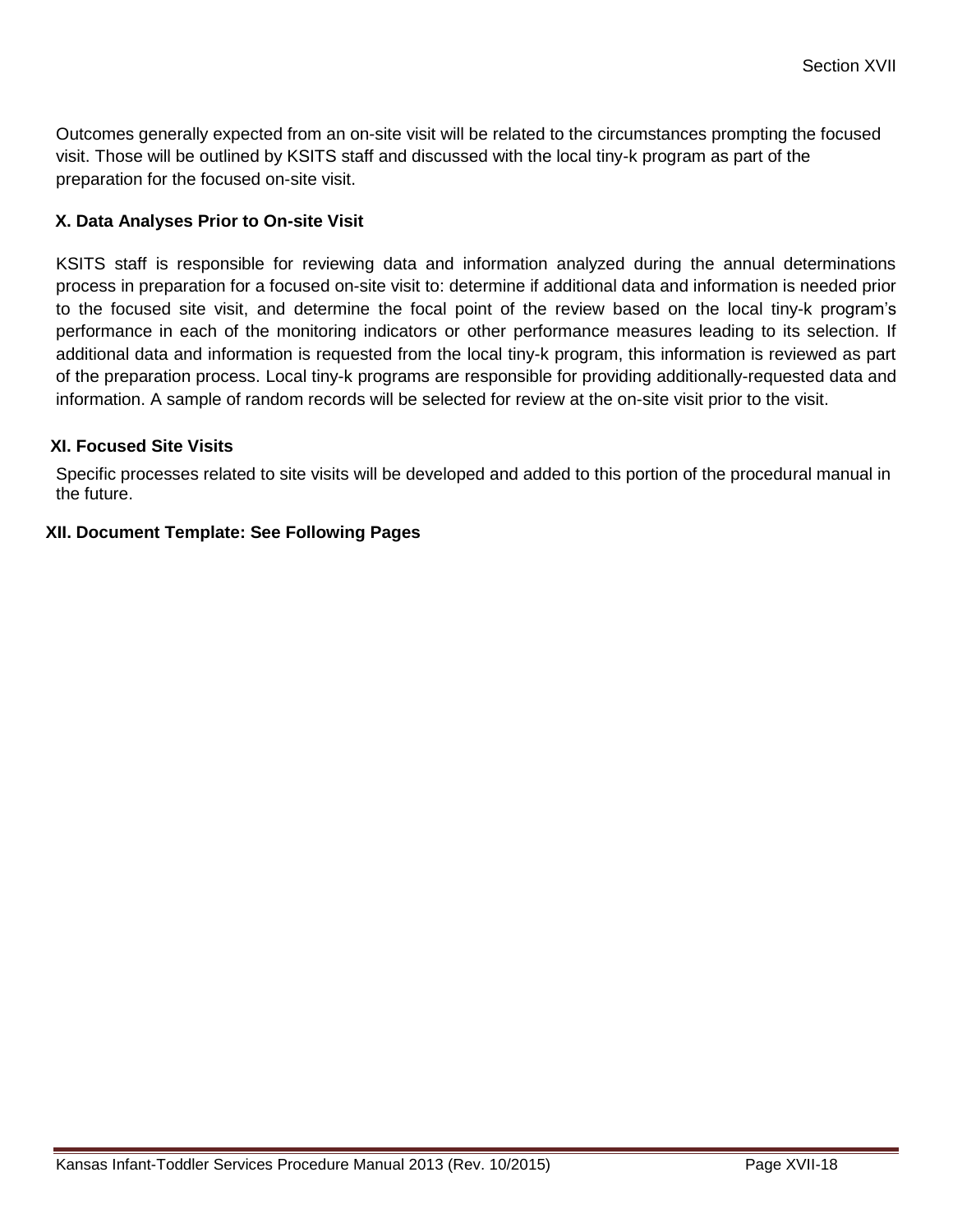# **a. KSITS Reports of Noncompliance Checklist**

| <u>Intake:</u>                                                                                                                                                                                              |  |
|-------------------------------------------------------------------------------------------------------------------------------------------------------------------------------------------------------------|--|
|                                                                                                                                                                                                             |  |
|                                                                                                                                                                                                             |  |
|                                                                                                                                                                                                             |  |
|                                                                                                                                                                                                             |  |
| Just cause reason found? (Y/N) ________ (note reasons in comments section below)                                                                                                                            |  |
| If just cause reason found, date of completion of investigation ________________<br>If no just cause reason found, use date of completed investigation to close the inquiry on the tracking<br>spreadsheet. |  |
| <b>Formal Finding:</b>                                                                                                                                                                                      |  |
|                                                                                                                                                                                                             |  |
|                                                                                                                                                                                                             |  |
|                                                                                                                                                                                                             |  |
|                                                                                                                                                                                                             |  |
| Receipt of any required interim reporting: Monthly Cuarterly Cuarterly Mechanically<br>First interim report due date                                                                                        |  |
| <b>Comments:</b>                                                                                                                                                                                            |  |
|                                                                                                                                                                                                             |  |
|                                                                                                                                                                                                             |  |
|                                                                                                                                                                                                             |  |
|                                                                                                                                                                                                             |  |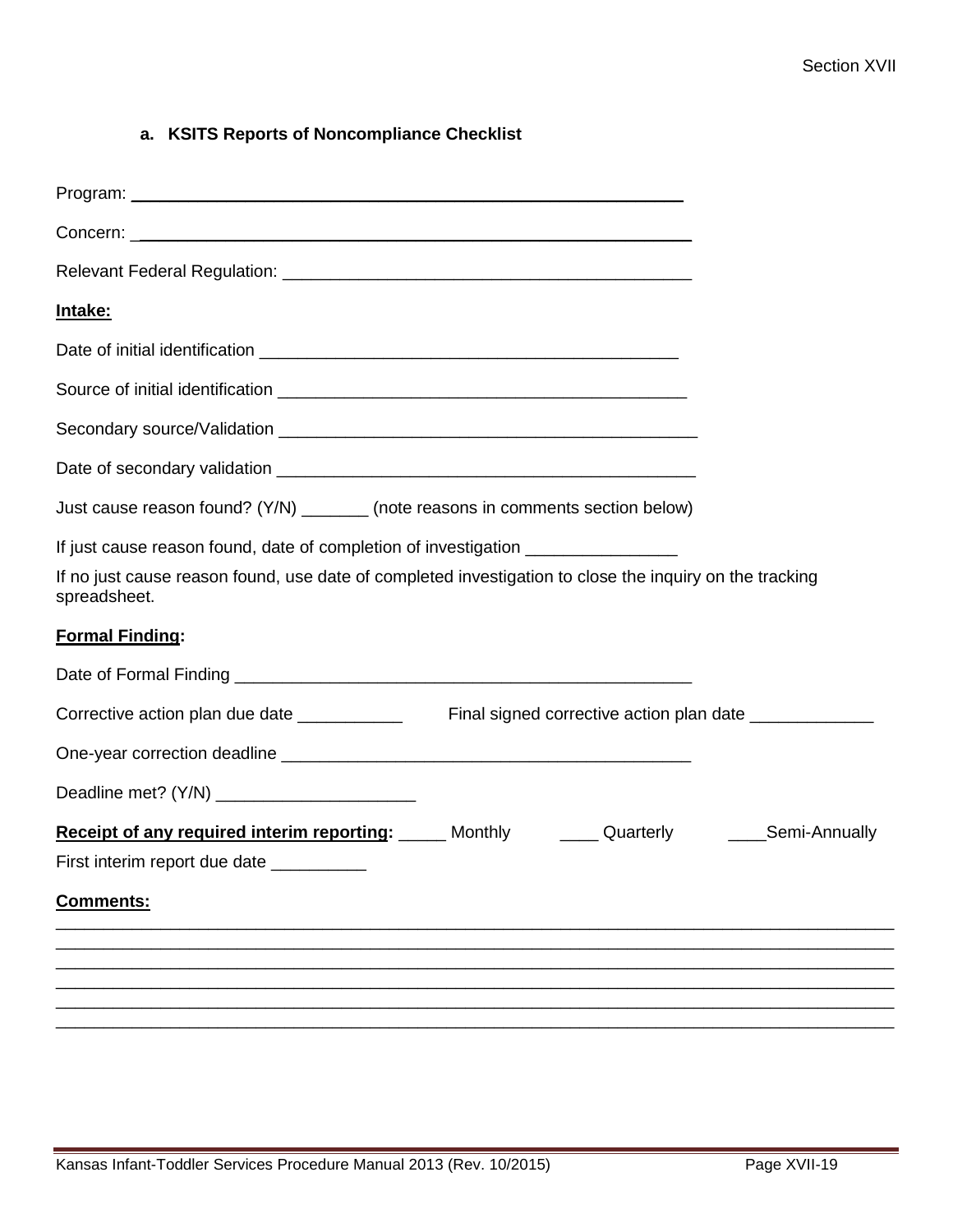#### **b. KSITS Findings Letter (on letterhead)**

(Date)

(Program Name) (Contact) (Street Address) (City, State, Zip Code)

Dear \_\_\_\_\_\_\_\_\_\_\_\_\_\_:

This letter is written to serve as notification of noncompliance, identified by KDHE, within your local tiny-k program. On \_\_\_\_\_\_\_\_\_\_\_\_\_\_ (date), KDHE identified the following noncompliance:

• **EXAMPLE:** IFSP's for children (# - - - -, - - - -, and - - - -) were not completed within 45 days from the receipt of the referral, and reasonable justifications for delays were not provided [34 C.F.R. 303.342(a)(b)(c)]

The Individuals with Disabilities Education Act (IDEA) requires Kansas' general supervision system (including monitoring, complaints, hearings, etc.) to identify and correct noncompliance *as soon as possible but in no case later than one year from identification* (20 U.S.C. 1416(a)(3)(B) and 1442).

KDHE, in partnership with your local tiny-k program, will work to ensure that correction occurs as soon as possible, but in no case later than one year from the date identified above. In doing so, KDHE is requesting that you complete the attached corrective action plan within 10 days of receipt of this letter.

Thank you for your assistance in this process, and please contact Kansas Infant-Toddler Services staff at (785) 296-6135 if you have any questions or concerns.

Sincerely,

Sarah Walters Part C Coordinator Kansas Infant-Toddler Services

cc: (Program Name) file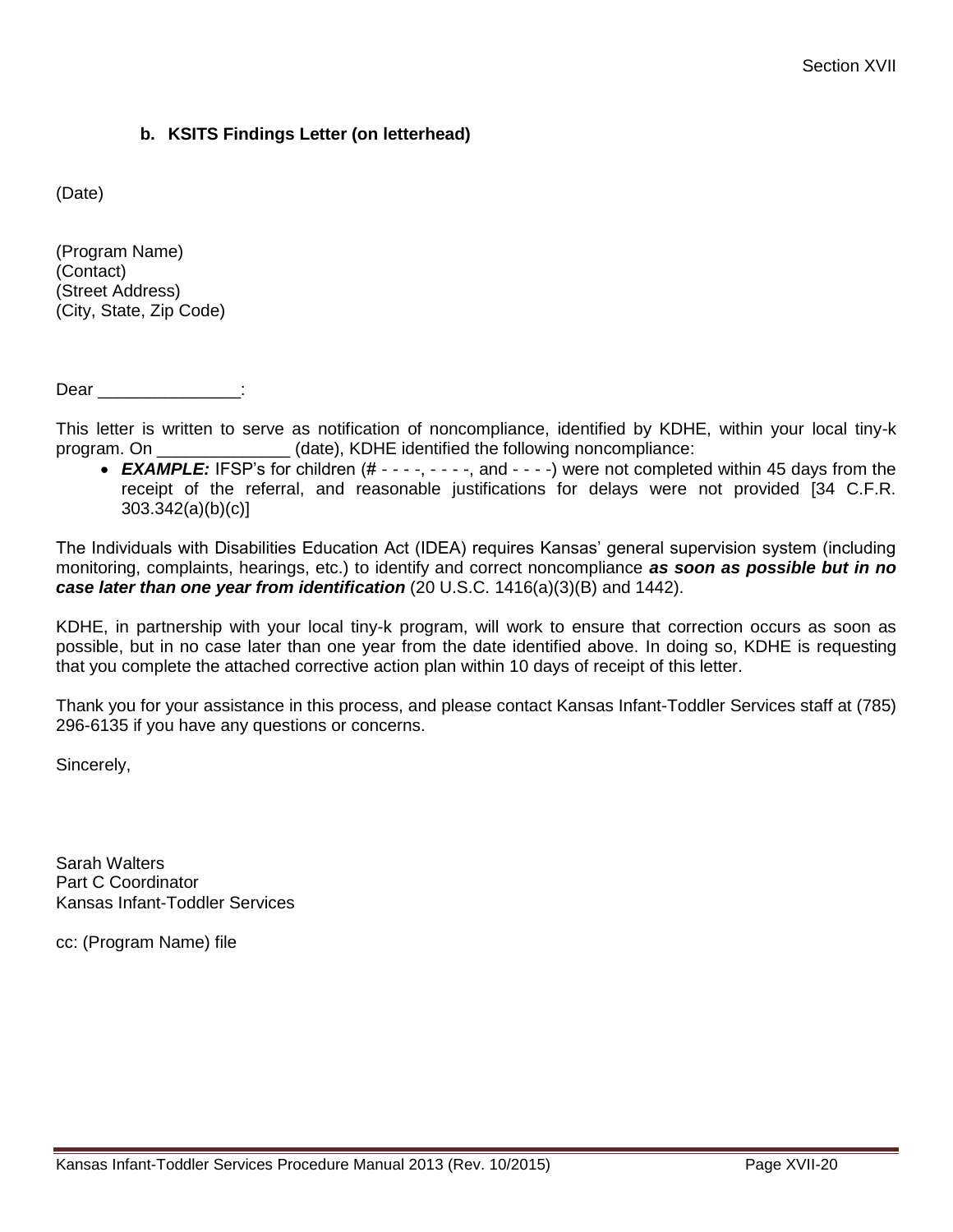#### **c. KSITS Corrective Action Plan (on letterhead)**

| <b>KDHE Contact</b> | <b>Local Agency Name/Contact Person/Contact Information</b> | <b>Date Corrective</b><br><b>Action Plan</b><br>Reauested | <b>Date Corrective</b><br><b>Action Plan Due</b><br>to KDHE |
|---------------------|-------------------------------------------------------------|-----------------------------------------------------------|-------------------------------------------------------------|
|                     |                                                             |                                                           |                                                             |

#### **I. Areas of Noncompliance**

#### **a. Failure to implement service coordination responsibilities**

"Specific service coordination activities.

Service coordination activities include – (1) Coordinating the performance of evaluations and assessments; (2) Facilitating and participating in the development, review, and evaluation of individualized family service plans; …" (34 CFR 303.23(b))

#### **b. Failure to meet child find timelines**

"Timelines for public agencies to act on referrals.

(1) Once the public agency receives a referral, it shall appoint a service coordinator as soon as possible. (2) Within 45 days after it receives a referral, the public agency shall- (i) Complete the evaluation and assessment activities in 303.322; and (ii) Hold an IFSP meeting, in accordance with 303.342." (34 CFR 303.321(e))

#### **II. Finding/Supportive Evidence:**

According to local tiny-k program data and the semi-annual report submitted on July, 31, 2010, **75%** of initial IFSP meetings held in between Date 1 and Date 2 were conducted within forty-five days from date of referral.

**III. Corrective Actions:** Complete the following table to detail the actions your program will take to correct the noncompliance in a timely manner. Strategies must be identified in those areas that are contributing to the noncompliance but not necessarily in all areas identified in the table below. This plan must be submitted to KDHE for approval by \_\_\_\_\_\_\_\_\_\_\_\_. All noncompliance must be corrected by  $\qquad \qquad$  in accordance with the evidence of change statements provided below.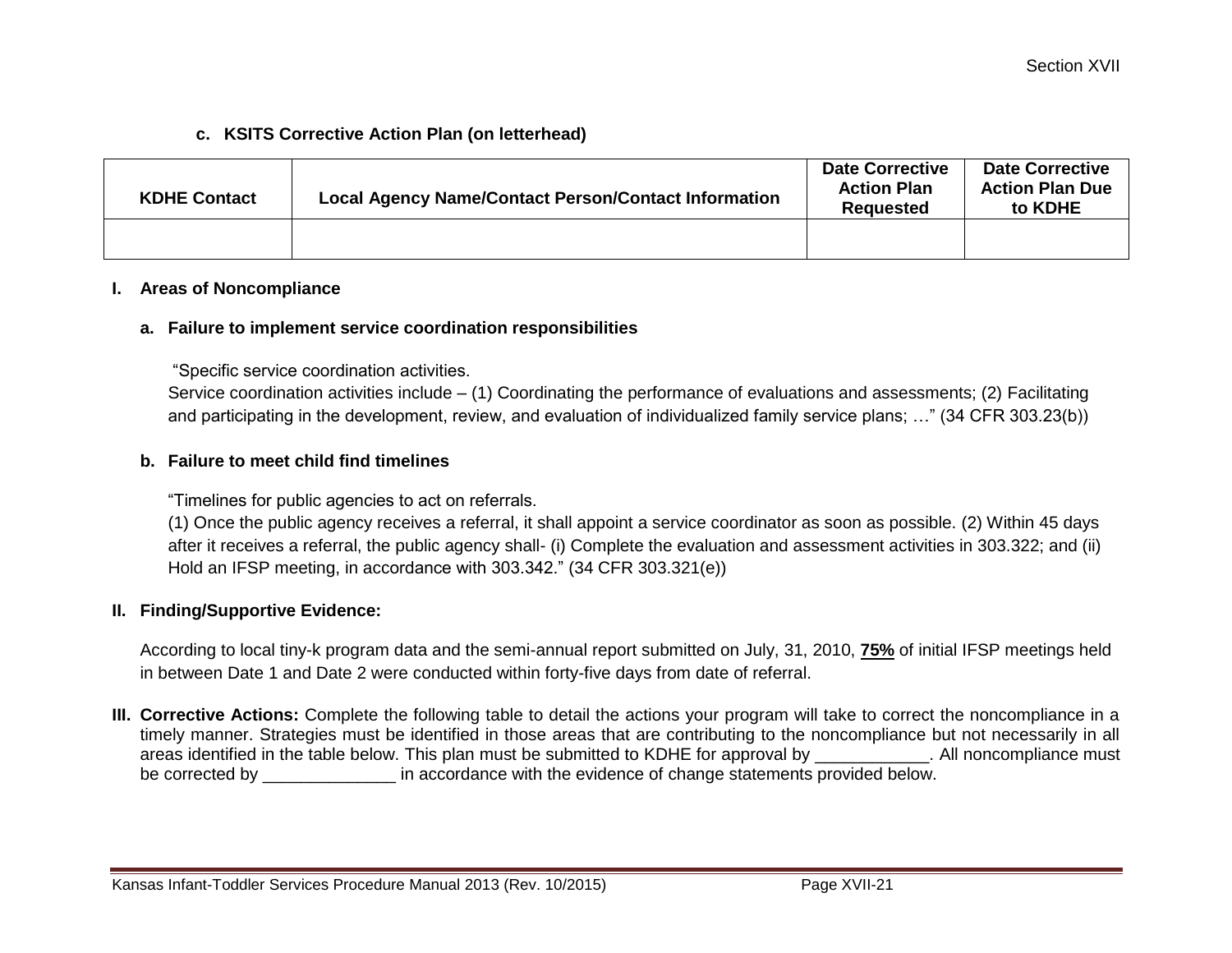| <b>Corrective Action</b>                                              | <b>Strategies</b> | Who is responsible? | <b>Timeline</b> |
|-----------------------------------------------------------------------|-------------------|---------------------|-----------------|
| <b>Infrastructure/Staffing</b>                                        |                   |                     |                 |
| <b>Valid and Reliable Data</b>                                        |                   |                     |                 |
| <b>Development/Revisions</b><br>to Program Policies<br>and Procedures |                   |                     |                 |
| <b>Changes to</b><br><b>Supervision</b>                               |                   |                     |                 |
| <b>Provision of Training</b><br>and Technical<br><b>Assistance</b>    |                   |                     |                 |
| <b>Changes to Provider</b><br><b>Practices</b>                        |                   |                     |                 |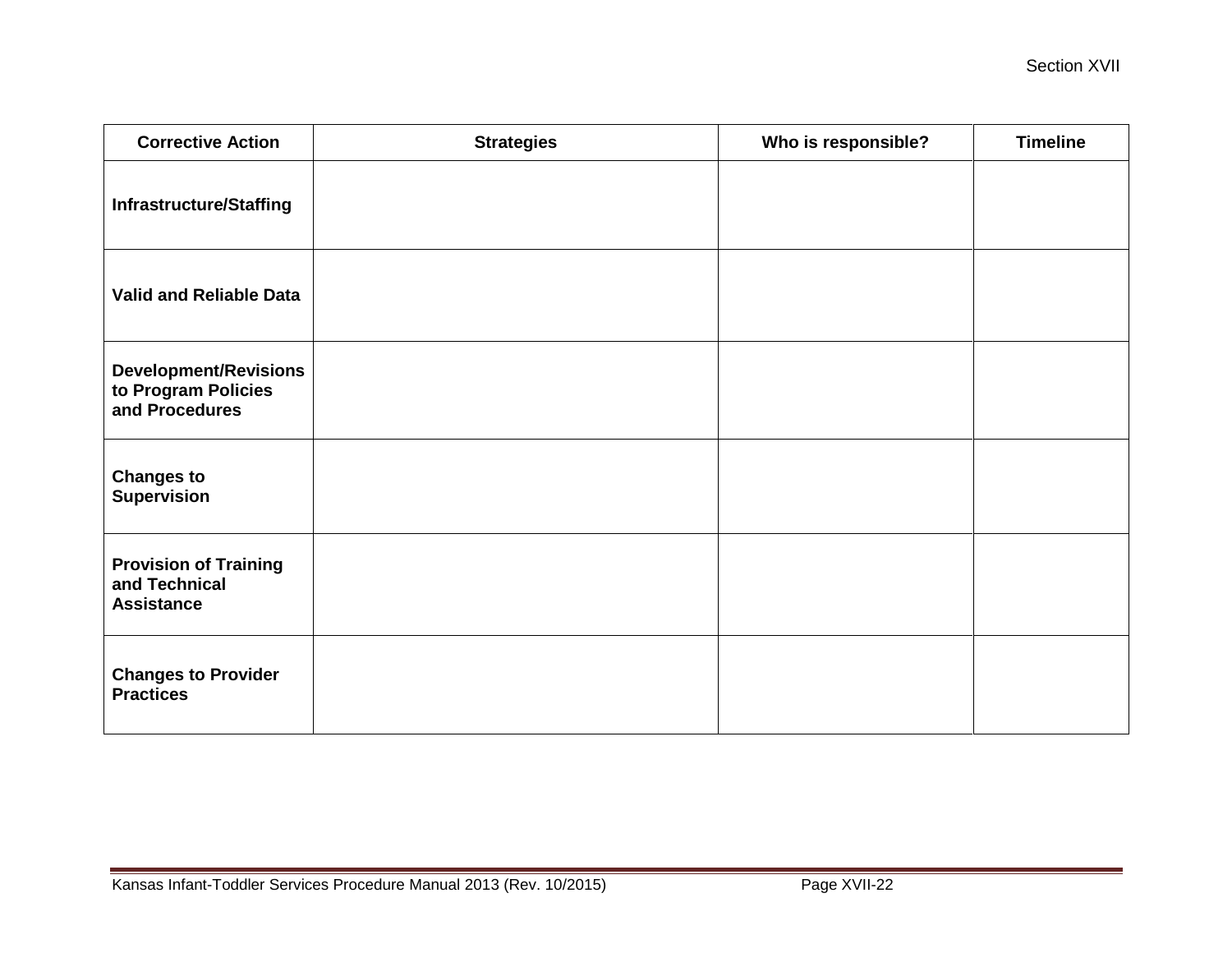|                                  | IV. Required Evidence of Change                                                                                                                                                                                            | Date To Be Completed:                       |
|----------------------------------|----------------------------------------------------------------------------------------------------------------------------------------------------------------------------------------------------------------------------|---------------------------------------------|
|                                  | Documentation that all children referred before <b>Date</b> (for whom an initial IFSP has not been                                                                                                                         | A report is generated by<br>, and submitted |
|                                  | developed) have an initial IFSP or have a family reason(s) resulting in the delay.                                                                                                                                         | to KDHE by Date.                            |
|                                  | 2. For all new referrals from Date until completion of this plan, monthly data on the status of the<br>completion of initial evaluations and the development of the IFSP as well as factors contributing to<br>any delays. | Monthly Reports submitted                   |
| IFSPs completed in the month of: |                                                                                                                                                                                                                            | by to KDHE on or<br>before<br>Date.         |
|                                  | Date 1 80% compliance Due by Date 2<br>Date 1 85% compliance Due by Date 2                                                                                                                                                 |                                             |

## **Signatures of individuals completing report:**

| <b>Date</b> | <b>Agency</b> | <b>Title</b> |
|-------------|---------------|--------------|
|             |               |              |
|             |               |              |
|             |               |              |

## **Signature of State Official Approving CAP:**

| <b>Approved</b> | <b>Title</b> | Date CAP |
|-----------------|--------------|----------|
|                 |              |          |
|                 |              |          |
|                 |              |          |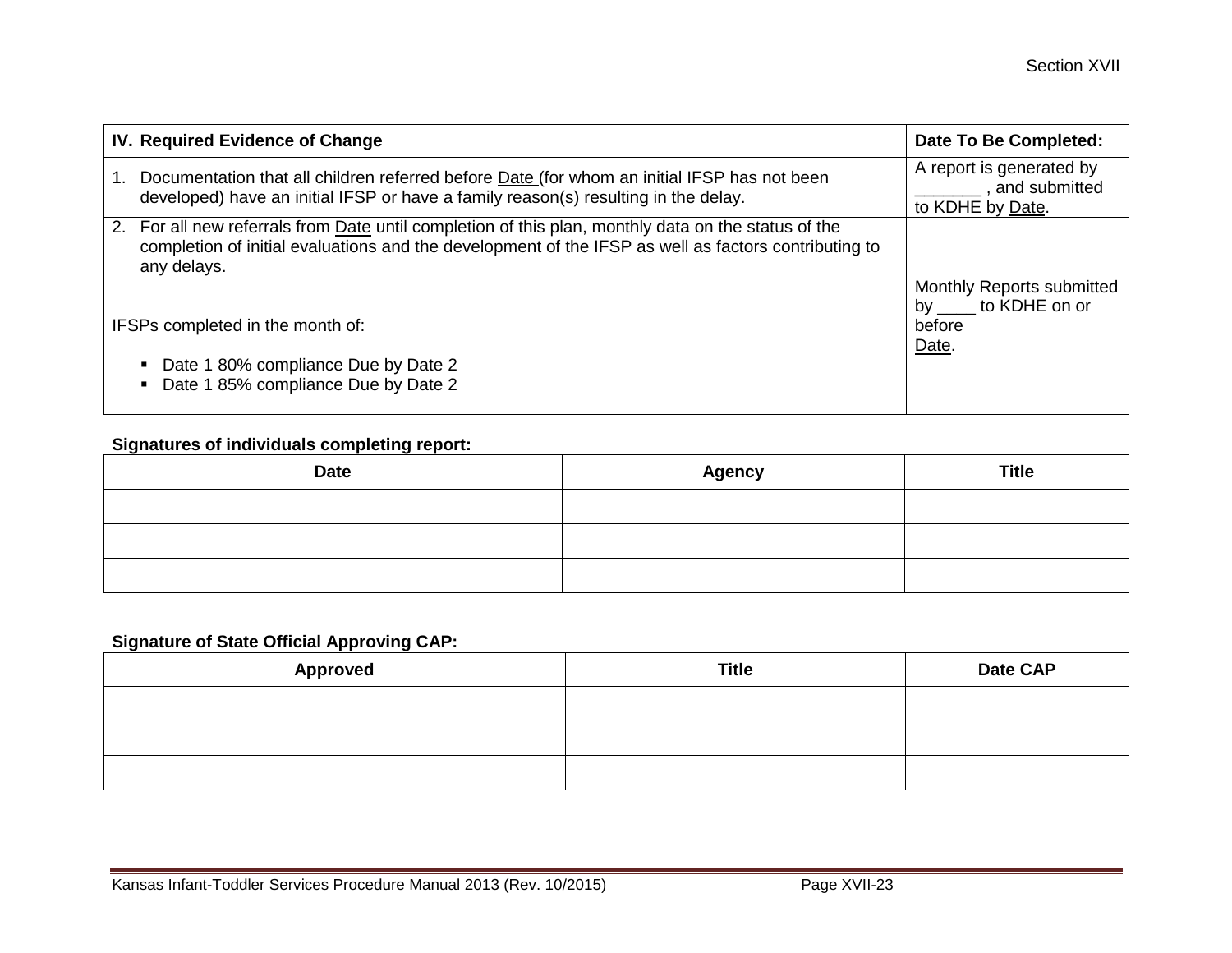# **d. KSITS Noncompliance Tracking Spreadsheet: (sample)**

|                             |         |  |  |  | l Date of Initial Initial Source of Secondary Source/ Date of Formal Compliance Relevant Federal One-Year Correction CAP Acceptance Interim Dates |        |  |  |
|-----------------------------|---------|--|--|--|---------------------------------------------------------------------------------------------------------------------------------------------------|--------|--|--|
| <b>Program</b>              | Concern |  |  |  | I Identification I Identification   Validation of Concern   Finding   Letter Date   Regulation   Deadline                                         | Date 2 |  |  |
| <b>ABC Network Provider</b> |         |  |  |  |                                                                                                                                                   |        |  |  |
|                             |         |  |  |  |                                                                                                                                                   |        |  |  |
|                             |         |  |  |  |                                                                                                                                                   |        |  |  |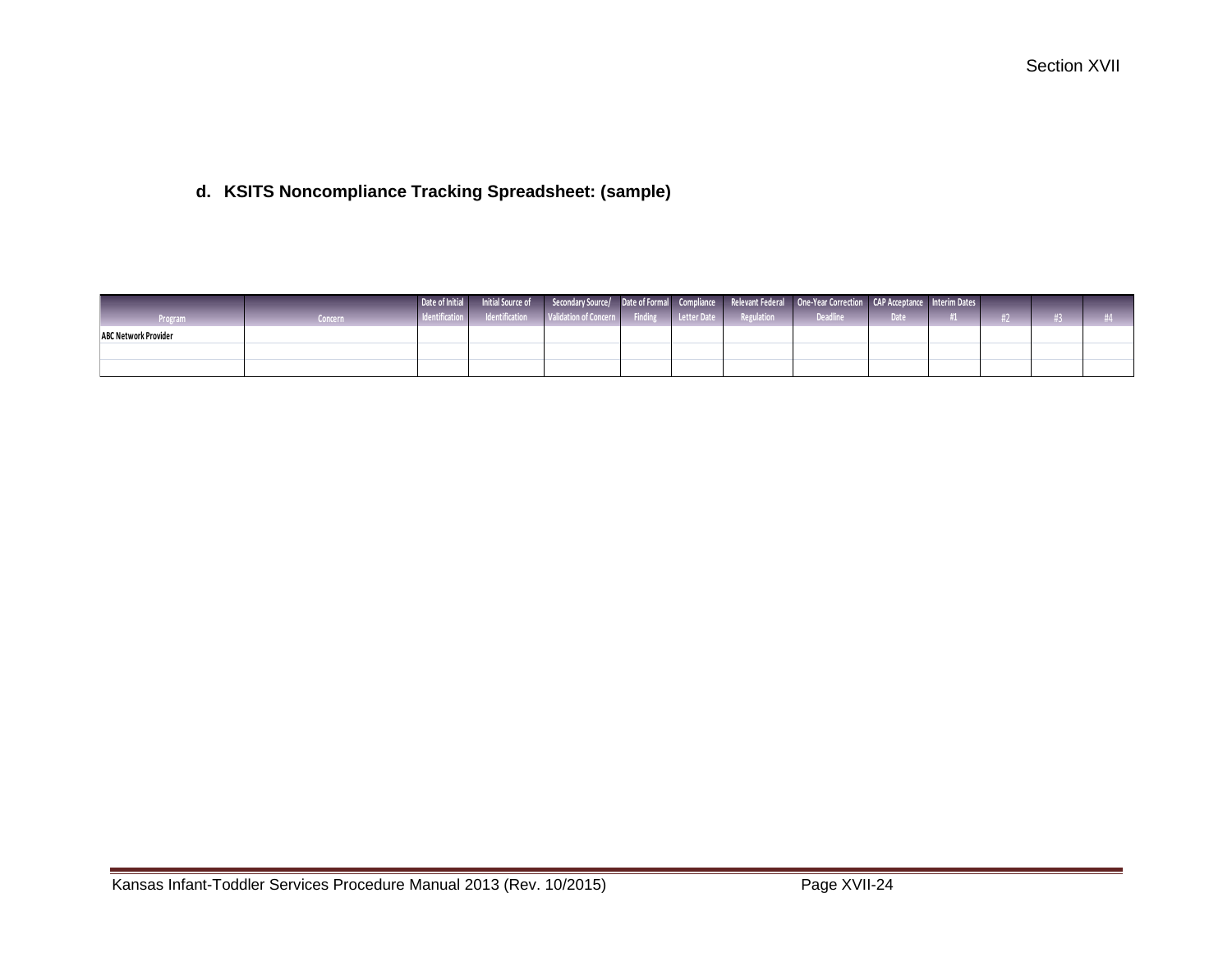#### **e. KSITS Internal Process – Review of Contracted Local** *tiny-k* **Program Audits:**

#### **Number:** FY12 - 1

**Date:** October 15, 2012; Revised 10/2015

#### **Purpose**

To document the internal process for review of local tiny-k program audits, Infant-Toddler Services response to issues or findings in the audits, and the timeframe for local tiny-k programs to respond to Infant-Toddler Services.

#### **Process**

Auditor has been assigned as lead in Audit Reviews.

Audits will come into agency and will be date stamped, logged in, and tracked to ensure audits are submitted annually. Audits are due within 12 months from the end date of the individual fiscal agency's fiscal year.

Auditor will review audits using the Kansas Infant-Toddler Services Audit Review Checklist on a quarterly basis, and note any discrepancies or areas of concern.

Auditor will discuss areas of concerns with Part C Coordinator and additional staff as needed. Part C Coordinator will determine either that KDHE will sustain the findings of the auditor, or that corrective action needs to be taken. Documentation of corrective actions will then be requested of the local program. Effective with the July 30, 2016 audits, all Audits must have a separate schedule showing ALL funding sources and expenses for Part C services. Any audit which does not have part C funds and expenses identified will be considered to not meet the contractual assurances as specified in the grant application, and corrective measures will be required.

Auditor will send letters of action to be taken by local programs. Letters will be sent to each local program and fiscal agent within 90 days of KDHE reviewing the audit.

Audits will be reviewed using the Kansas Infant-Toddler Services Audit Review Checklist. Any discrepancies and questioned findings will be noted. Some discrepancies listed may not necessarily pertain to Part C. KDHE will be noting them on the Review Checklist and may require explanation or additional information. Any Part C findings will be noted and will require a response. Local tiny-k programs will have until the timeline specified within the letter to submit a response to KDHE.

When a response is requested by KDHE, the submissions will be reviewed and a closeout letter will be sent to the local tiny-k program coordinator and the fiscal agent, within 30 days of the follow up review.

 $\overline{\phantom{a}}$  , and the contract of the contract of the contract of the contract of the contract of the contract of the contract of the contract of the contract of the contract of the contract of the contract of the contrac

Part C Coordinator **Date**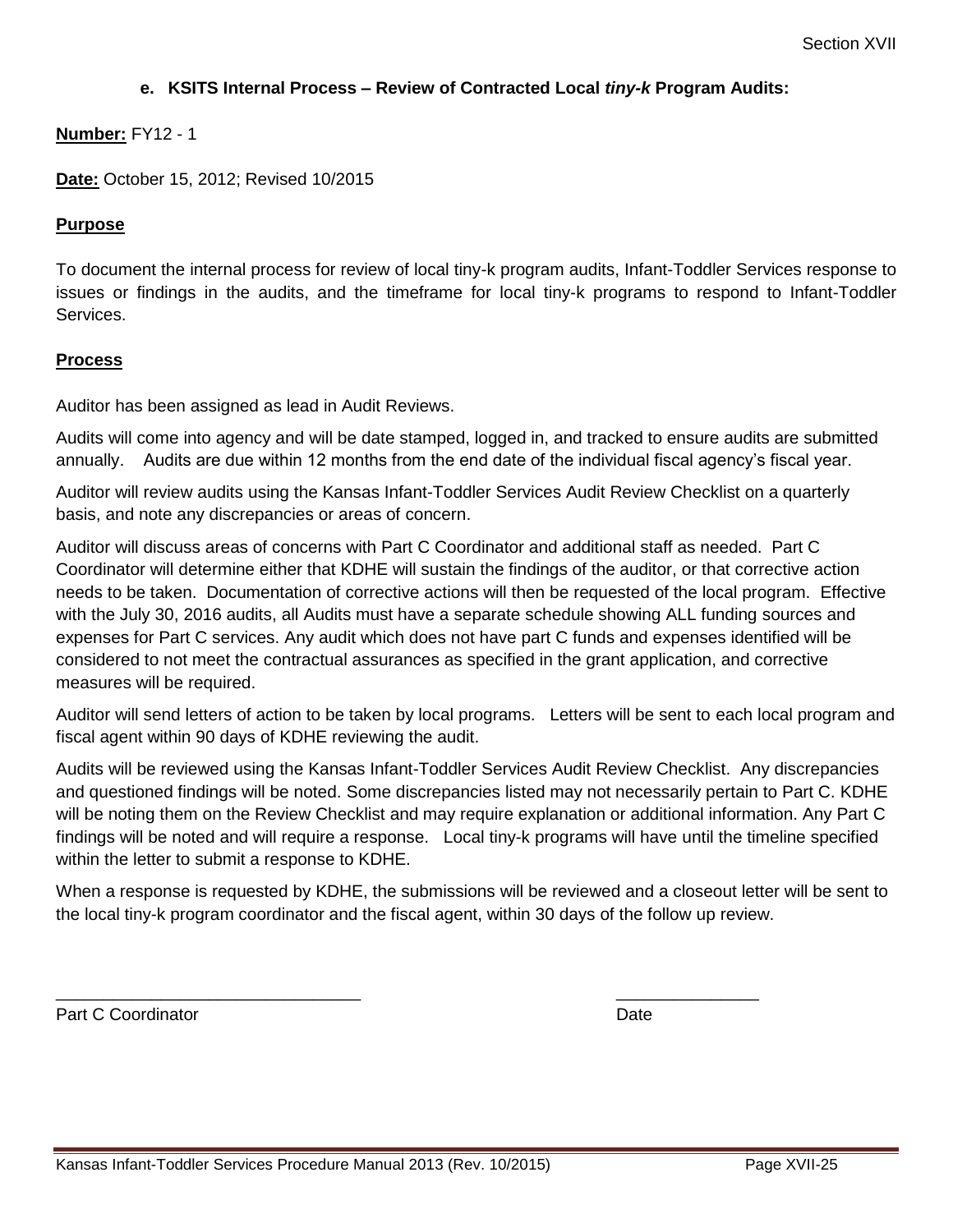#### **f. KDHE KSITS Audit Report (on letterhead):**

Auditee (local tiny-k fiscal agency): \_\_\_\_\_\_\_\_\_\_\_\_\_\_\_\_\_\_\_\_\_\_\_\_\_\_\_\_\_\_\_\_\_\_\_\_\_\_\_\_\_\_\_\_\_\_\_\_\_\_\_\_\_\_\_\_\_\_\_\_

Audit Period: **We are all that the ending of the ending of the ending of the ending of the ending of the ending of the ending of the ending of the ending of the ending of the ending of the ending of the ending of the endin** 

Auditor or Audit Organization: \_\_\_\_\_\_\_\_\_\_\_\_\_\_\_\_\_\_\_\_\_\_\_\_\_\_\_\_\_\_\_\_\_\_\_\_\_\_\_\_\_\_\_

**1.** Audit submitted within 12 months of end of prior fiscal year.

| ves | no Date received |
|-----|------------------|
|-----|------------------|

- **2.** Is there a schedule of all Part C funding sources received and expenses identified?
	- \_\_\_yes \_\_\_no Pages\_\_\_\_\_\_\_\_\_\_
- **If no Part C funds or expenses are identified, the audit will not be accepted as meeting the requirements of your contractual assurances.**
	- **3.** Internal Control Findings
		- \_\_\_yes \_\_\_no Pages\_\_\_\_\_\_\_\_\_\_

| 4. Compliance Findings                       | Addressed<br>in Audit |           | Findings/Comments |
|----------------------------------------------|-----------------------|-----------|-------------------|
|                                              | <b>YES</b>            | <b>NO</b> |                   |
| a. Activities allowed and not<br>allowed     |                       |           |                   |
| <b>b.</b> Allowable Costs/Cost<br>Principles |                       |           |                   |
| c. Cash management                           |                       |           |                   |
| d. Equipment and Real<br>Property management |                       |           |                   |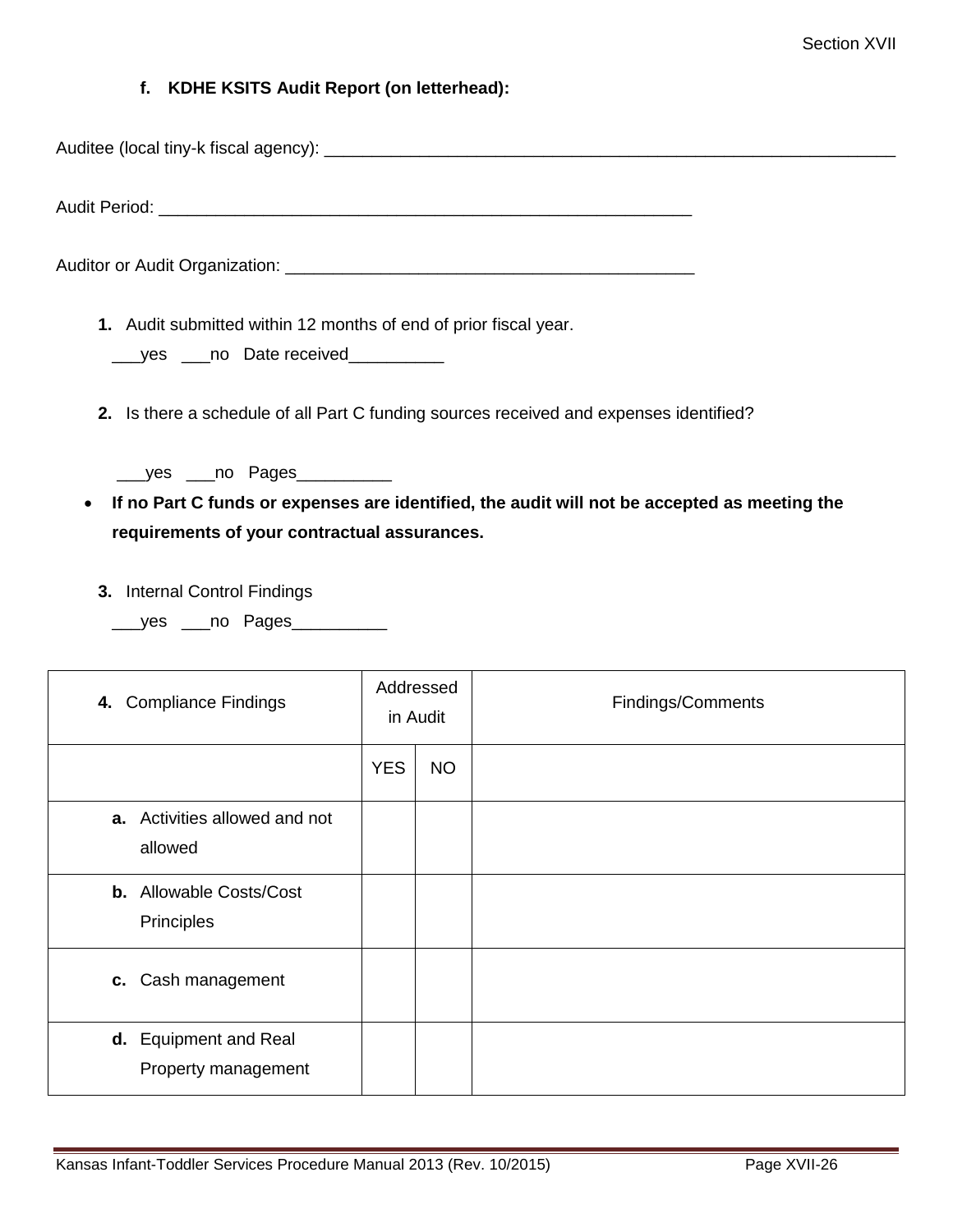| e. Matching Level of Effort                           |  |
|-------------------------------------------------------|--|
| f. Period of Availability                             |  |
| g. Procurement and<br><b>Suspension and Debarment</b> |  |
| h. Reporting                                          |  |
| Special Tests and<br>i.<br>Provisions                 |  |

**5.** Individual findings

List:

**6.** Auditors Recommendations

List:

**7.** Comments: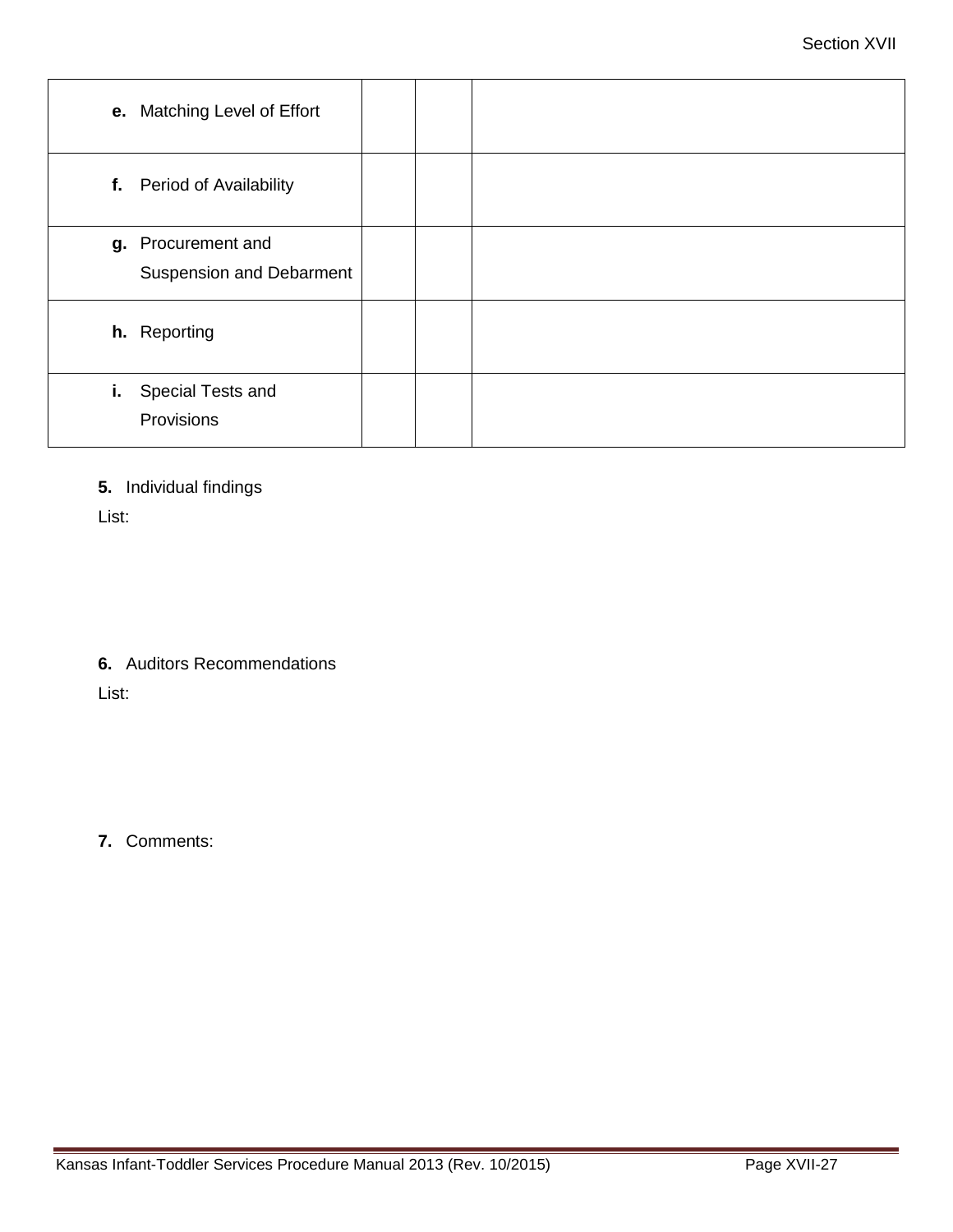#### **g. KDHE KSITS Audit Report Responses:**

| We have reviewed the audit report prepared by | for the year |
|-----------------------------------------------|--------------|
| ending,                                       |              |

\_\_\_\_ 1) Subject to any subsequent findings by State or Federal Audit, we are accepting the report as final.

\_\_\_\_\_ 2) The auditors have noted findings related to:

Please submit a response as to how these findings have been or will be resolved as they relate to the Part C program. If you have questions regarding this matter, please call 785-296-1329. Please submit your response by:  $\Box$ 

\_\_\_\_\_\_\_\_\_\_\_\_\_\_\_\_\_\_\_\_\_\_\_\_\_\_\_\_\_\_\_\_\_\_\_\_\_\_\_\_\_\_\_\_\_\_\_\_\_\_\_\_\_\_\_\_\_\_\_\_\_\_\_\_\_\_\_\_\_\_\_\_\_\_\_\_\_\_\_\_\_\_\_\_\_\_\_\_ \_\_\_\_\_\_\_\_\_\_\_\_\_\_\_\_\_\_\_\_\_\_\_\_\_\_\_\_\_\_\_\_\_\_\_\_\_\_\_\_\_\_\_\_\_\_\_\_\_\_\_\_\_\_\_\_\_\_\_\_\_\_\_\_\_\_\_\_\_\_\_\_\_\_\_\_\_\_\_\_\_\_\_\_\_\_\_\_

\_\_\_\_\_ 3) Notwithstanding any subsequent findings by State or Federal Audit, we are accepting the *current* report as final, with the caveat that the next reporting period's audit will be reviewed to determine if recommendations have been followed or violations rectified relative to findings made in the audit as it pertains to the Kansas Part C Program.

\_\_\_\_\_ 4) We have reviewed additional information submitted by \_\_\_\_\_\_\_\_\_\_\_\_\_\_\_\_\_\_\_\_\_\_\_\_\_ relative to your audit for the year ending Subject to any subsequent findings by State or Federal Audit, we are accepting the report as final.

\_\_\_\_\_ 5) Other response:

KDHE Response Mailed:

Local agency response received: \_\_\_\_\_\_\_\_\_\_\_\_\_\_\_\_\_\_\_\_

Comments: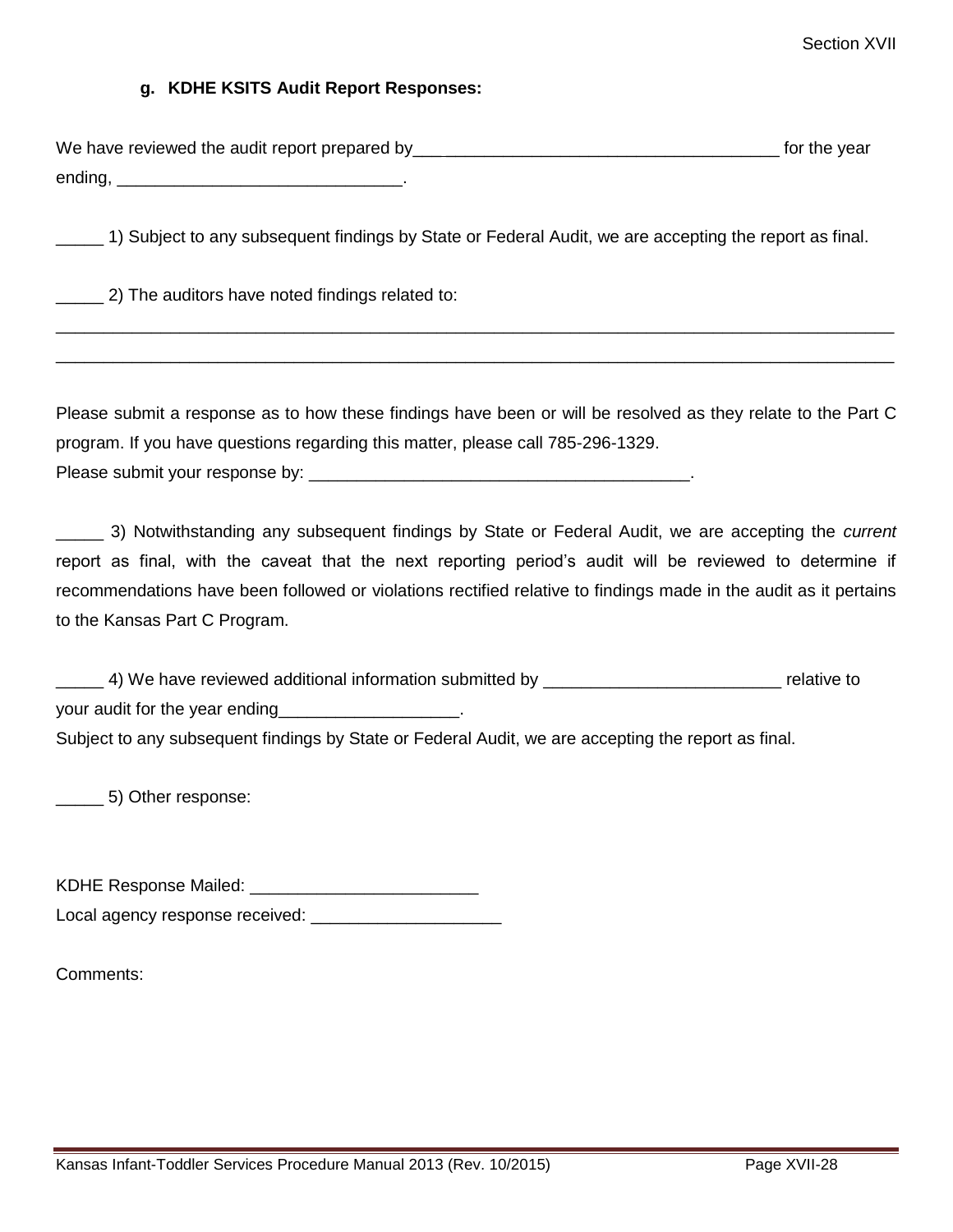# **Kansas Infant-Toddler Services Quality Indicator Rubric**

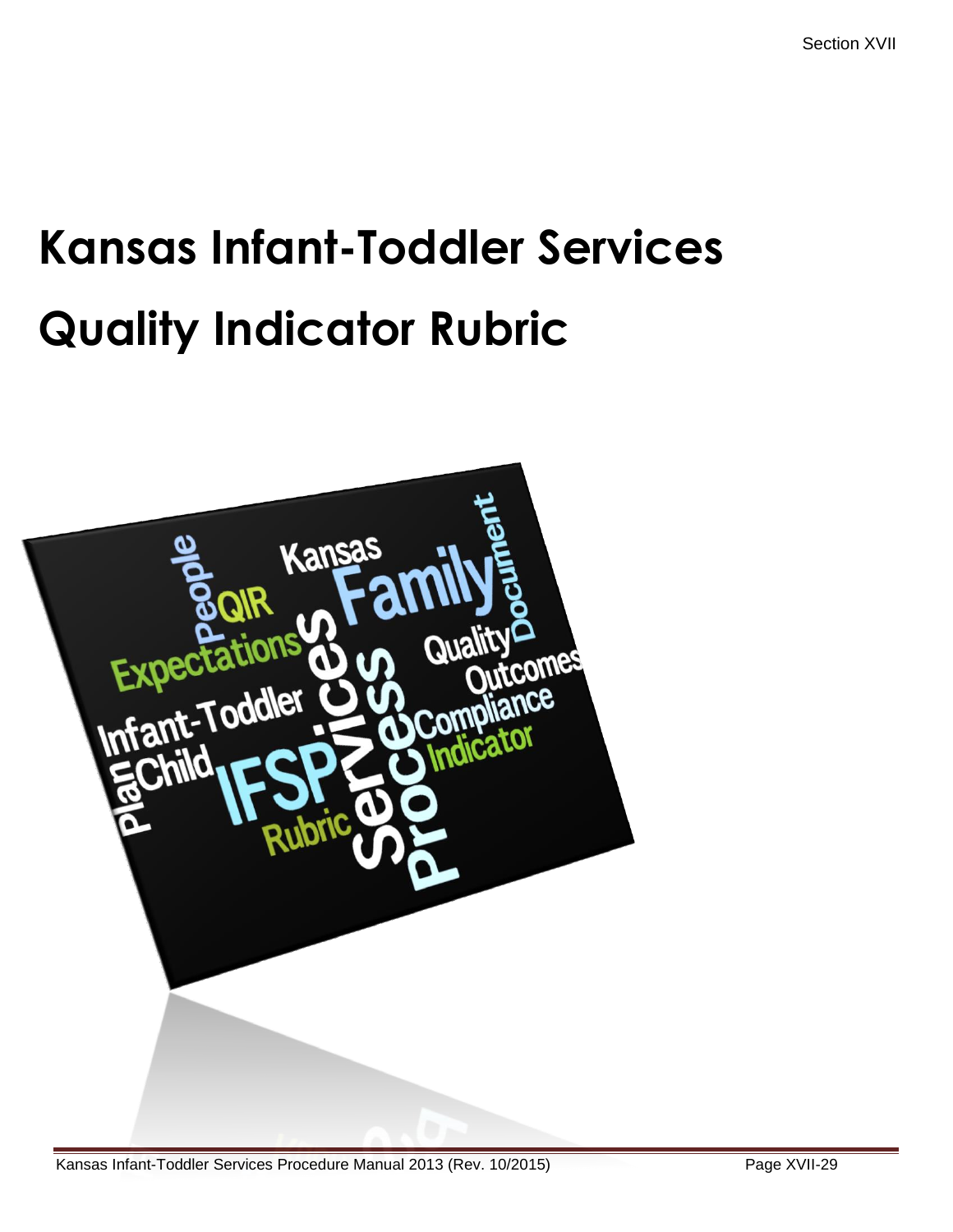# **Quality Indicator Rubric (QIR)**

# **Kansas Infant-Toddler Services**

## **Introduction**

IFSP development is a complex process which requires collaboration between various team/family members. It should result in a document that is understandable to all, and useful for guiding the individualized provision of services according to the Mission and Key Principles of Early Intervention**.**

While many tiny-k programs have developed file review checklists, it is more challenging to assess quality in a completed IFSP. This Quality Indicator Rubric is a way to review quality issues in a standardized way. It is based largely on the work of Naomi Youngren of the Educational and Developmental Intervention Services, Department of Defense. It is adapted to match the Kansas IFSP form and IFSP guidance document.

The IFSP Quality Indicator Rubric is meant to be used both internally for tiny-k programs to use as part of their continuous improvement efforts, and as a tool in the State's IFSP review process.

# **IFSP Rubric Completion**

The intent of the QIR is to have common criteria for examining IFSP quality. To ensure the highest degree of objectivity, it is important that the reviewer rate each section based on the criteria stated on the QIR and not in light of their own expectations. Items that are considered IFSP compliance indicators are indicated by an asterisk (\*). If required elements are missing from an IFSP, the IFSP would be out of compliance and considered " not acceptable" in terms of quality. Each Section of the QIR is designed to match the corresponding section located on the Kansas IFSP form.

# **Scoring**

When making ratings regarding IFSP quality, the reviewer should read each of the criteria and determine which score seems most appropriate. The reviewer should record the rating that best matches each criteria. If the scores of the criteria are a mixture, then the overall score for a *Section* could reflect either the 1 or 3 rating. For example a mixture of ratings between 2 and 4, could result in a 3 rating for the *Section.*

A comments box is included at the bottom of each Section. This is to note a specific area of excellence or concern. This information can help when looking a continuous improvement strengths and needs.

Since there can be multiple outcomes for child and family within the IFSP, **each outcome should be reviewed separately**. The scores for each outcome should be averaged to obtain a Section score for that IFSP. Example: Outcome #1 is rated a 3. Outcome #2 is rated a 4 and Outcome #3 is rated a 3. The Section Rating would be a 10/3 or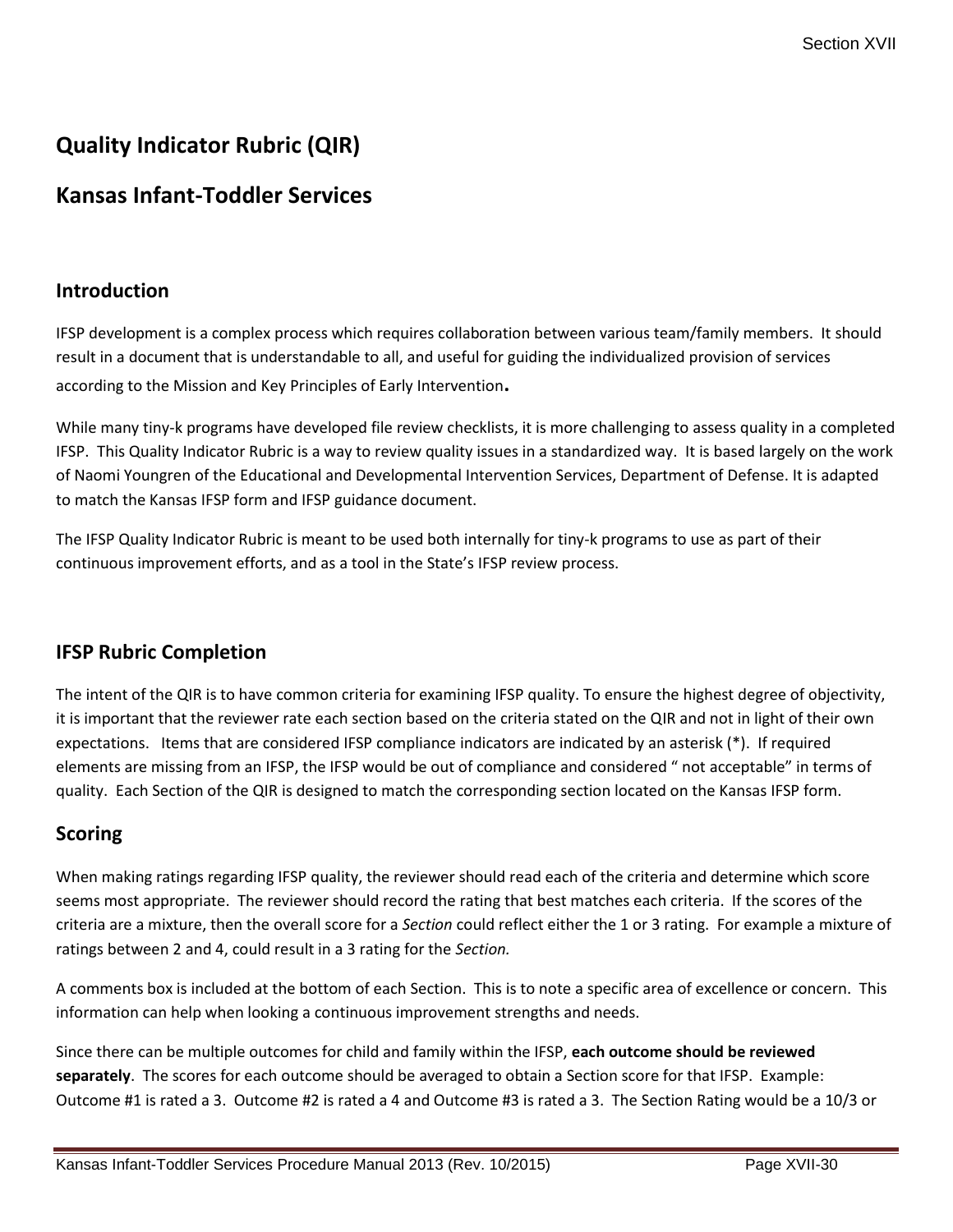3.33. Individual outcome criteria pages will need to be added for each outcome within the IFSP. The document is designed with that information on a separate page, so these can be easily printed and added.

Any rating less than 4 for a section should give a provider/ program an idea for quality improvement. It is understood that IFSPs are developed with families where it may take time to develop a relationship, families and practitioners may be busy, and interruptions are likely to occur. It is not the expectation that every IFSP will score a 4 on each criterion. However, it is the expectation that providers/programs are analyzing the quality of their work and identifying opportunities for improvement.

Please remember to refer to the Kansas Infant-Toddler Services IFSP Guidance document for further information on developing an IFSP. Forms that are required as part of the IFSP process may be found at: <http://www.ksits.org/forms.htm>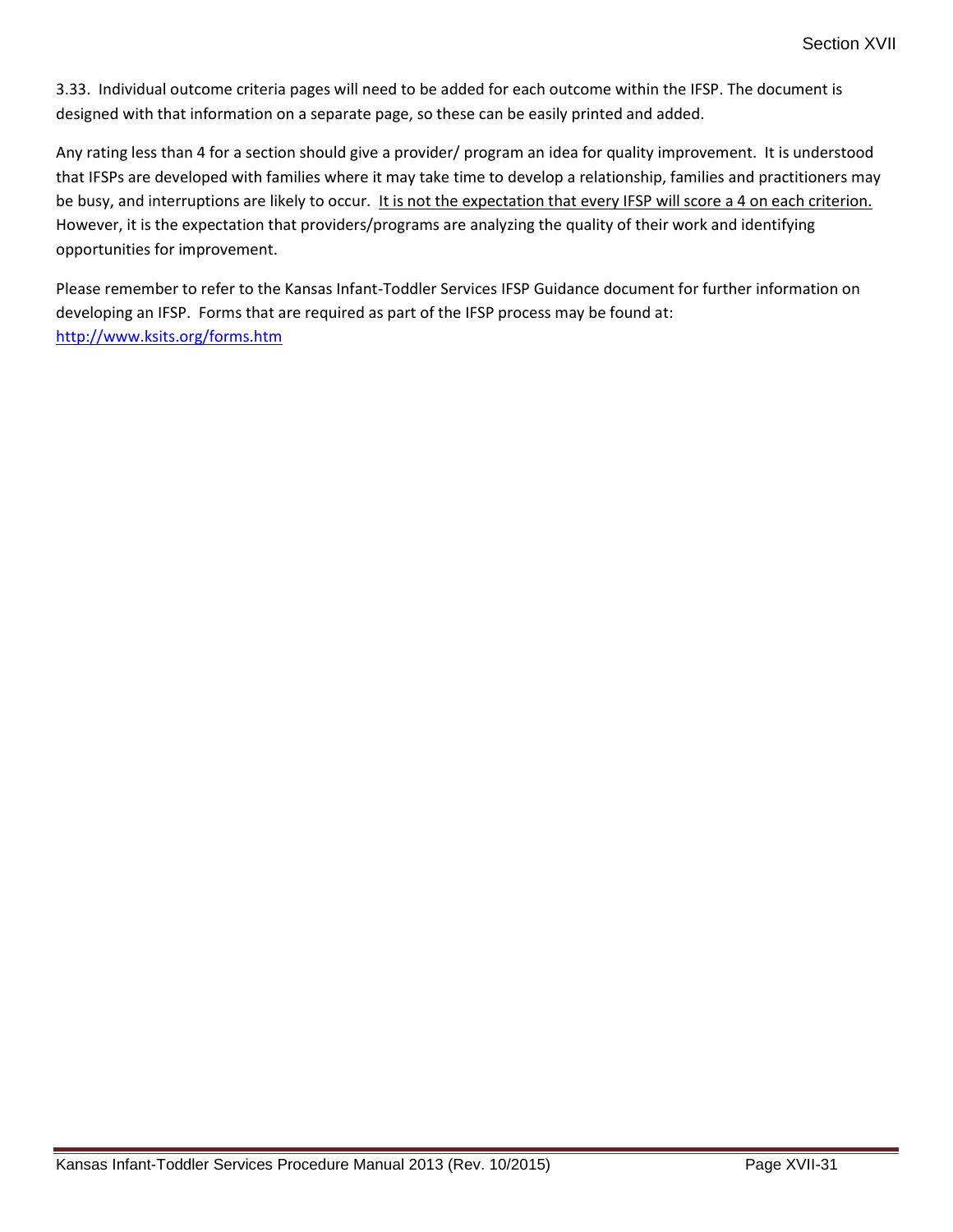# **IFSP Review Process/Quality Indicator Rubric**

| Child and Family Info/ Important dates                                                                        |                                                                            | <b>Section Total</b>              |                                                                                                           |  |  |
|---------------------------------------------------------------------------------------------------------------|----------------------------------------------------------------------------|-----------------------------------|-----------------------------------------------------------------------------------------------------------|--|--|
| 0 Not Acceptable                                                                                              | 2 Acceptable                                                               |                                   | 4 Best Practice                                                                                           |  |  |
| Incomplete fields.                                                                                            | All fields completed<br>$\Box$                                             |                                   | All criteria from Rubric #2 are met.<br>$\mathsf{L}$                                                      |  |  |
| Missing Designation for IFSP. (initial,<br>annual, review)                                                    | IFSP designation is checked<br>ΙI                                          |                                   | KIDS ID # is indicated/pending                                                                            |  |  |
| Dates on IFSP do not match database<br>or other required paperwork.*                                          | $\Box$<br>into the database                                                | Important dates match what is put | N/A used to show fields not used at<br>this time                                                          |  |  |
|                                                                                                               |                                                                            |                                   | All dates match other required<br>paperwork                                                               |  |  |
| Comments:                                                                                                     |                                                                            |                                   |                                                                                                           |  |  |
|                                                                                                               |                                                                            |                                   |                                                                                                           |  |  |
| Eligibility                                                                                                   |                                                                            | Section Total                     |                                                                                                           |  |  |
| 0 Not Acceptable                                                                                              | 2 Acceptable                                                               |                                   | 4 Best Practice                                                                                           |  |  |
| No reason for eligibility is indicated.*                                                                      | Reason for eligibility is checked.                                         |                                   | Reason for eligibility is checked.                                                                        |  |  |
| No description of reason for<br>$\Box$<br>automatic eligibility or informed<br>clinical opinion is indicated. | Choose one:                                                                |                                   | Choose one:                                                                                               |  |  |
| No Multidisciplinary team members<br>$\Box$<br>are indicated.                                                 | Automatic qualifying condition is<br>identified.                           |                                   | Automatic qualifying condition is<br>$\Box$<br>listed.                                                    |  |  |
|                                                                                                               | Informed clinical opinion reason is<br>given in terms of assessments used. |                                   | Informed clinical opinion decision is<br>fully explained, including information<br>regarding functioning. |  |  |
|                                                                                                               | Multidisciplinary Team Members are<br>indicated.                           |                                   | Multidisciplinary Team Members are<br>indicated including the discipline.                                 |  |  |
| Comments:                                                                                                     |                                                                            |                                   |                                                                                                           |  |  |
|                                                                                                               |                                                                            |                                   |                                                                                                           |  |  |
| <b>Family Service Coordination</b>                                                                            |                                                                            | Section Total                     |                                                                                                           |  |  |
| 0 Not Acceptable                                                                                              | 2 Acceptable                                                               |                                   | 4 Best Practice                                                                                           |  |  |
| Family Service Coordinator not<br>indentified.*                                                               | Family Service Coordinator identified<br>П<br>without contact information. |                                   | Family Service Coordinator identified<br>$\mathsf{I}$<br>with contact information.                        |  |  |
| Comments:                                                                                                     |                                                                            |                                   |                                                                                                           |  |  |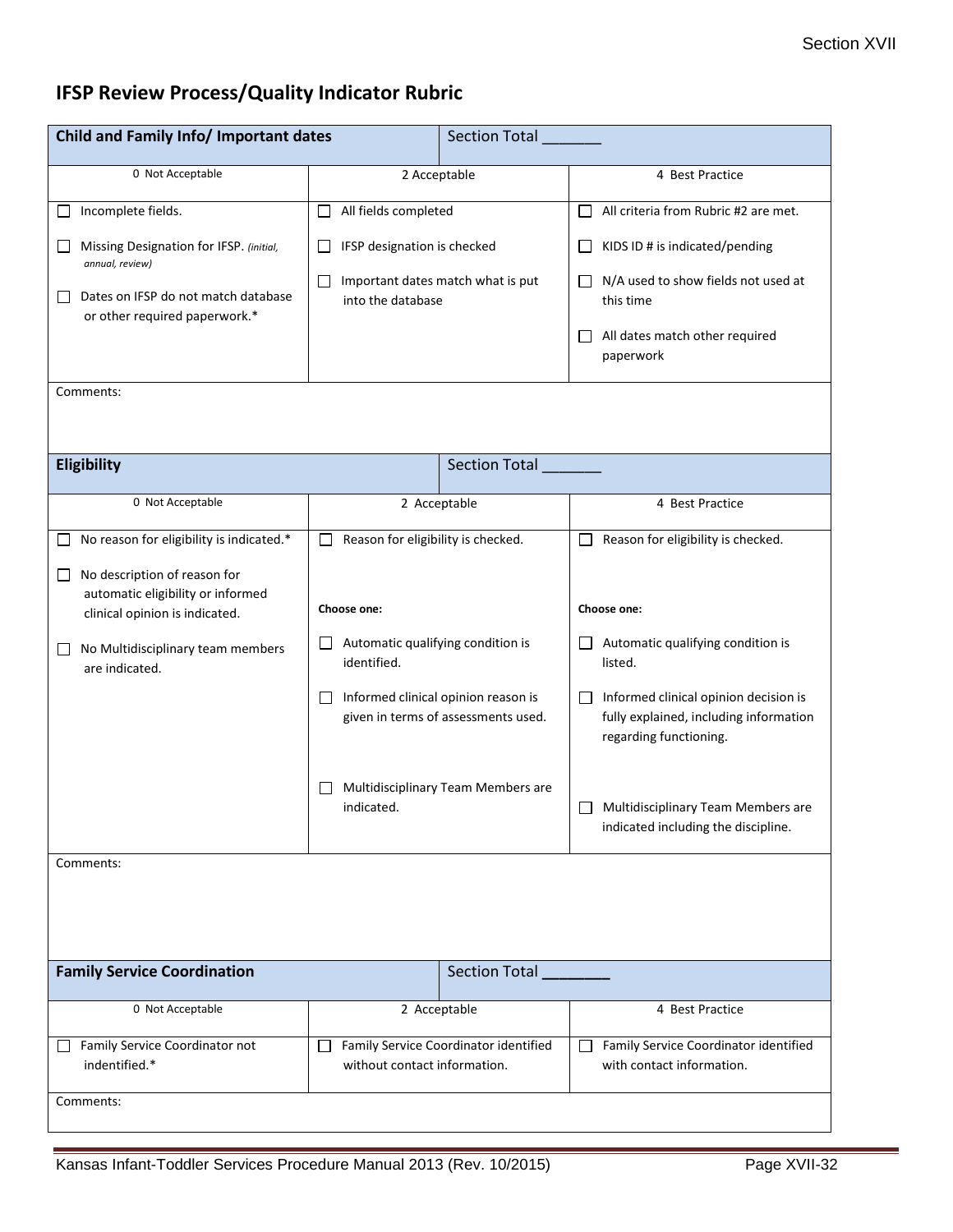| <b>Health</b>                                                               |                                                                                                                                                                                                                                                             | <b>Section Total</b>               |                                                                                                                                                                                                                                           |
|-----------------------------------------------------------------------------|-------------------------------------------------------------------------------------------------------------------------------------------------------------------------------------------------------------------------------------------------------------|------------------------------------|-------------------------------------------------------------------------------------------------------------------------------------------------------------------------------------------------------------------------------------------|
| 0 Not Acceptable                                                            | 2 Acceptable                                                                                                                                                                                                                                                |                                    | 4 Best Practice                                                                                                                                                                                                                           |
| One or more sections in Health are<br>not complete.*                        | $\Box$<br>Physician is complete.                                                                                                                                                                                                                            | Information regarding Primary Care | All information in Rubric #2 in<br>included.                                                                                                                                                                                              |
| No information regarding Primary<br>Care Physician.                         | Information regarding insurance,<br>$\mathbf{I}$<br>Medicaid, or dr. orders is included                                                                                                                                                                     |                                    | Health information includes<br>information in all relevant areas.                                                                                                                                                                         |
| No information regarding insurance,<br>Medicaid, or dr. orders is included. | Health information includes at least<br>$\mathbf{L}$<br>some information regarding current<br>medical conditions, health history,<br>medications, oral health, family<br>history, health precautions and safety<br>and immunizations and Kan Be<br>Healthy. |                                    | Source of health information is<br>included. (Parent report, medical record,<br>doctor report, etc.)<br>Nutrition, vision, and hearing include<br>information regarding screening<br>protocols used, and needed follow up<br>information. |
|                                                                             | Information regarding Nutrition,<br>$\mathbf{I}$<br>Vision and Hearing is included.                                                                                                                                                                         |                                    | Information regarding immunization<br>and Kan Be Healthy Screenings are<br>included.                                                                                                                                                      |
| Comments:                                                                   |                                                                                                                                                                                                                                                             |                                    |                                                                                                                                                                                                                                           |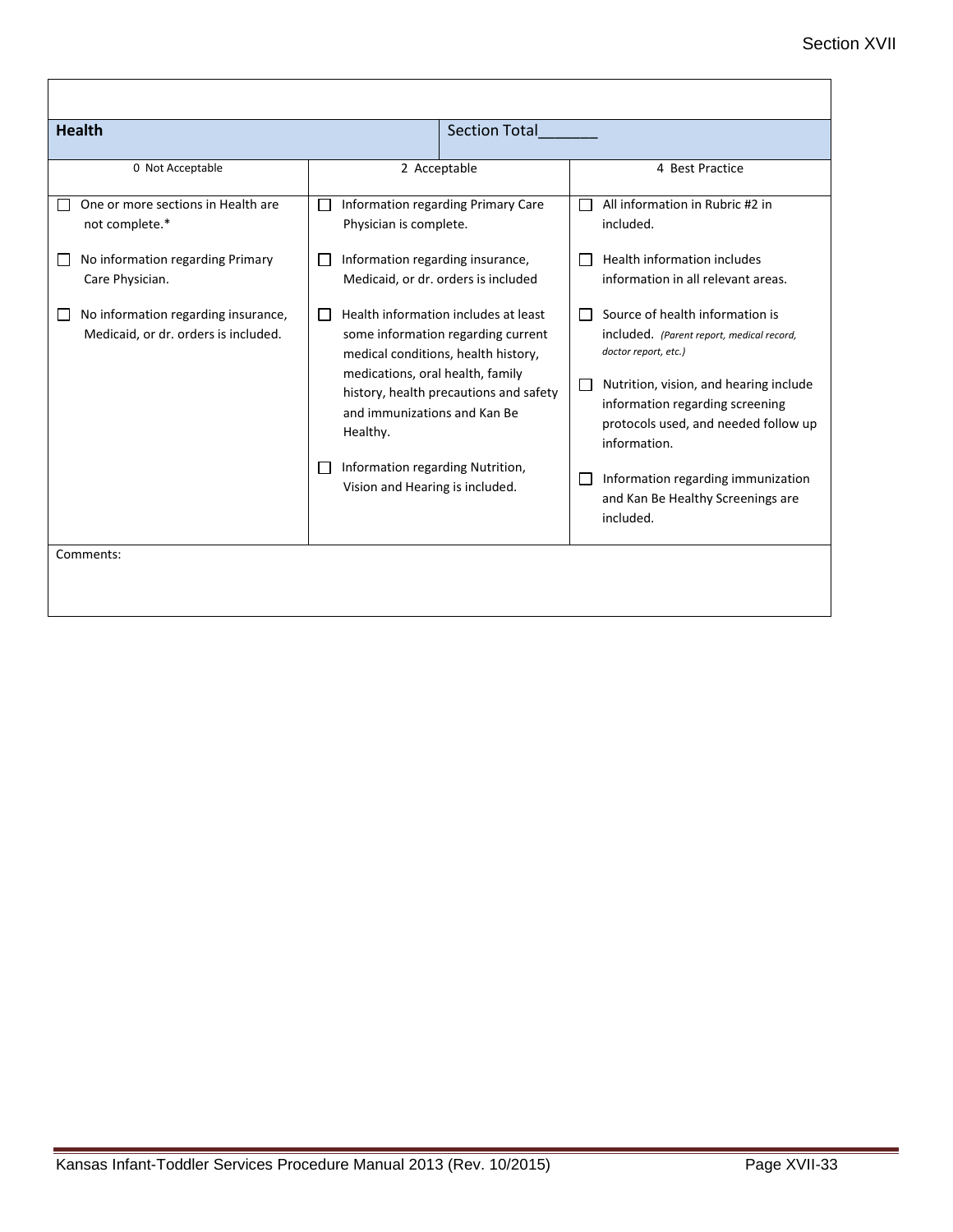| My Childs Story (MCS)                                                                                                                                                                                                                                                     | <b>Section Total</b>                                                                                                                                                                                                                                                                                                                                       |                                                                                                                                                                                                                                                                                                                                                                                                     |  |
|---------------------------------------------------------------------------------------------------------------------------------------------------------------------------------------------------------------------------------------------------------------------------|------------------------------------------------------------------------------------------------------------------------------------------------------------------------------------------------------------------------------------------------------------------------------------------------------------------------------------------------------------|-----------------------------------------------------------------------------------------------------------------------------------------------------------------------------------------------------------------------------------------------------------------------------------------------------------------------------------------------------------------------------------------------------|--|
| 0 Not Acceptable                                                                                                                                                                                                                                                          | 2 Acceptable                                                                                                                                                                                                                                                                                                                                               | 4 Best Practice                                                                                                                                                                                                                                                                                                                                                                                     |  |
| No or limited information regarding<br>types of information used to develop<br>the My Child's Story.*<br>One or more of the ECO areas are not                                                                                                                             | Listing of all relevant types of<br>$\Box$<br>information used to develop My<br>Child's Story.<br>All ECO areas are completed.<br>$\mathsf{L}$                                                                                                                                                                                                             | All items from Rubric #2 are checked.<br>$\blacksquare$<br>Listing of all relevant types of<br>ш<br>information used to develop My<br>Child's Story including dates.                                                                                                                                                                                                                                |  |
| completed.*<br>Technical jargon is used and not<br>ப<br>defined<br>Development is described in terms of<br>ப<br>isolated evaluation tasks or skills.<br>Items listed directly from CBA<br>ப<br>protocol.<br>One or more developmental domains<br>ப<br>are not addressed.* | Observations and reports of child's<br>U<br>functional abilities are described in<br>terms of daily learning opportunities<br>in context of family routines and<br>activities.<br>Information clearly comes from<br>$\Box$<br>authentic assessment including a<br>family assessment tool.<br>All 5 developmental domains are<br>$\mathsf{L}$<br>addressed. | In-depth description of strengths,<br>Ш<br>needs, routines, natural learning<br>opportunities & child interest used to<br>develop the ECO area.<br>Information included in each of the<br>three ECO areas is clearly associated<br>with that ECO area.<br>What the family would like to see<br>ப<br>change about the routines/activity is<br>fully and individually addressed for<br>each ECO area. |  |
| Comments:                                                                                                                                                                                                                                                                 |                                                                                                                                                                                                                                                                                                                                                            |                                                                                                                                                                                                                                                                                                                                                                                                     |  |
| <b>Family concerns/priorities and resources</b><br>Section Total                                                                                                                                                                                                          |                                                                                                                                                                                                                                                                                                                                                            |                                                                                                                                                                                                                                                                                                                                                                                                     |  |
| 0 Not Acceptable                                                                                                                                                                                                                                                          | 2 Acceptable                                                                                                                                                                                                                                                                                                                                               | 4 Best Practice                                                                                                                                                                                                                                                                                                                                                                                     |  |
| No family assessment tool was<br>identified.*<br>Family priorities derived from Family<br>assessment tool are not included<br>Family priorities derived from My<br>Child's Story are not reflected.                                                                       | Family concerns and priorities derived<br>from the family assessment tool are<br>listed.<br>Priorities are specific to the needs of<br>this family and child.<br>Concerns are prioritized.<br>$\mathsf{L}$                                                                                                                                                 | All items from Rubric #2 are included.<br>$\perp$<br>IFSP outcomes are cross referenced<br>with parent concerns/priorities.<br>All priorities are described<br>⊔<br>functionally.                                                                                                                                                                                                                   |  |
| Concerns are identified as services or<br>nonfunctional tasks.<br>Family concerns/ priorities are<br>documented as domains, stated too                                                                                                                                    | Concerns and priorities are written in<br>⊔<br>family friendly language and are<br>clearly understandable.<br>Context of routines/activities is<br>$\Box$                                                                                                                                                                                                  | Priorities of the Family reflect child<br>level needs, family needs in reference<br>to support of child development and<br>individual support for family members<br>/needs of family unit.                                                                                                                                                                                                          |  |
| broadly or are not understandable.<br>Priorities are listed in broad/generic<br>terms.                                                                                                                                                                                    | included in the concern or priority.<br>Family strengths and resources are<br>$\mathsf{L}$<br>listed and go beyond parents and                                                                                                                                                                                                                             | Services and supports that may be<br>needed/ desired but are not Part C<br>services are included.                                                                                                                                                                                                                                                                                                   |  |
| Family strengths are only referenced<br>by a single activity or who resides in<br>home.                                                                                                                                                                                   | child.                                                                                                                                                                                                                                                                                                                                                     | Family strengths include a description<br>of the family including people,<br>resources and supports beyond the                                                                                                                                                                                                                                                                                      |  |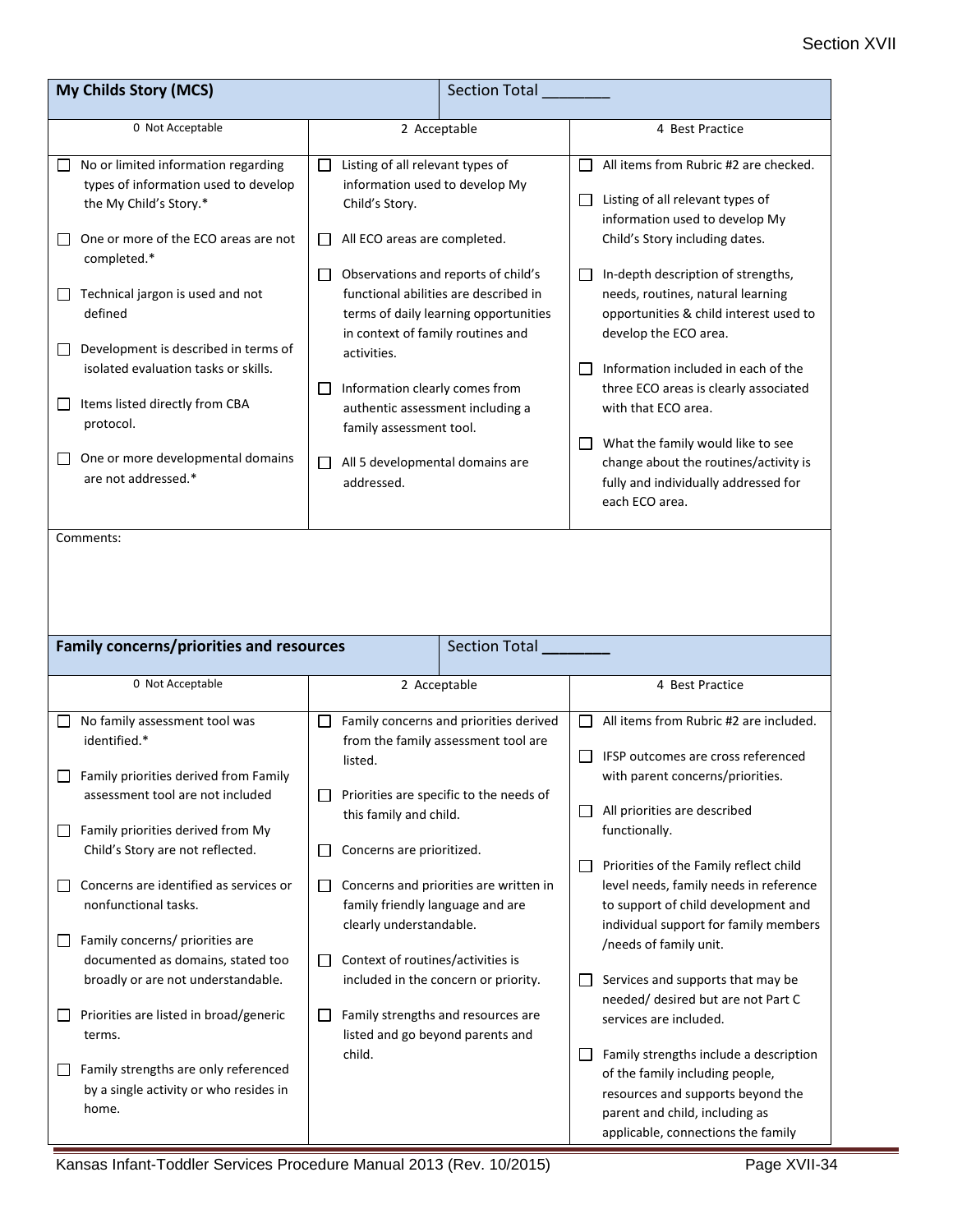|           | does not have, but would like. (Could<br>include an ECO map). |
|-----------|---------------------------------------------------------------|
| Comments: |                                                               |
|           |                                                               |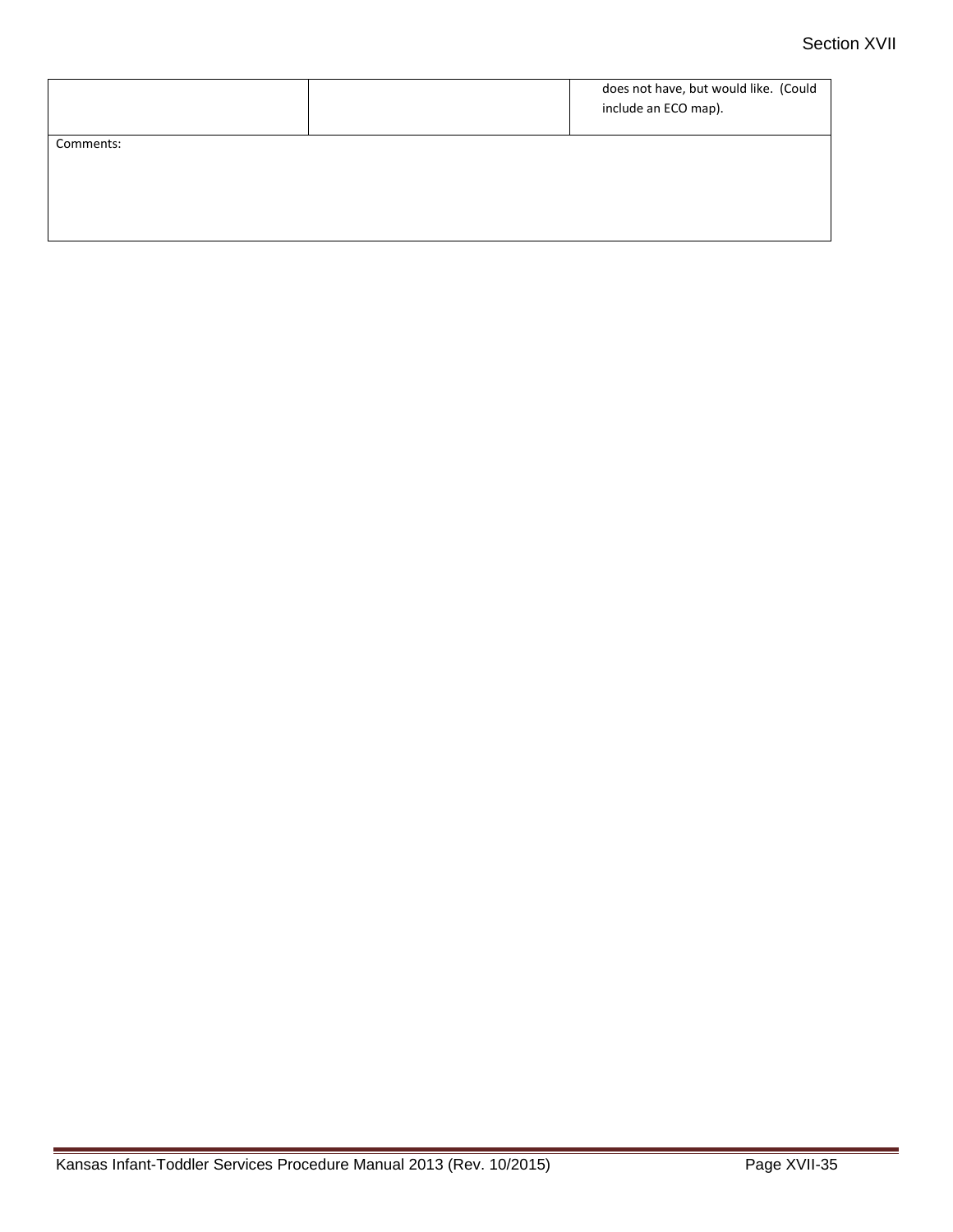| <b>Outcomes</b>                                                                                                                                                                                                                                 | <b>Outcome Total</b>                                                                                                                                                                                                             |                                                                                                                                                                                                                                        |  |  |  |
|-------------------------------------------------------------------------------------------------------------------------------------------------------------------------------------------------------------------------------------------------|----------------------------------------------------------------------------------------------------------------------------------------------------------------------------------------------------------------------------------|----------------------------------------------------------------------------------------------------------------------------------------------------------------------------------------------------------------------------------------|--|--|--|
| Use an additional page for each outcome included in the IFSP                                                                                                                                                                                    |                                                                                                                                                                                                                                  |                                                                                                                                                                                                                                        |  |  |  |
| Outcome #                                                                                                                                                                                                                                       |                                                                                                                                                                                                                                  |                                                                                                                                                                                                                                        |  |  |  |
| What would you like to see happen?                                                                                                                                                                                                              |                                                                                                                                                                                                                                  |                                                                                                                                                                                                                                        |  |  |  |
| 0 Not Acceptable                                                                                                                                                                                                                                | 2 Acceptable                                                                                                                                                                                                                     | 4 Best Practice                                                                                                                                                                                                                        |  |  |  |
| Outcome is vague, too broadly stated,<br>or includes undefined jargon.<br>Outcome is not developmentally<br>ப<br>appropriate/realistically achievable.<br>Has little or no relationship to present<br>$\Box$<br>levels of development or family | Outcome is written in family friendly<br>$\mathbf{L}$<br>language.<br>Is clearly linked to family priorities<br>$\perp$<br>listed on page 8 of IFSP<br>Includes<br>⊔<br>• what family would like to see happen                   | All items from Rubric #2 are checked.<br>Outcome is specific and functional, it<br>$\Box$<br>is necessary for successful functioning<br>for this child and his/her family within<br>routines.<br>It clearly contains only one outcome. |  |  |  |
| concerns and priorities.<br>Outcome is to only tolerate or<br>ப<br>extinguish a behavior.                                                                                                                                                       | for child and family<br>• what is happening now<br>• how will we know we've made<br>progress or if revisions are needed<br>Outcome is written in context of daily<br>$\perp$<br>activity/routine.<br>Outcome is functional.<br>L |                                                                                                                                                                                                                                        |  |  |  |
| How will we know we've made progress or if revisions are needed to outcomes or services?                                                                                                                                                        |                                                                                                                                                                                                                                  |                                                                                                                                                                                                                                        |  |  |  |
| 0 Not Acceptable                                                                                                                                                                                                                                | 2 Acceptable                                                                                                                                                                                                                     | 4 Best Practice                                                                                                                                                                                                                        |  |  |  |
| Criteria are vague/not observable.                                                                                                                                                                                                              | Criteria are functional.<br>$\perp$                                                                                                                                                                                              | All items from Rubric #2 are checked.                                                                                                                                                                                                  |  |  |  |
| Appears to be a direct repeat of<br>outcome.                                                                                                                                                                                                    | An observable action or behavior is<br>$\mathsf{L}$<br>described to show progress.                                                                                                                                               | Criteria are obviously linked to the<br>outcome.                                                                                                                                                                                       |  |  |  |
| Is not functional.<br>$\Box$ Is not measurable.                                                                                                                                                                                                 | There is a procedure to measure<br>L<br>progress.                                                                                                                                                                                | Procedures involve<br>parents/caregivers.                                                                                                                                                                                              |  |  |  |
| Timeline is missing or only defined by<br>6 month or annual review date.                                                                                                                                                                        | Timelines are based on a realistic<br>$\Box$<br>point of reference.                                                                                                                                                              | Timelines are based on a family<br>priority.                                                                                                                                                                                           |  |  |  |
| Review (How did we do?)                                                                                                                                                                                                                         |                                                                                                                                                                                                                                  |                                                                                                                                                                                                                                        |  |  |  |
| 0 Not Acceptable                                                                                                                                                                                                                                | 2 Acceptable                                                                                                                                                                                                                     | 4 Best Practice                                                                                                                                                                                                                        |  |  |  |
| Outcomes are not reviewed at least<br>every 6 months.*<br>No review section is completed to                                                                                                                                                     | Description of progress based on<br>$\Box$<br>criteria is included.<br>Option for revising, continuing or<br>ப                                                                                                                   | All items from Rubric #2 are checked.<br>Progress is clearly described and<br>╹⅃<br>reasons for revision, discontinuance                                                                                                               |  |  |  |
| coincide with outcome review.*                                                                                                                                                                                                                  | discontinuing is included.<br>IFSP review section and signature<br>ப<br>completed that coincides with<br>outcome review.                                                                                                         | or continuing on are documented.<br>N/A as we have not yet reviewed this<br>outcome.                                                                                                                                                   |  |  |  |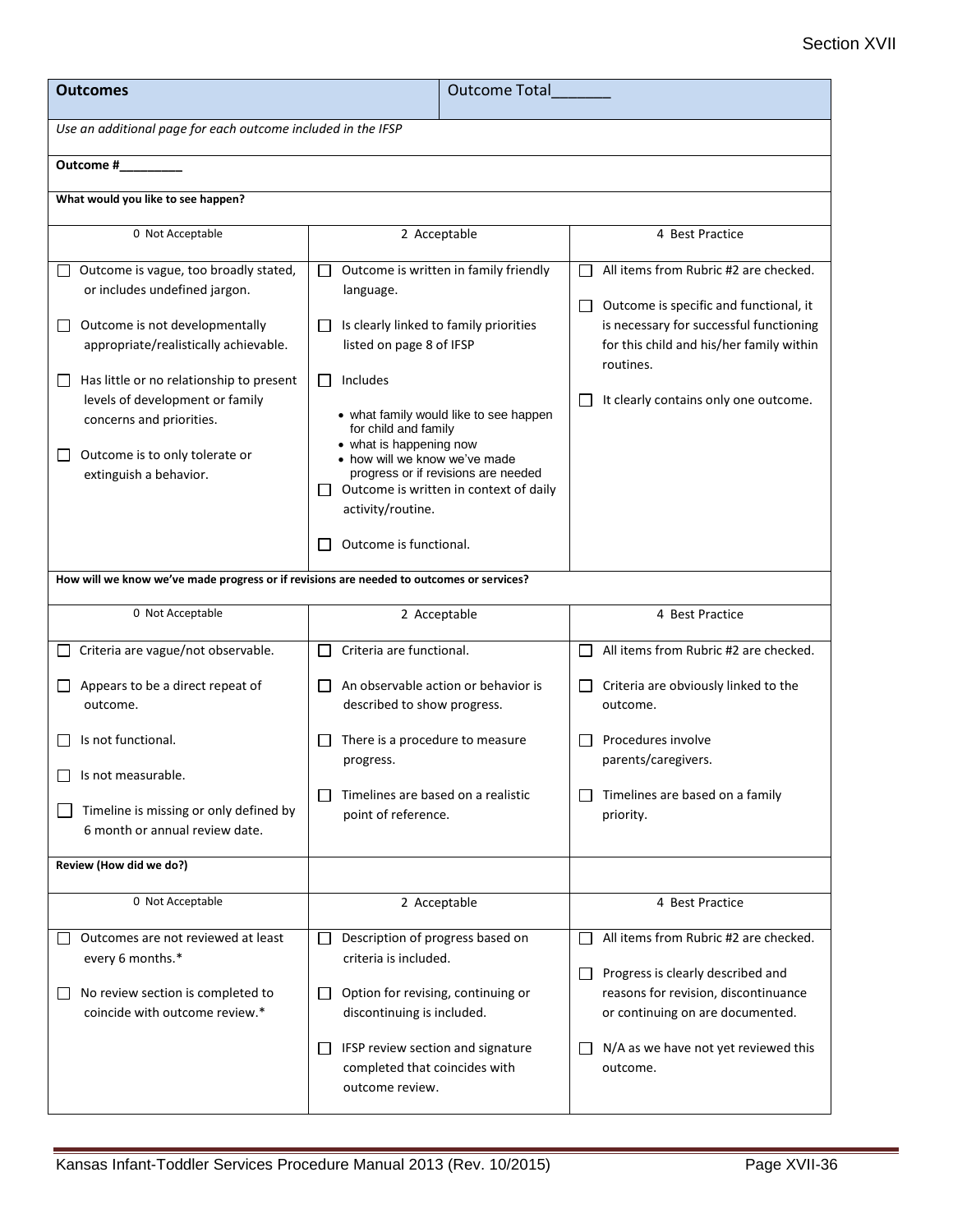Comments: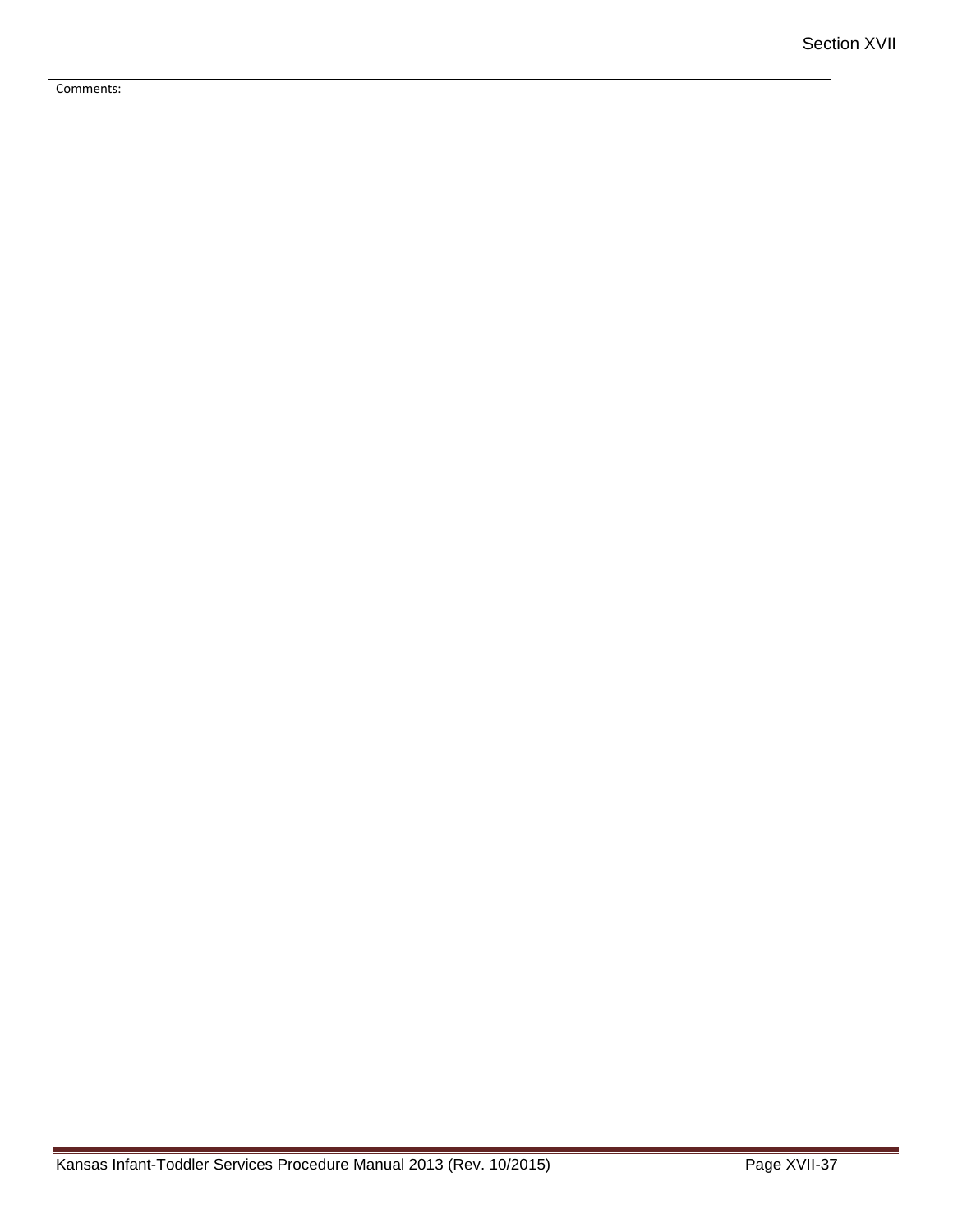## Section XVII

| <b>Services</b>                                                                                                                                                                                                                                                                                                                                                                                                                                                                                                                                                                                             | <b>Section Total</b>                                                                                                                                                                                                                                                                                                                       |                                                                                                                                                                                                                                                                                                                                                                                                        |
|-------------------------------------------------------------------------------------------------------------------------------------------------------------------------------------------------------------------------------------------------------------------------------------------------------------------------------------------------------------------------------------------------------------------------------------------------------------------------------------------------------------------------------------------------------------------------------------------------------------|--------------------------------------------------------------------------------------------------------------------------------------------------------------------------------------------------------------------------------------------------------------------------------------------------------------------------------------------|--------------------------------------------------------------------------------------------------------------------------------------------------------------------------------------------------------------------------------------------------------------------------------------------------------------------------------------------------------------------------------------------------------|
| 0 Not Acceptable                                                                                                                                                                                                                                                                                                                                                                                                                                                                                                                                                                                            | 2 Acceptable                                                                                                                                                                                                                                                                                                                               | 4 Best Practice                                                                                                                                                                                                                                                                                                                                                                                        |
| One or more fields not complete.*<br>It is not evident who the primary<br>$\mathsf{L}$<br>service provider is. *<br>It is not evident who the service<br>$\mathbf{I}$<br>coordinator is.<br>Services indicate that services are not<br>being provided in accordance with<br>Mission and Key Principles (services<br>being provided by multiple providers<br>in isolation, or mirrored services).<br>Description of services is a generic<br>$\overline{\phantom{a}}$<br>statement and not individualized to<br>this plan.<br>Funding statement is generic and not<br>$\Box$<br>individualized to this plan. | All fields are complete.<br>ΙI<br>All services are appropriate and<br>consistent with outcomes.<br>Frequency/Length seems adequate<br>given diagnosis/family strengths and<br>needs/family priority/outcomes.<br>Description of services is individual to<br>$\Box$<br>this plan.<br>Funding statement is individual to this<br>ப<br>plan. | All items from Rubric #2 are checked.<br>$\Box$<br>Description of services is<br>$\Box$<br>individualized and clearly indicates<br>services consistent with the Mission<br>and Key Principles<br>Statement is written in a way that is<br>$\Box$<br>clearly understood by the family.<br>Funding statement is individualized<br>$\Box$<br>and could be clearly understood by<br>the family.            |
| Comments:<br><b>Natural Environments</b>                                                                                                                                                                                                                                                                                                                                                                                                                                                                                                                                                                    | Section Total                                                                                                                                                                                                                                                                                                                              |                                                                                                                                                                                                                                                                                                                                                                                                        |
| 0 Not Acceptable                                                                                                                                                                                                                                                                                                                                                                                                                                                                                                                                                                                            | 2 Acceptable                                                                                                                                                                                                                                                                                                                               | 4 Best Practice                                                                                                                                                                                                                                                                                                                                                                                        |
| One or more services are provided in<br>a non natural environment without<br>justification.*<br>Justification statement is based solely<br>$\mathsf{L}$<br>on provider or parent preference.<br>Comments:                                                                                                                                                                                                                                                                                                                                                                                                   | <b>Justification Needed?</b><br>$\Box$ Yes –one or more services not provided in a<br>natural environment.<br>Justification is based on the child<br>and child outcomes, and not on<br>provider or parent preference<br>alone.<br>No-All services are provided in natural<br>environments.                                                 | All services are provided in natural<br>environments.<br>If Justification is needed, the statement<br>includes:<br>Why services cannot be provided in a<br>natural environment based on child's<br>outcome.<br>How the intervention will be<br>generalized into a child and family's<br>activities and routines.<br>Plan for moving the<br>$\Box$<br>interventions/services into a natural<br>setting. |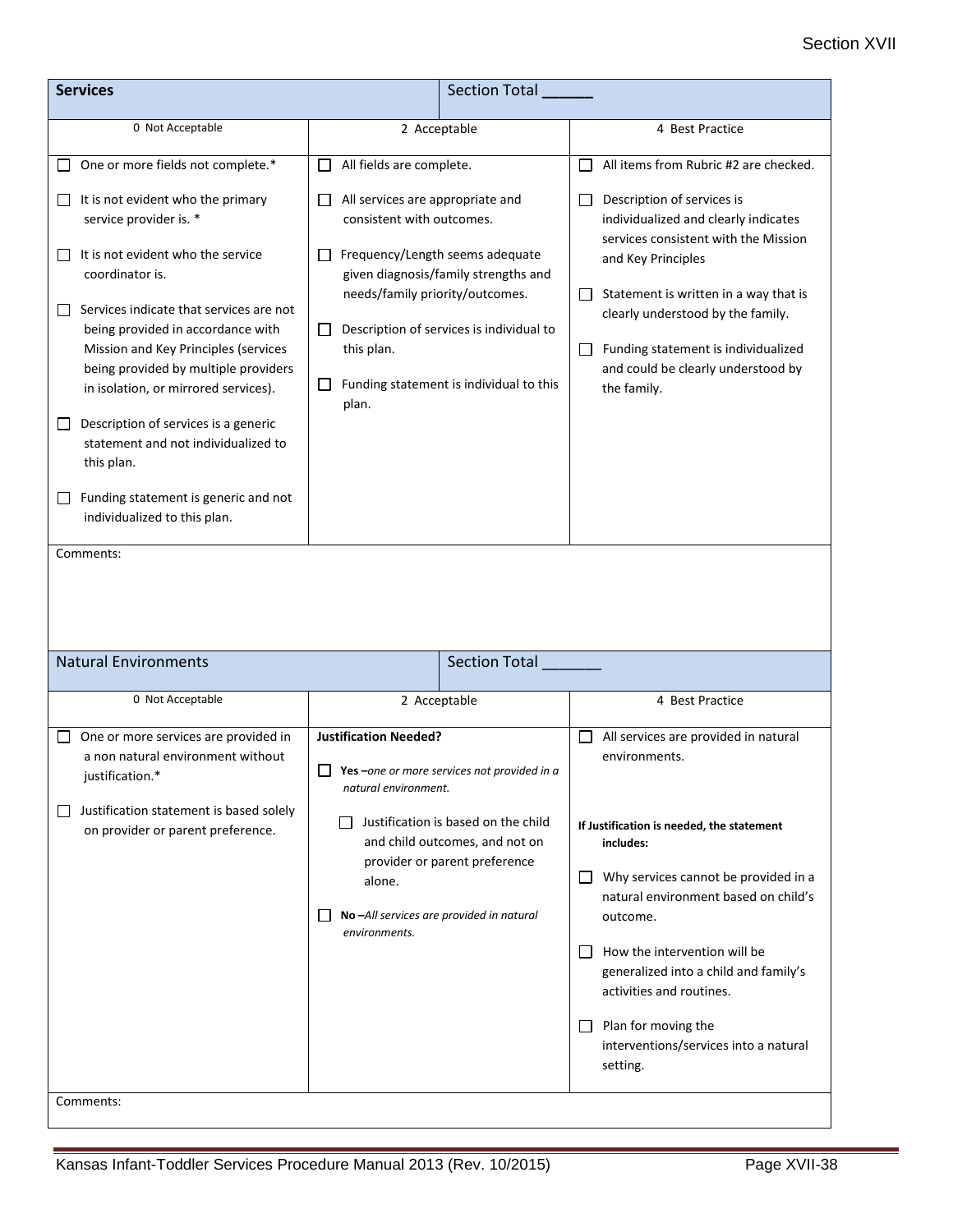| <b>IFSP Agreement</b>                                                                          | <b>Section Total</b>                                                                                                       |                                                                                                                                      |
|------------------------------------------------------------------------------------------------|----------------------------------------------------------------------------------------------------------------------------|--------------------------------------------------------------------------------------------------------------------------------------|
| 0 Not Acceptable                                                                               | 2 Acceptable                                                                                                               | 4 Best Practice                                                                                                                      |
| One or more section not completed.*<br>Multidisciplinary team participation is<br>not evident. | All required documentation sections<br>L<br>are completed and accurate.<br>MD Team involvement is evident.<br>$\mathsf{L}$ | All items from Rubric #2 are checked.<br>П<br>Other contributors are identified and<br>$\mathbf{I}$<br>type of involvement is noted. |
| Comments:                                                                                      |                                                                                                                            |                                                                                                                                      |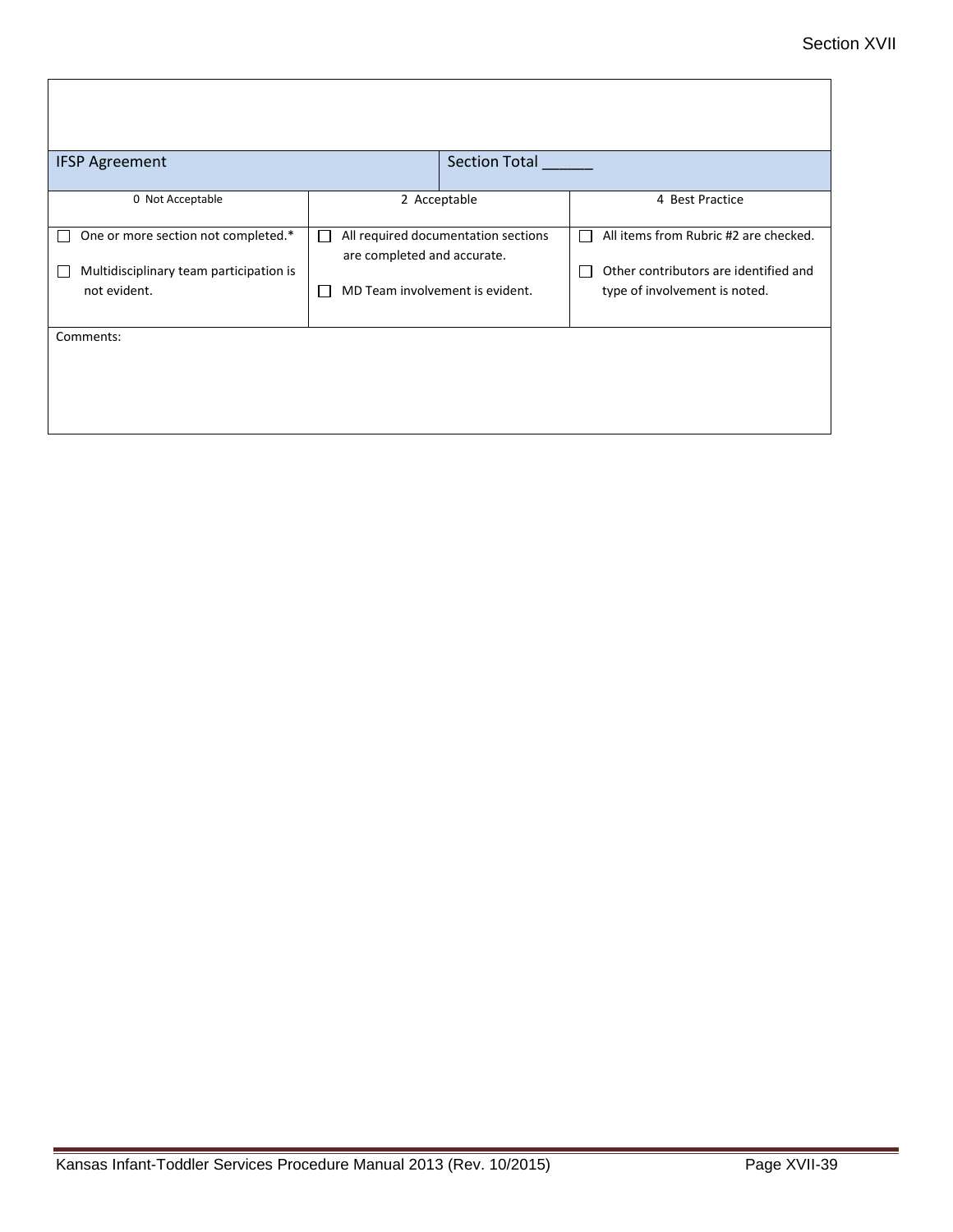| <b>Transition Plan</b>                                                                                                                                                                                                                     |                                                                                                                                                                                                                                                                                                                                                                                                                                                                                                                         | <b>Section Total</b> |                                                                                                                                                                                                                                                                                                                                                                                                                                                                  |  |
|--------------------------------------------------------------------------------------------------------------------------------------------------------------------------------------------------------------------------------------------|-------------------------------------------------------------------------------------------------------------------------------------------------------------------------------------------------------------------------------------------------------------------------------------------------------------------------------------------------------------------------------------------------------------------------------------------------------------------------------------------------------------------------|----------------------|------------------------------------------------------------------------------------------------------------------------------------------------------------------------------------------------------------------------------------------------------------------------------------------------------------------------------------------------------------------------------------------------------------------------------------------------------------------|--|
| 0 Not Acceptable                                                                                                                                                                                                                           | 2 Acceptable                                                                                                                                                                                                                                                                                                                                                                                                                                                                                                            |                      | 4 Best Practice                                                                                                                                                                                                                                                                                                                                                                                                                                                  |  |
| No transition plan developed at least<br>90 days prior to 3rd Birthday. *<br>School district information is not<br>completed.<br>No review section completed if plan is<br>not part of an initial or annual IFSP<br>process.*<br>Comments: | Plan developed 9 months to 90 days<br>$\Box$<br>prior to third birthday.<br>School district information is<br>$\Box$<br>completed.<br>Family priorities for child's transition<br>ப<br>are fully described.<br>Transition plan form is fully<br>$\Box$<br>completed.<br>Parental agreement to hold a<br>ப<br>transition conference as indicated.<br>IFSP review documentation is<br>ΙI<br>completed as needed with the<br>transition plan.<br>Evidence that Guidance for late<br>ΙI<br>referrals to Part C was followed |                      | All items from Rubric #2 are checked.<br>Plan is developed with enough time to<br>prepare for the transition conference<br>(not one and the same.)<br>Individual steps to meet the family<br>$\mathsf{L}$<br>priorities for transition are fully<br>documented.<br>If a transition conference with Part B<br>is not going to be held, other<br>transition activities are fully described.<br>Plan documents who parents would<br>like to attend the IEP meeting. |  |
| <b>Transition Conference</b> With parental permission<br><b>Section Total</b>                                                                                                                                                              |                                                                                                                                                                                                                                                                                                                                                                                                                                                                                                                         |                      |                                                                                                                                                                                                                                                                                                                                                                                                                                                                  |  |
| 0 Not Acceptable                                                                                                                                                                                                                           | 2 Acceptable                                                                                                                                                                                                                                                                                                                                                                                                                                                                                                            |                      | 4 Best Practice                                                                                                                                                                                                                                                                                                                                                                                                                                                  |  |
| Conference not held at least 90 days<br>prior to child's 3rd Birthday.*<br>Conference documentation is<br>incomplete.<br>No review section completed if plan is<br>not part of an initial or annual IFSP<br>process.*                      | Conference held at least 90 days prior<br>ΙI<br>to child's 3rd Birthday.<br>Plan is fully documented including<br>U<br>persons responsible.<br>Plan is individualized to child and<br>$\Box$<br>family.<br>IFSP review documentation is<br>$\Box$<br>completed as needed with the<br>transition plan.                                                                                                                                                                                                                   |                      | All items from Rubric #2 are checked.<br>Conference addresses priorities for<br>transition as determined by the<br>parents in the transition plan.<br>Plan includes timelines for activities to<br>be completed by the child's 3rd<br>Birthday.                                                                                                                                                                                                                  |  |
| Comments:                                                                                                                                                                                                                                  |                                                                                                                                                                                                                                                                                                                                                                                                                                                                                                                         |                      |                                                                                                                                                                                                                                                                                                                                                                                                                                                                  |  |